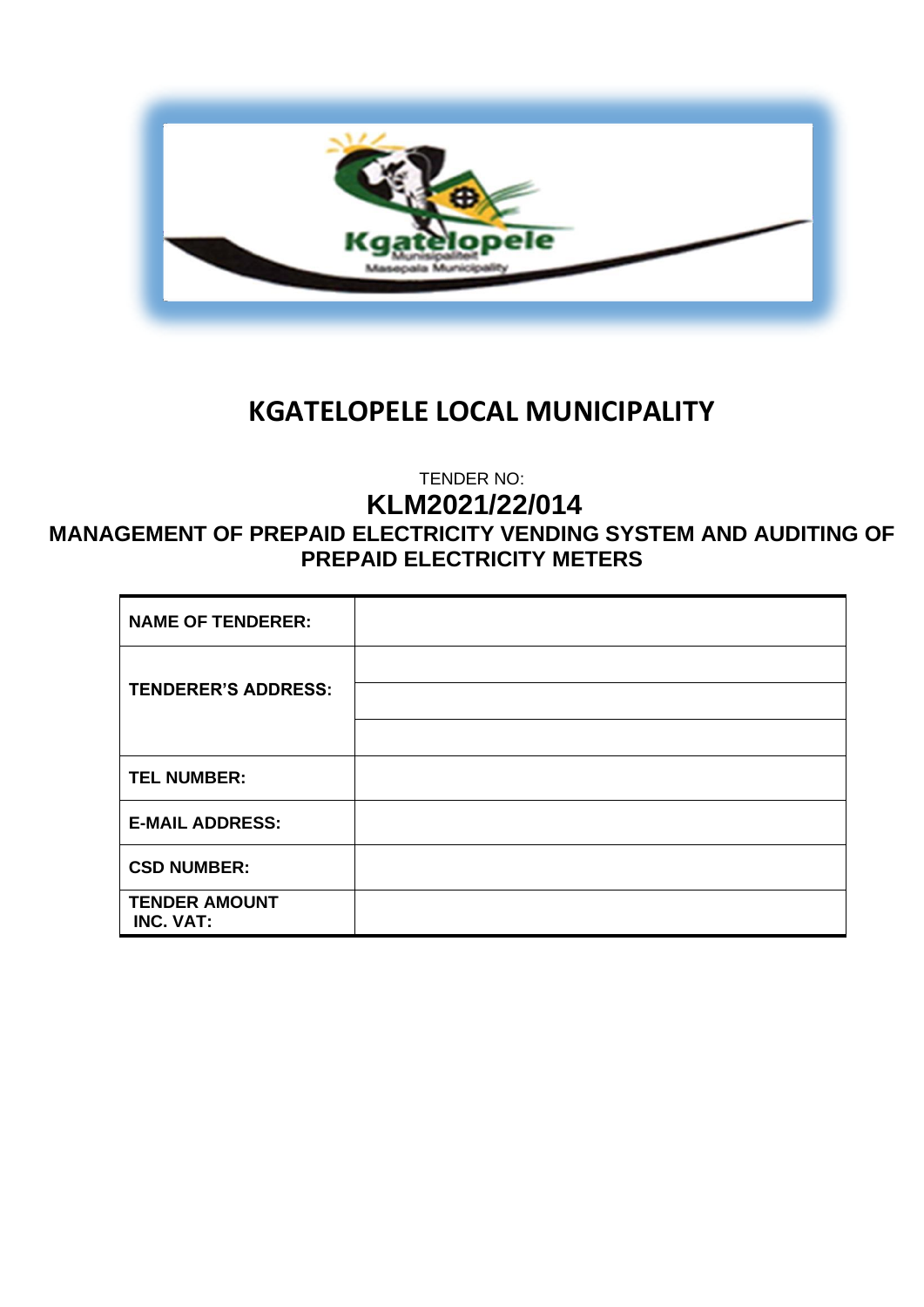# **TENDER NOTICE - ADVERT**

#### **INVITATION TO BID**

#### **Kgatelopele Local Municipality invites suitable service providers to bid for the following project(s):**

| Bid No.        | <b>Bid description</b>                                                                                                    | <b>Contract</b><br><b>Period</b> | Availability<br>οf<br>documents | <b>Briefing</b><br>session date<br>and time | <b>Closing</b><br>date and<br>time | <b>Points</b><br><b>System</b> |
|----------------|---------------------------------------------------------------------------------------------------------------------------|----------------------------------|---------------------------------|---------------------------------------------|------------------------------------|--------------------------------|
| KLM2021/22/014 | <b>Management of Prepaid</b><br><b>Electricity Vending System</b><br>and Auditing of Prepaid<br><b>Electricity Meters</b> | 36<br><b>Months</b>              | 17 June<br>2022                 | N/A                                         | 19 July<br>2022<br>@ 12H00         | 80/20                          |

#### **Evaluation**

Tenders will be evaluated and adjudicated in line with the Supply Chain Management policy of the municipality using an 80/20 preference points system.

Bid documents with detailed specifications and information can be downloaded on Kgatelopele Local Municipality's website at [www.kgatelopele.gov.za](http://www.kgatelopele.gov.za/) and on e-Tender Publication Portal at [www.etenders.gov.za](http://www.etenders.gov.za/) from Friday, 17 June 2022.

All sealed bids clearly marked with the Project name and bid number must be placed in the Tender Box at the offices of the Kgatelopele Local Municipality, 222 Barker Street, Danielskuil, 8405, on or before **12:00pm on the specified closing date** at which time submissions will be opened in public**.** Tender box will be accessible from Monday to Sunday from 07h30am to 05h00 pm.

Please note that it is a prerequisite of the Municipality that all service providers are to be registered on the **National Treasury Central Supplier Database (CSD)** and include in their bids, the tax clearance certificate or their Master Registration Number or tax compliance status PIN to enable the municipality to verify the bidder's tax compliance status. Registration on CSD can be done at [www.csd.gov.za](http://www.csd.gov.za/) or at your nearest Treasury and Kgatelopele Municipal Offices.

Kgatelopele Municipality is under no obligation to accept the lowest or any quote and reserves the right to accept the whole or part of quote and reserves the right to re-advertise if it so wishes to. No reasons for the acceptance or rejection of any quote will be given.

#### **Where applicable, bids will be evaluated on local content and bidders are requested to complete the relevant section of the bid document accordingly.**

Bids will be evaluated according to the Kgatelopele Local Municipality's Supply Chain Management Policy, Preferential Procurement Policy Framework Act (Act 5 of 2005) and the Preferential Procurement Regulations, 2017, and Broad Based Black Economic Empowerment Act (Act 53 of 2003).

#### **NB: Suppliers are advised NOT to make copies or any alterations to the Tender documents, except to comply with instructions issued by the municipality.**

**Enquiries :** Ms. Vuledzani Mathoho (053 384 8609)

Mr A. Tieties Acting Municipal Manager

**----------------------------------------**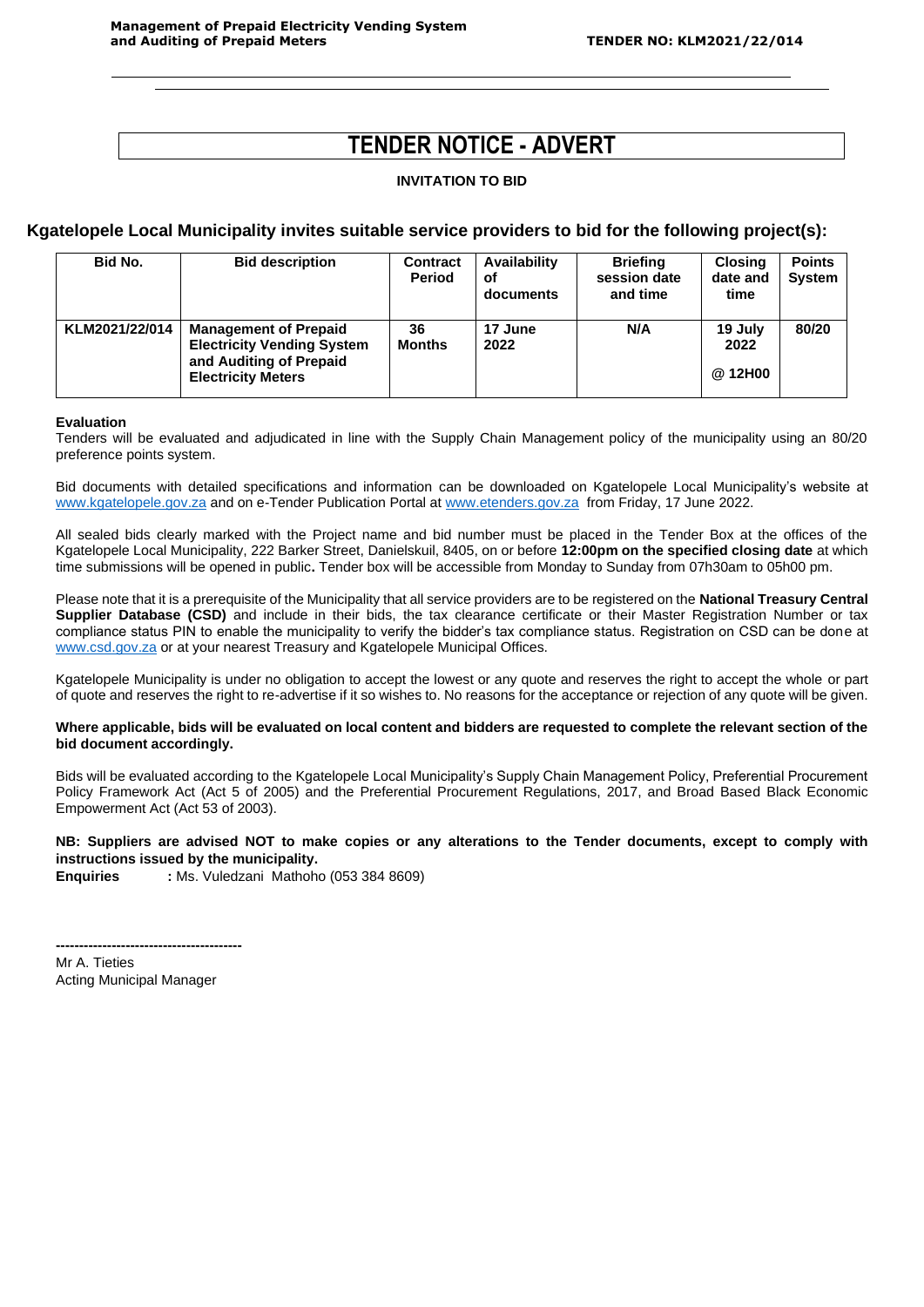## **T1.1 INVITATION TO BID**

**MBD1**

## YOU ARE HEREBY INVITED TO BID FOR REQUIREMENTS OF THE (**KGATELOPELE LOCAL MUNICIPALITY**)

| <b>BID NUMBER:</b>   | KLM2021/22/014                                          |
|----------------------|---------------------------------------------------------|
| <b>CLOSING DATE:</b> | 19 July 2022                                            |
| <b>CLOSING TIME:</b> | $12:00 \text{ pm}$                                      |
| <b>DESCRIPTION:</b>  | <b>MANAGEMENT OF PREPAID ELECTRICITY VENDING SYSTEM</b> |

**AND AUDITING OF PREPAID METERS**

#### **The successful bidder will be required to fill in and sign a written Contract Form (MBD 7).**

#### TENDER DOCUMENTS ARE TO BE DEPOSITED IN THE BID BOX SITUATED AT:

Kgatelopele Municipal Offices, Barker Street, Danielskuil, 8405

Wooden Tender Box at Municipal Offices Entrance on the left-hand side, opposite the receptions

Sealed Bid Documents must be submitted in an envelope clearly indicating, "**BID NUMBER AND DESCRIPTION"** on the outside and must reach the tender box at the stipulated physical address above by no later than **12h00pm Tuesday, 19 July 2022** All bids will be opened in public at the municipal building

Bids which are late, incomplete, unsigned, completed by pencil, sent by telegraph, facsimile, electronically or E-mail and without compulsory required documents will be disqualified.

#### **Bidders should ensure that bids are delivered timeously to the correct address. If the bid is late, it will not be accepted for consideration.**

The bid box is generally open from 07h30 until 16h45 Monday to Friday weekdays, and 08h00 until 12h00 midday on Saturdays.

#### **N:B NO BIDS WILL BE CONSIDERED FROM PERSONS IN THE SERVICE OF THE STATE (REGULATION 1 OF THE LOCAL GOVERNMENT : MUNICIPAL SUPPLY CHAINS MANAGEMENT REGULATIONS)**

ALL BIDS MUST BE SUBMITTED ON THE OFFICIAL FORMS – **(NOT TO BE RE-TYPED)**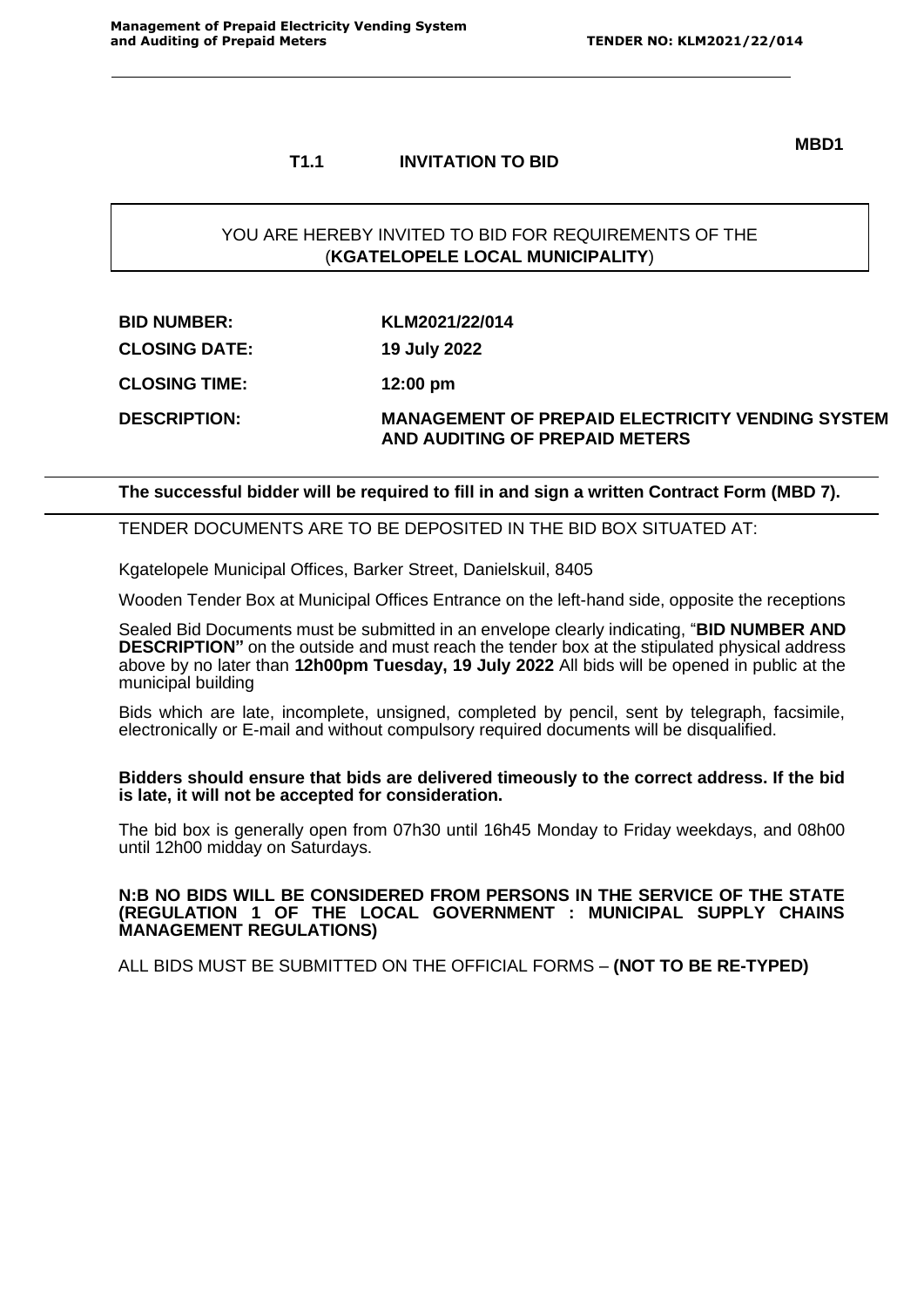## **T1.2 TENDER DATA**

#### **1. GENERAL**

The conditions of Tender in the standard conditions of the Tender as contained in Annex F of SANS 294 – *Construction Procurement Processes, Methods and Procedures* which contain references to the Tender Data for details that apply specifically to this tender.

The Tender Data shall be read with the Standard Conditions of Tender in order to expand on the Tenderer's obligations and the Employer's undertakings in administering the tender process in respect of the project under consideration.

The Tender Data hereafter shall have precedence in the interpretation of any ambiguity or inconsistency between it and the Standard Conditions of Tender.

Each item of the Tender Data given below is cross-referenced to the relevant clause in the standard Conditions of Tender.

## **2. TENDER DATA APPLICABLE TO THIS TENDER**

**2.1** The Employer of this contract is: **KGATELOPELE LOCAL MUNICIPALITY**

#### **2.2 Tender Documents**

#### **TENDER**

#### **T1: Tendering Procedures**

- T1.1: Tender Notice and Invitation to Tender
- T1.2: Tender Data

#### **T2: Returnable Documents**

- T2.1: List of Returnable Documents
- T2.2: Returnable Schedules and Forms

## **CONTRACT**

#### **Part 1: Scope of Works**

C1.1 Scope of Work

#### **Part 2: Pricing Data**

C2.1: Pricing Schedule

#### **Part 3: Agreement and Contract**

- C3.1: Form of Offer and Acceptance
- C3. 2: Contract Data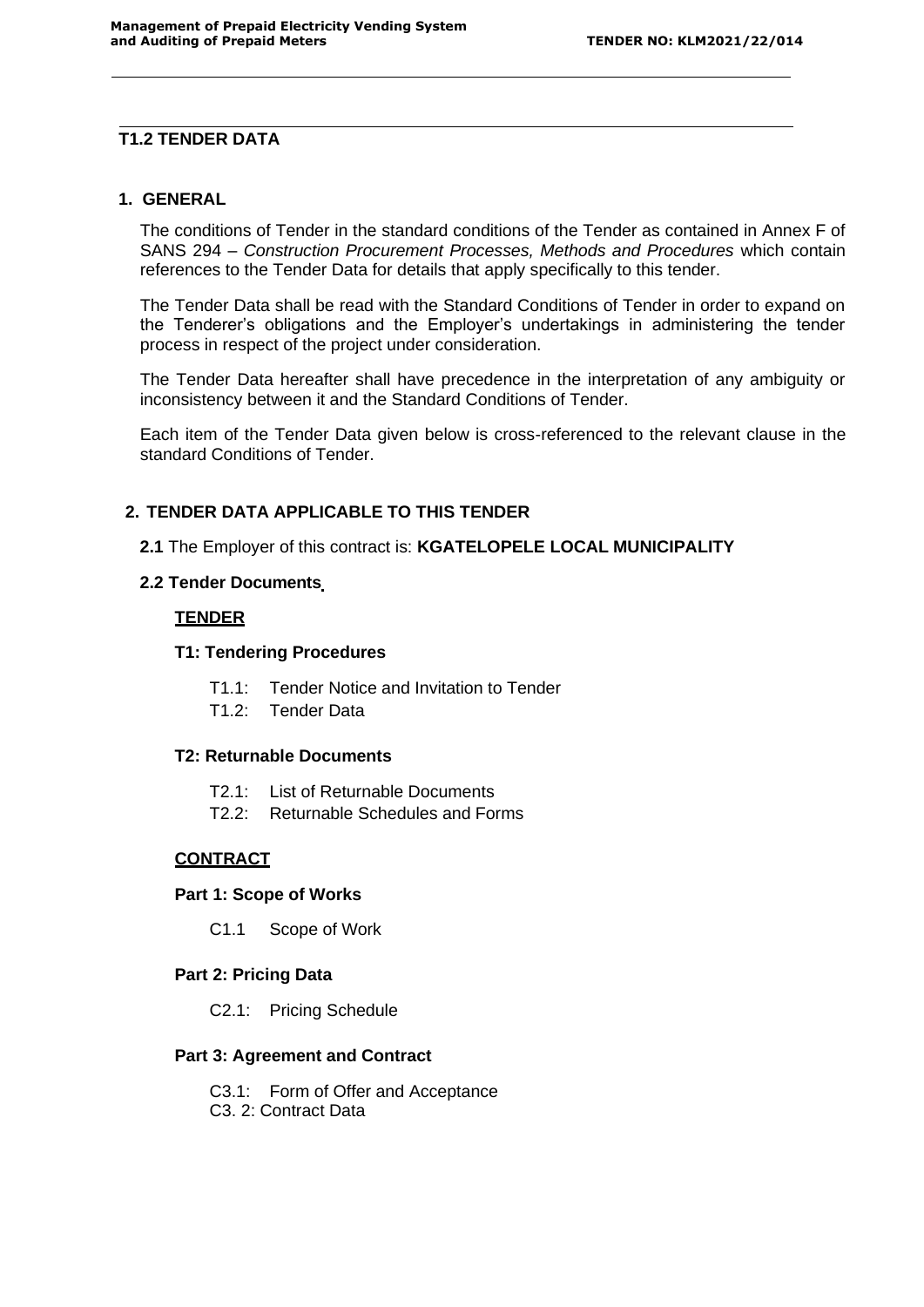A Tenderer will not be eligible to submit a tender if:

(a) the Contractor submitting the tender is under restrictions or has principals who are under restrictions to participate in the Employer's procurement due to corrupt or fraudulent practices;

(b) the Tenderer does not have the legal capacity to enter into the contract;

(c) the Contractor submitting the tender is insolvent, in receivership, bankrupt or being wound up, has his affairs administered by a court or a judicial officer, has suspended his business activities, or is subject to legal proceedings in respect of the foregoing;

(d) The Tenderer does not comply with the legal requirements stated in the Employer's procurement policy;

(e) The Tenderer cannot demonstrate that he possesses the necessary professional and technical qualifications and competent, financial resources, equipment and other physical facilities, managerial capability, personnel, experience and reputation to perform the contract;

(f) The Tenderer cannot provide proof that he is in good standing with respect to duties, taxes, levies and contributions required in terms of legislation applicable to the work in the contract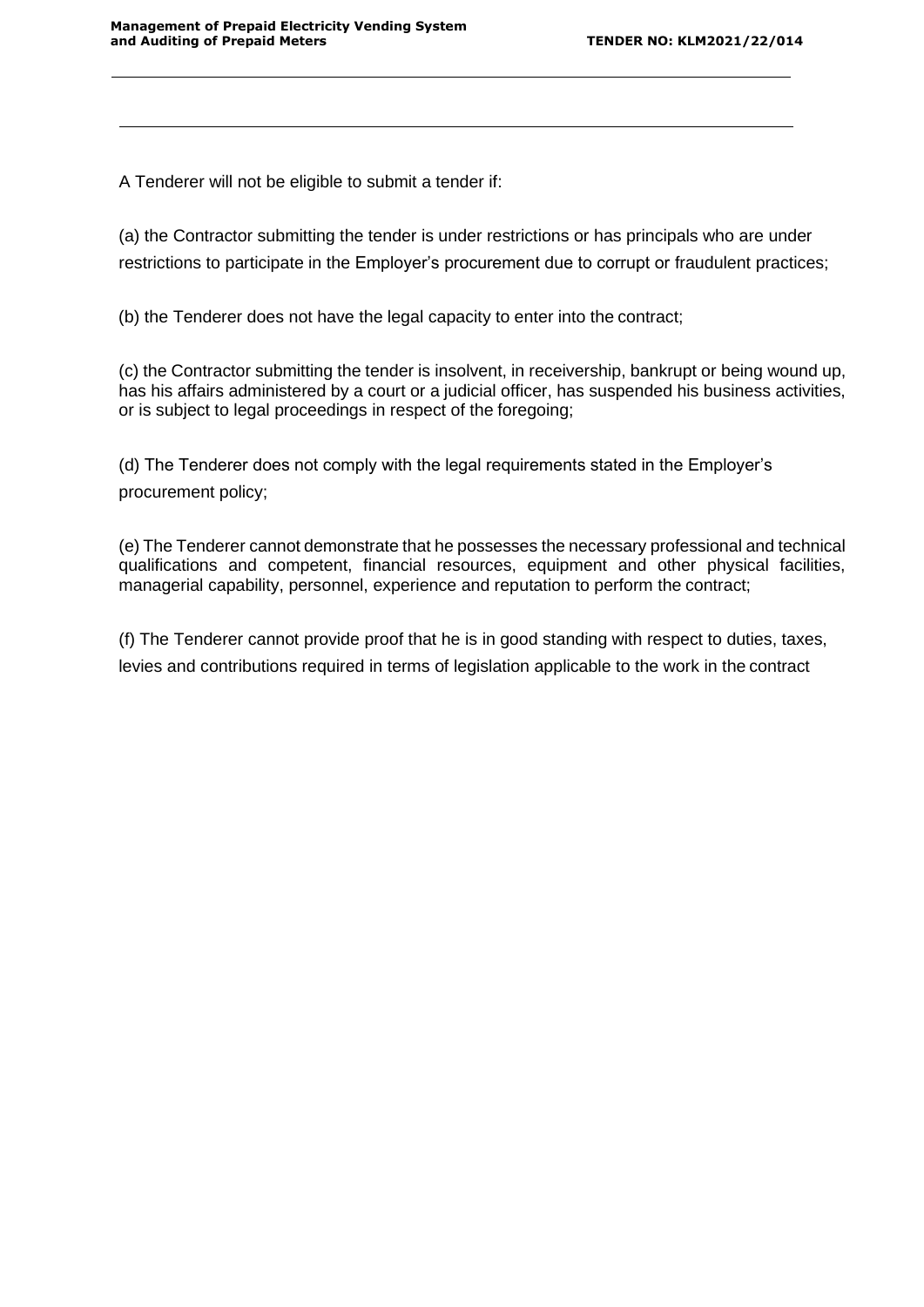# **COMPLIANCE TO ADMINISTRATIVE REQUIREMENTS**

## **Bidders will be evaluated on the following administrative compliance**

- Company to be CSD compliant or JV to be CSD compliant
- Issuance of Power of attorney / authority for signatory of JV
- Form of offer to be completed in figures and words
- Pages which need to be signed are to be signed or initialized
- Schedule of construction plant to be included (Proof of ownership to be attached or lease agreement)
- Schedule of company experience: Active and completed projects should be supported by appointment letters and completion certificates
- Certified copy of B-BBEE certificate (If JV, certified copy of consolidated B-BBEE certificates)
- Certified copies of Cipro Documents (if JV, submit documents for all JV partners)
- Certified ID copies of all directors / members / shareholders of company / business (If JV, submit documents of associated directors/members/shareholders of the respective JV partners)
- Submit signed and initialized JV Agreement where applicable
- Letter of intent for providing a Guarantee must be from a reputable Institution
- Submission of Original Letter of Good standing with Compensation Commission (Compensation for injuries and Disease Act)
- Submission of Occupational Health and Safety Plan
- No price amendment without signature in the bills of quantities
- Bidder must not alter the bid document or submit a copy of the original bid document
- Bidder to sign the attendance register at the briefing session
- Company / JV partners to submit audited financial statements for the past 2 years
- Completion of MBD documents (MBD 1, 3.1, 4, 6, 8, 9)
- Bidder to submit statement of municipal rates indicating municipal rates and taxes for the company / business as well as directors / members / shareholders (SAPS affidavit for nonrated municipal areas & or Copy of lease agreement with signed letter or confirmation from landlord to certify such an arrangement – letter not to be less than 3 months)
- Bidders are to separate their submission into two envelopes. One clearly marked "TECHNICAL" and the other marked "FINANCIAL". The financial offer will be evaluated if bidder's technical submission scores 45 points and above.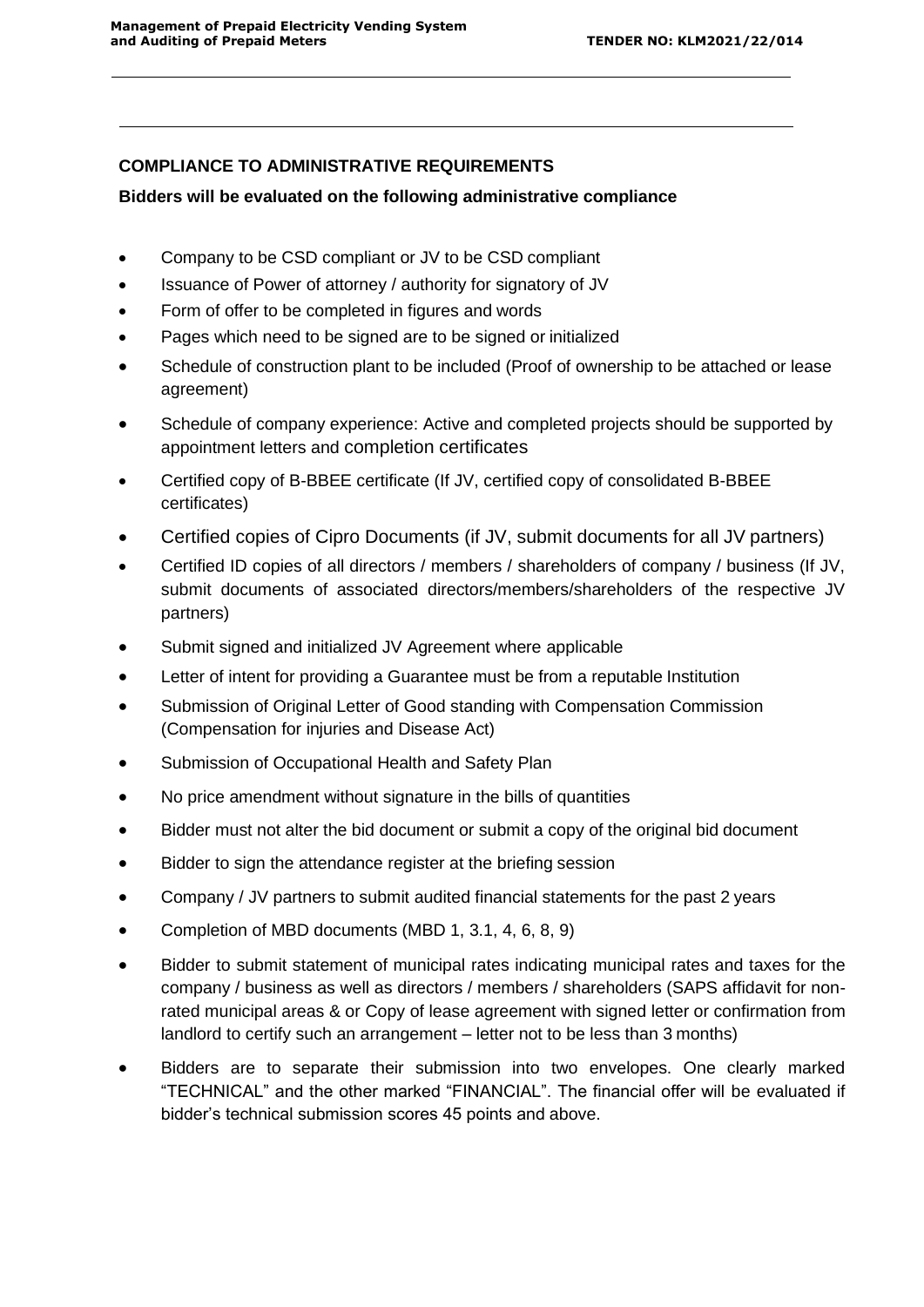Tenders will be evaluated and adjudicated in line with the Supply Chain Management policy of the municipality using an 80/20 preference points system.

# **CONDITIONS TO ACCEPTANCE OF TENDER OFFER**

#### **Tenders Will be Accepted on Condition that;**

- The tender offer is signed by a person authorized to sign on behalf of the Tenderer and authority of signatory is attached.
- A valid tax clearance certificate is included with his tender.
- The tenderer has signed and initialized all pages of the tender document
- Tenderer's declaration of compliance with the occupational health and safety act No.85 of 1993 and the construction regulations of 2003 as well as the tenderer's health and safety plan to being included with his tender submission.
- A tenderer who has submitted a tender as a joint venture has included an acceptable joint venture agreement with his tender.
- The tender document has not been unbundled or tampered with.
- The tenderer or a competent authorized representative of the contractor who submitted the tender has attended the compulsory clarification meeting or site inspection.
- The tenderer or any of its principals is not listed on the register of Tender Defaulters in terms of the Prevention and Combating of Corrupt Activities Act 2004 as a person prohibited from doing business with the public sector.
- The tenderer has not abused the Employer's Supply Chain Management system or has failed to perform on any previous contract and has been given a written notice to this effect.
- The tenderer or any of its principals, directors or managers is not employed in the service of the state or any municipality. In the event that such principals are involved, official approval from the Executing Authority regarding carrying out remunerative work outside of the public service must be included in the tender submission.
- The Employer is satisfied that the tenderer or any of his principal have not influenced the tender offer and acceptance by the following criteria;
	- Having offered, promised or given a bribe or other gift or remuneration to any person in connection with obtaining or execution of this contract.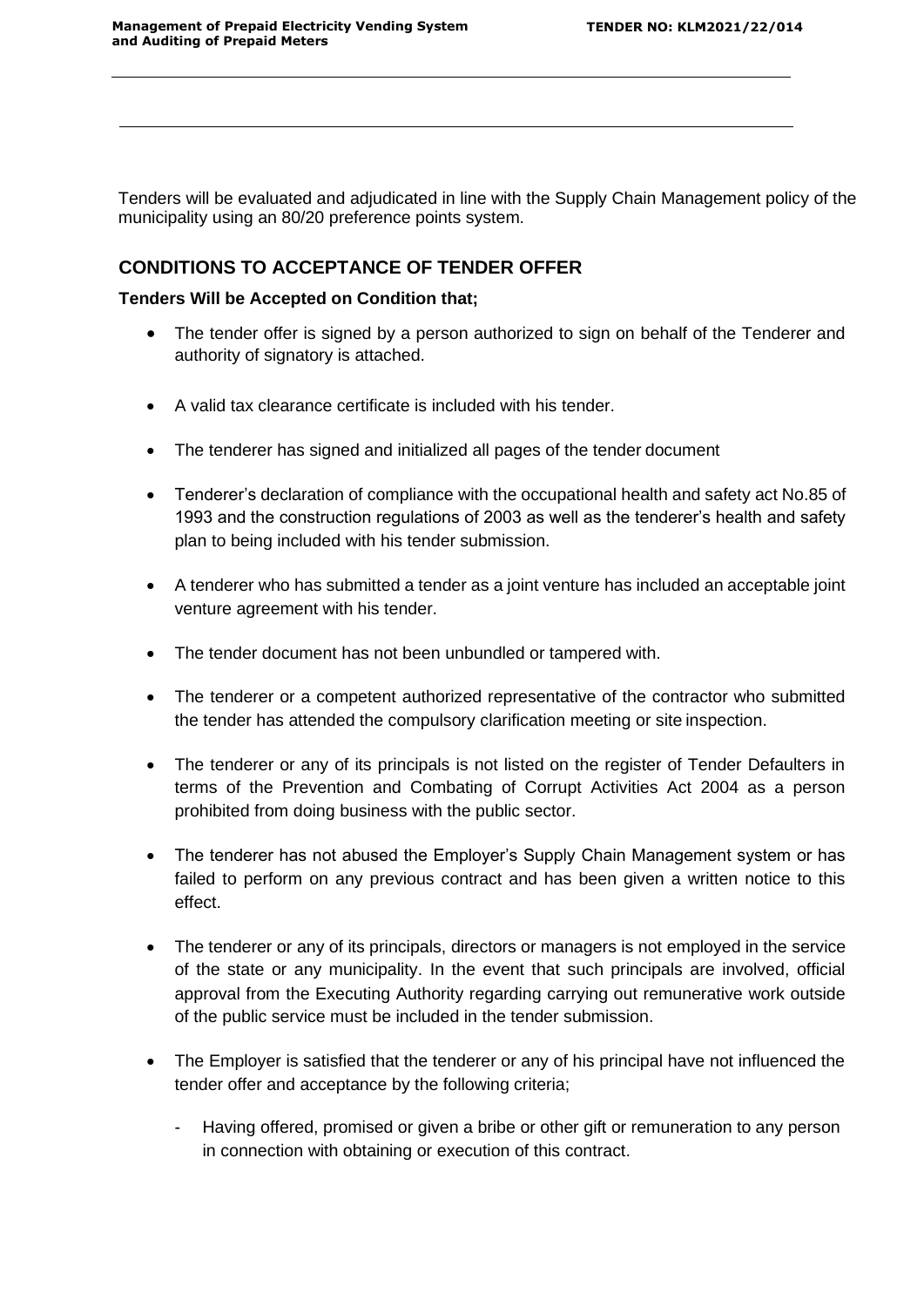- Having acted in a fraudulent or corrupt manner in obtaining or executing this contract.
- Having approached an officer or employee of the Employer or the Employer's Agent with the objective of influencing the award of a contract in the tenderer's favour.
- Having entered into any agreement or arrangement, whether legally binding or not with any person, firm or company to retain from tendering for this contract or as to the amount of the tenderer to be submitted by either party.
- Having disclosed to any person, firm or company other than the Employer, the exact or approximate amount proposed of his proposed tender.
- The Employer may, in addition to using any other legal remedies, repudiate the tender offer and acceptance and declare the contract invalid should it have been concluded already.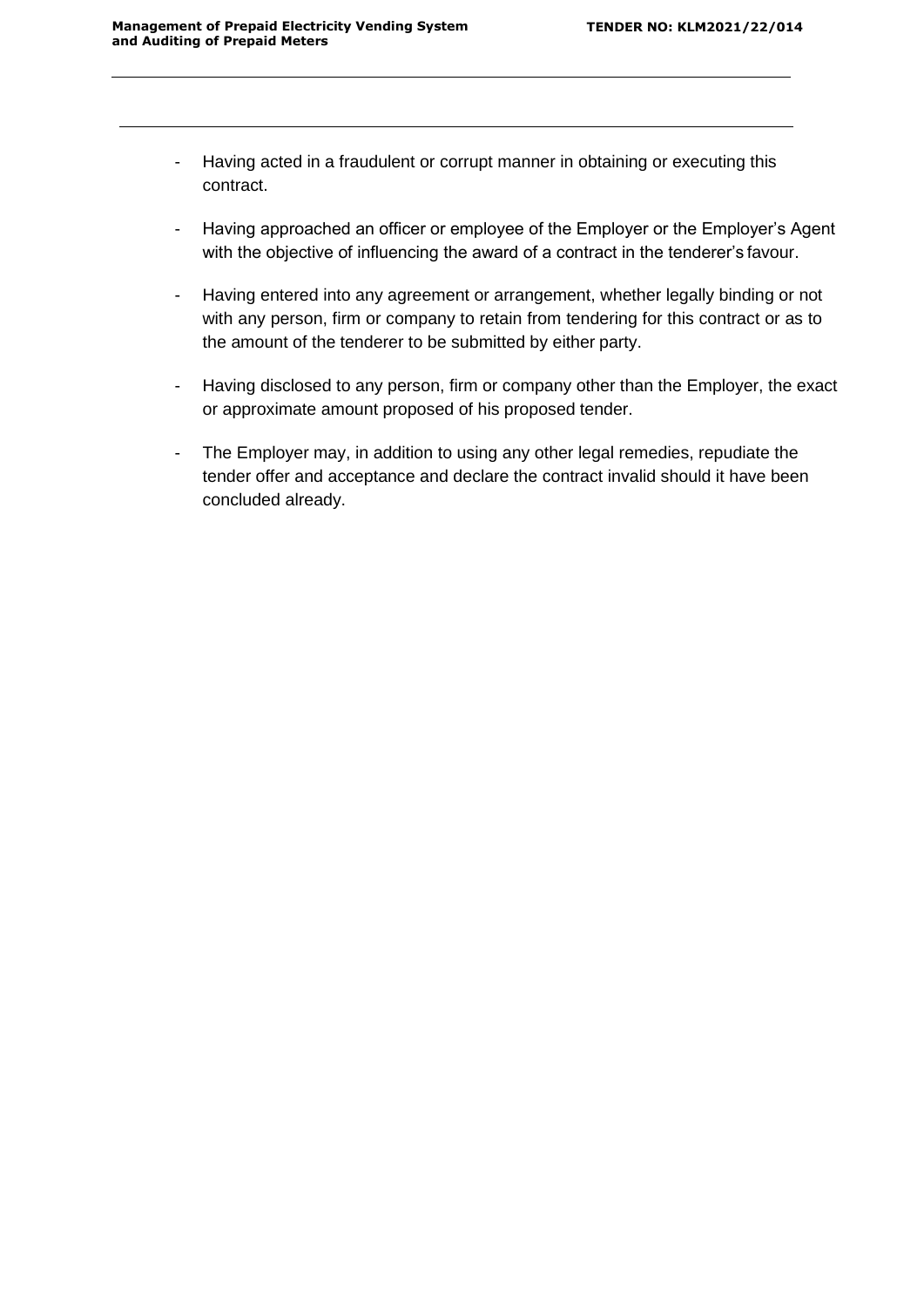# **T2.1 LIST OF RETURNABLE DOCUMENTS**

The tenderer must complete/submit the following returnable documents:

# **1. Schedule of Returnable Documents for Tender Evaluation**

- A: Tender Site Meeting register (not compulsory)
- B: Record of Addenda to tender documents
- C: Certificate of Authority for Joint Ventures / Close Corporation / Partnership / Company / Sole Proprietor (Certified copies of Identity documents in case of sole proprietor)
- D: Registration certificates of entities joint Ventures / Close Corporation / Partnership /Company / Sole proprietor
- E: Schedule of tenderer's experience
- F: Schedule of Key personnel
- G: Curriculum Vitae of Key personnel
- H: Qualifications of key personnel
- I: Schedule of Subcontractors
- J: Schedule of Plant and Equipment
- L: Copy of the workmen's compensation registration certificate (or copy of payment of contributions in terms of the compensation for occupational Injuries and Disease Act No. 130 of 1993)
- M: An original valid tax clearance certificate issued by the South African Revenue

Services

- N: Form of intent to provide a performance guarantee
- O: B-BBBE Status Level Verification Certificate
- P: Filled in / Signed forms MBD 1, 3.1, 4 , 6.1, 6.2 , 8 and 9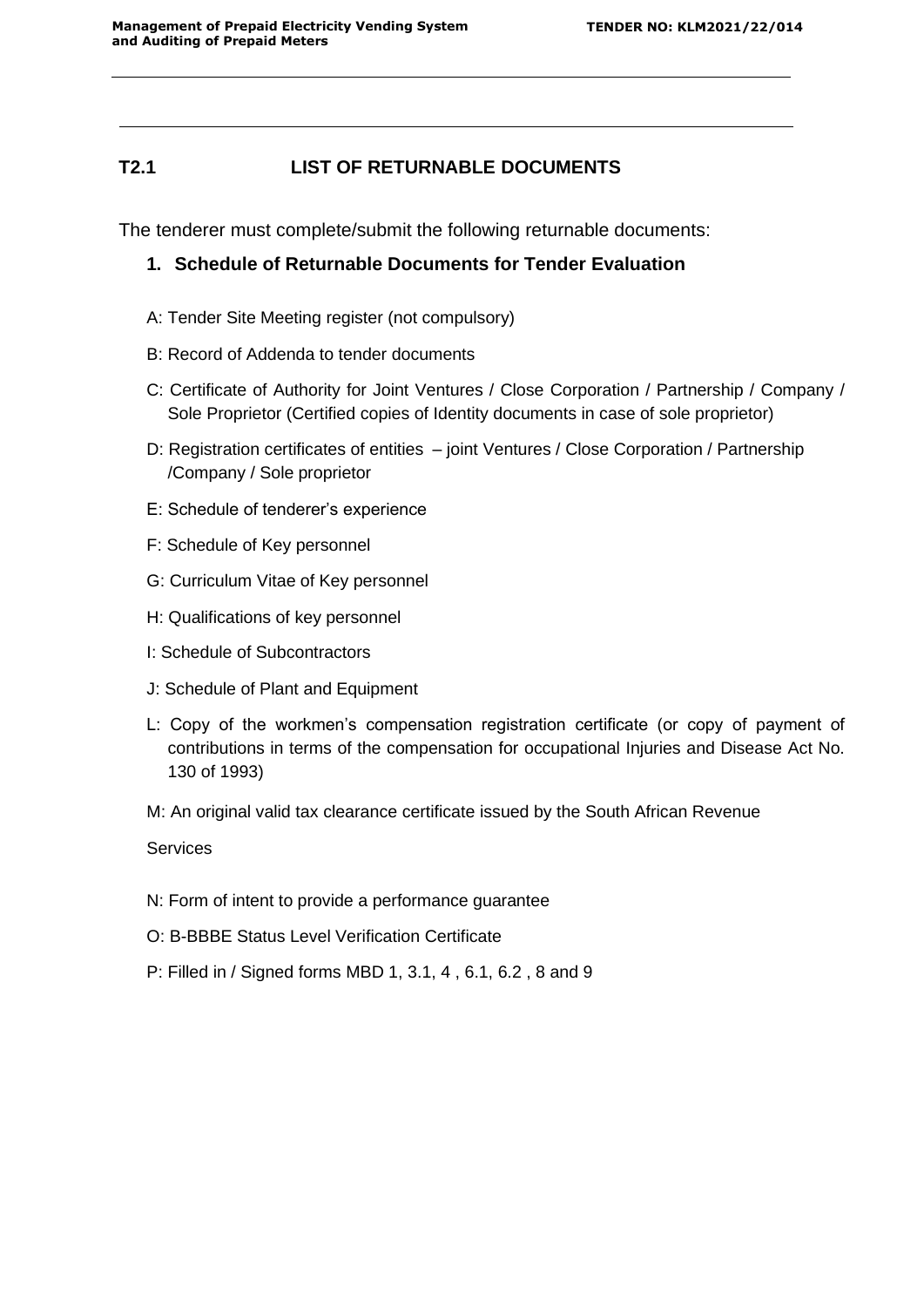# **T2.2 RETURNABLE SCHEDULES / FORMS**

# **CERTIFICATE OF ATTENDANCE**

This is to certify that (*Tenderer*)………………………………………………………………………….

of(*address*)………………………………………………………………………………………………

……………………………………………………………………………. Was represented by the person(s) named below at the compulsory meeting held for all tenderers

I / We acknowledge that the purpose of the meeting was to acquaint myself / ourselves with the site of the works and / or matters incidental to doing the work specified in the tender documents in order for me / us to take account of everything necessary when compiling our rates and prices included in the tender.

# **Particulars of Person(s) attending the meeting:**

**Attendance of the above person(s) at the meeting is confirmed by the Employer's representative, namely:**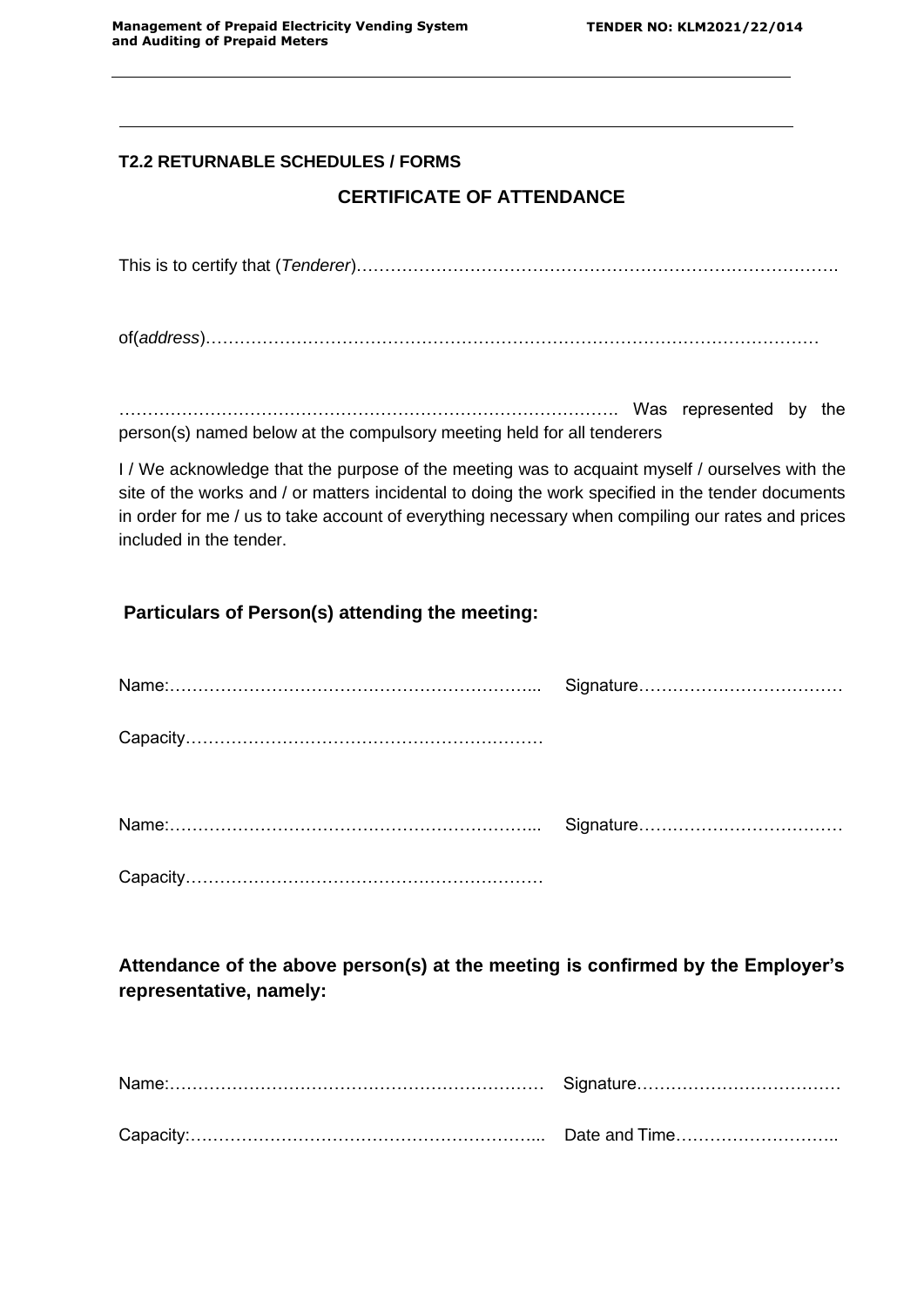# **RECORDS OF ADDENDUM TO TENDER DOCUMENTS**

I / We confirm that the following communications received from the Employer or his representative before the date of submission of his tender offer, amending the tender documents, have been considered in this tender offer.

| ADD<br>No. | <b>DATE</b> | <b>TITLE OF DETAILS</b> |
|------------|-------------|-------------------------|
|            |             |                         |
|            |             |                         |
|            |             |                         |
|            |             |                         |

SIGNATURE:……………………………………………… DATE……………………………. (*of person authorized to sign on behalf of tenderer*)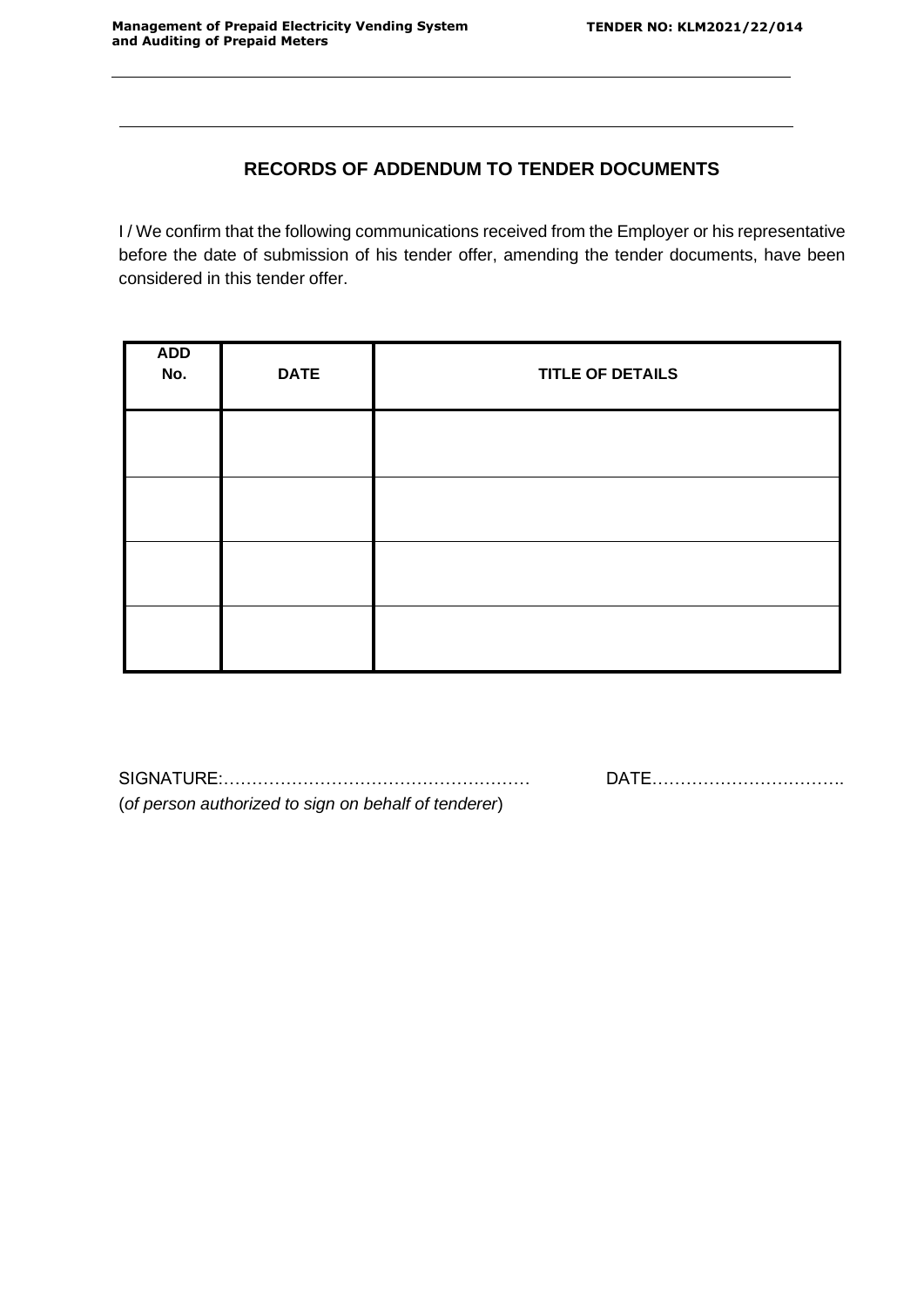# **CERTIFICATE OF AUTHORITY OF ENTITY**

Indicate the status of the tenderer by ticking the appropriate box hereunder. The tenderer must complete the certificate set out below for the relevant category.

| Company | (II)<br><b>Close</b><br>Corporation | (III)<br>Partnership | (IV)<br><b>Joint Venture</b> | <b>Sole Proprietor</b> |  |
|---------|-------------------------------------|----------------------|------------------------------|------------------------|--|
|         |                                     |                      |                              |                        |  |

# **(I) CERTIFICATE FOR COMPANY**

|               | was authorized to sign all and the sign all                                                  |
|---------------|----------------------------------------------------------------------------------------------|
|               | documents in connection with this tender and any contract resulting from it on behalf of the |
| company.      |                                                                                              |
|               |                                                                                              |
|               |                                                                                              |
| As Witnesses: |                                                                                              |
|               |                                                                                              |
|               |                                                                                              |
| Date:         |                                                                                              |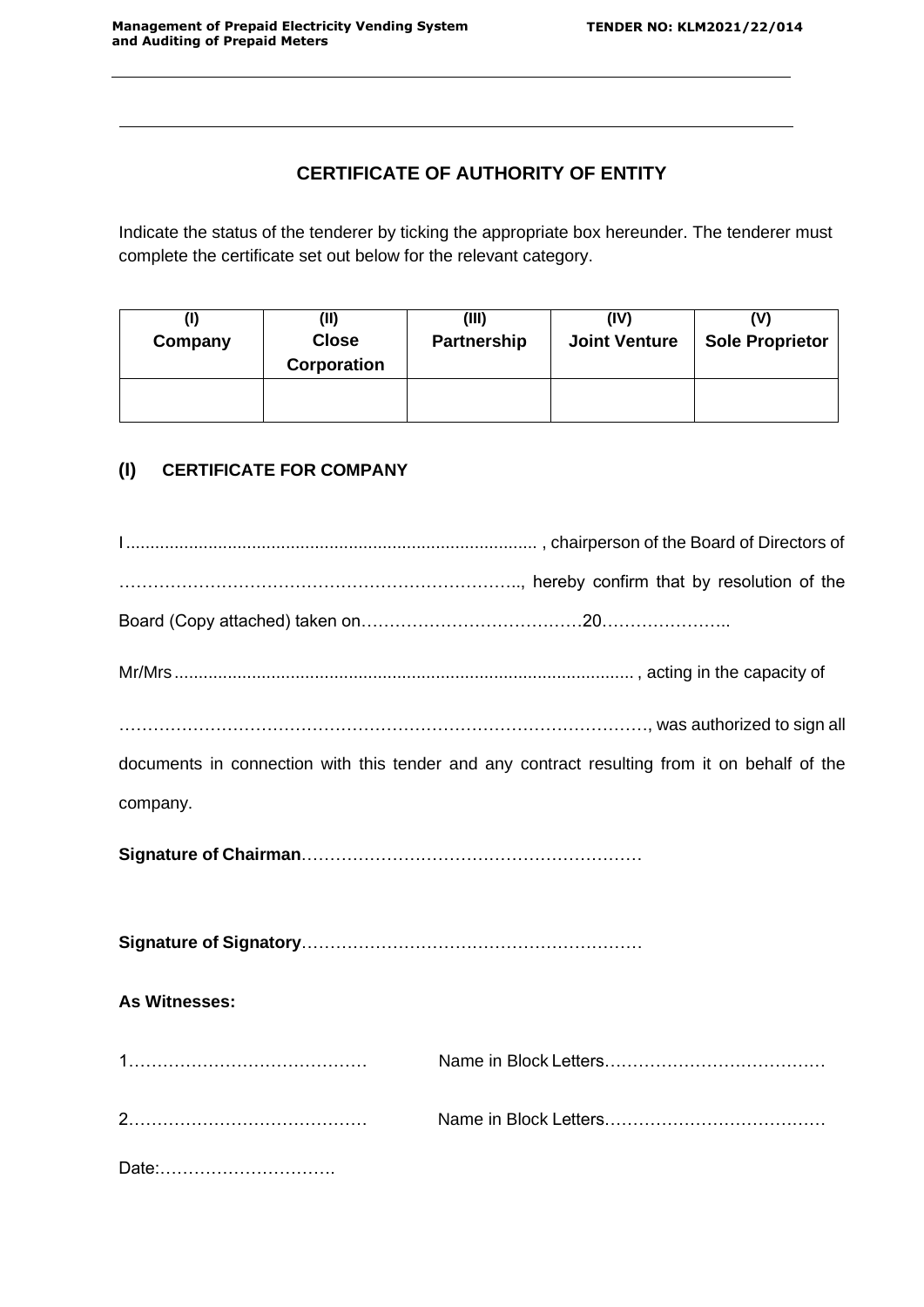# **(II) CERTIFICATE FOR CLOSE CORPORATION**

|                                                                      |  | We the undersigned, being the key members in the business trading |  |  |  |  |  |  |  |  |  |
|----------------------------------------------------------------------|--|-------------------------------------------------------------------|--|--|--|--|--|--|--|--|--|
|                                                                      |  | as…………………………………………… hereby authorize Mr/Mrs………………………………           |  |  |  |  |  |  |  |  |  |
| acting in the capacity of…………………………………………………to sign all documents in |  |                                                                   |  |  |  |  |  |  |  |  |  |
|                                                                      |  |                                                                   |  |  |  |  |  |  |  |  |  |
| from it on our behalf.                                               |  |                                                                   |  |  |  |  |  |  |  |  |  |
|                                                                      |  |                                                                   |  |  |  |  |  |  |  |  |  |

**Signature of Signatory**……………………………………………………

## **As Witnesses:**

Date:………………………….

| <b>NAME</b> | <b>ADDRESS</b> | <b>SIGNATURE</b> | <b>DATE</b> |  |
|-------------|----------------|------------------|-------------|--|
|             |                |                  |             |  |
|             |                |                  |             |  |
|             |                |                  |             |  |
|             |                |                  |             |  |
|             |                |                  |             |  |
|             |                |                  |             |  |
|             |                |                  |             |  |
|             |                |                  |             |  |

*NOTE: This certificate is to be completed and signed by all of the key members upon whom rests the direction of the affairs of the close corporation as a whole.*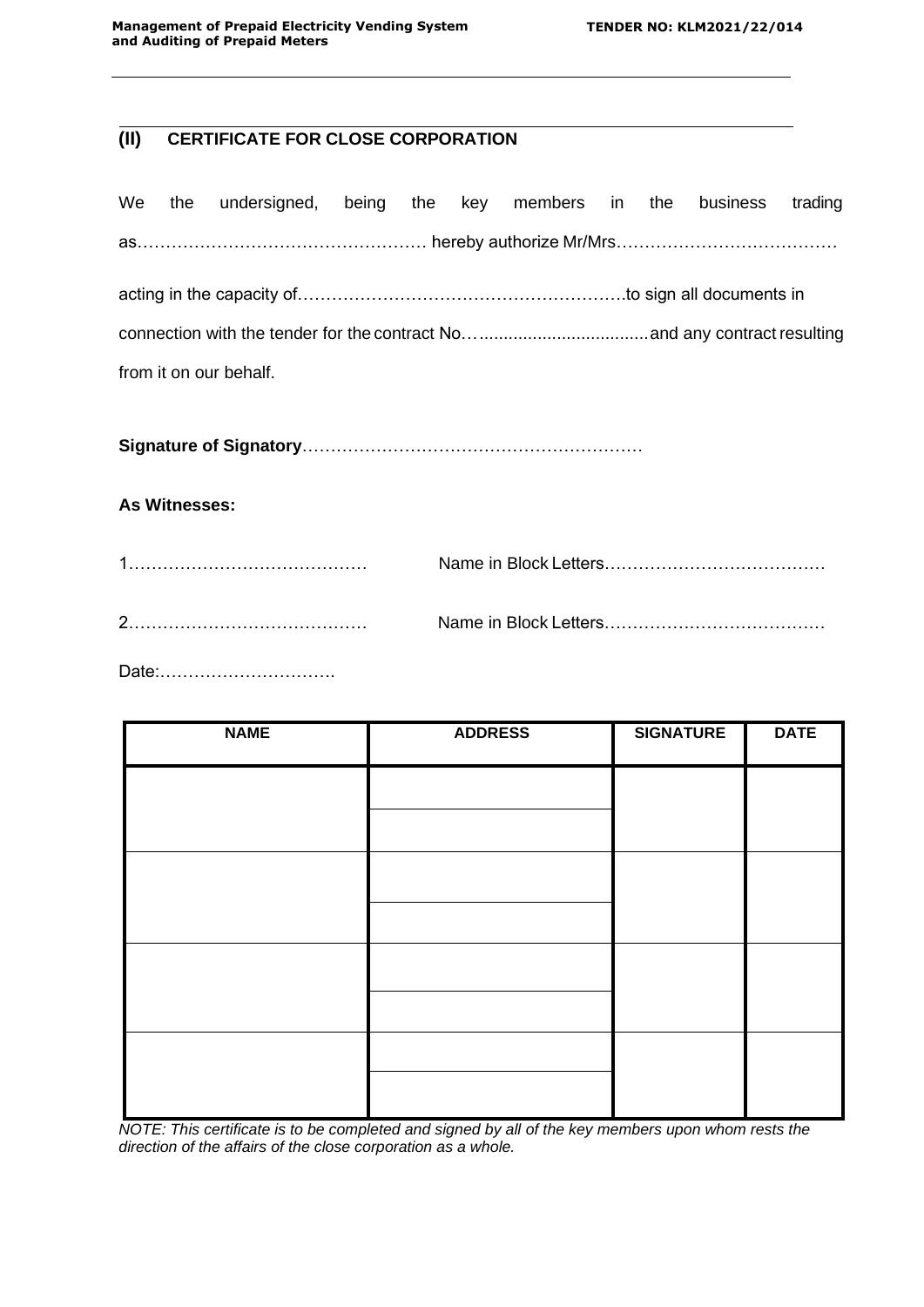# **(III) CERTIFICATE FOR PARTNERSHIP**

|                        |                                                         | We the undersigned, being the key members in the business trading |  |  |  |  |  |  |  |  |  |  |
|------------------------|---------------------------------------------------------|-------------------------------------------------------------------|--|--|--|--|--|--|--|--|--|--|
|                        | as…………………………………………… hereby authorize Mr/Mrs……………………………… |                                                                   |  |  |  |  |  |  |  |  |  |  |
|                        |                                                         |                                                                   |  |  |  |  |  |  |  |  |  |  |
|                        |                                                         |                                                                   |  |  |  |  |  |  |  |  |  |  |
| from it on our behalf. |                                                         |                                                                   |  |  |  |  |  |  |  |  |  |  |

**Signature of Signatory**……………………………………………………

## **As Witnesses:**

Date:………………………….

| <b>NAME</b> | <b>ADDRESS</b> | <b>SIGNATURE</b> | <b>DATE</b> |
|-------------|----------------|------------------|-------------|
|             |                |                  |             |
|             |                |                  |             |
|             |                |                  |             |
|             |                |                  |             |
|             |                |                  |             |
|             |                |                  |             |
|             |                |                  |             |
|             |                |                  |             |

*NOTE: This certificate is to be completed and signed by all of the key members upon whom rests the direction of the affairs of the partnership as a whole.*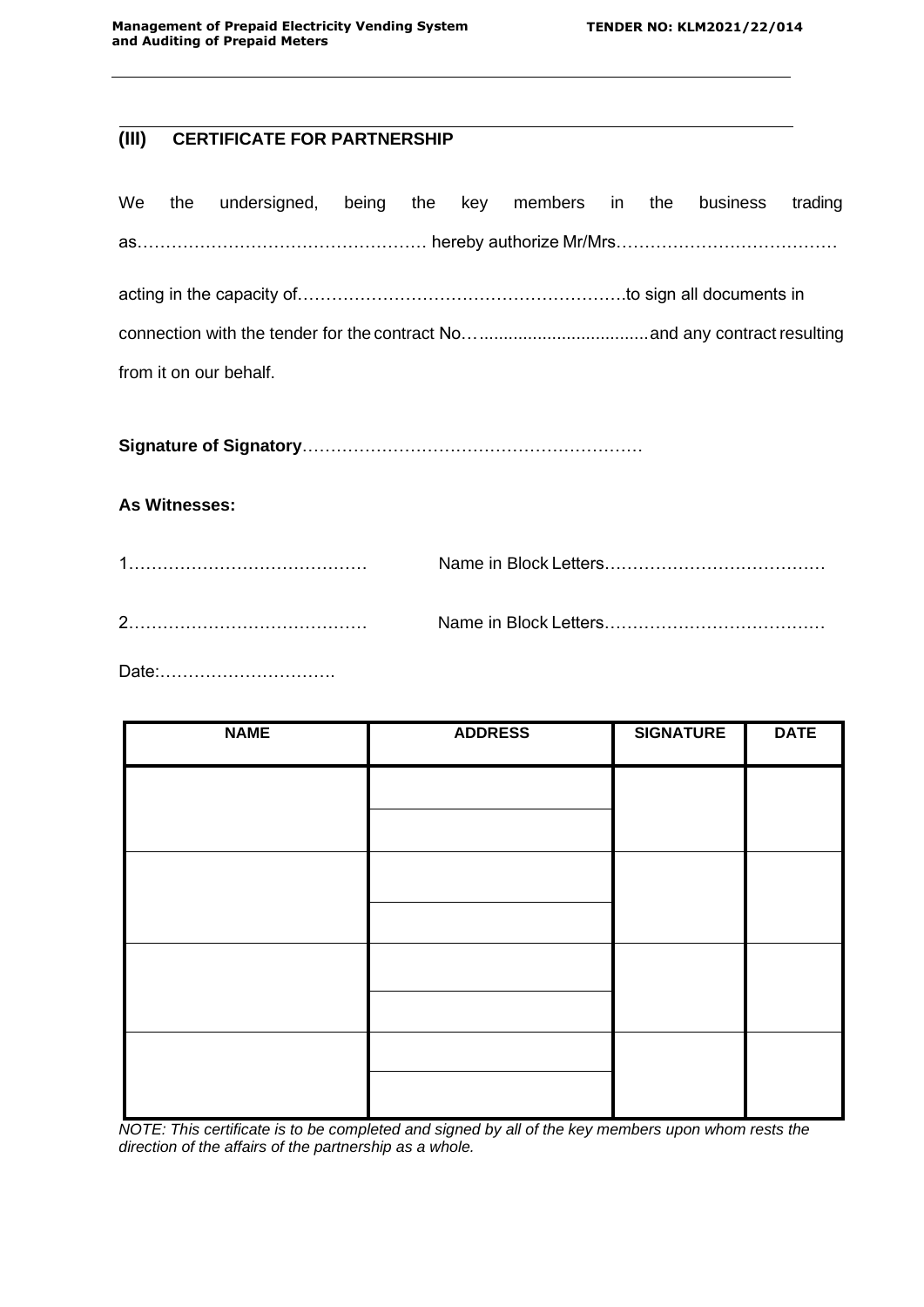# **(IV) CERTIFICATE FOR JOINT VENTURE**

| We the undersigned, are submitting this tender offer in joint venture and hereby authorize |            |           |    |
|--------------------------------------------------------------------------------------------|------------|-----------|----|
|                                                                                            | authorized | signatory | of |
|                                                                                            |            |           |    |
|                                                                                            |            |           |    |
| resulting from it on our behalf.                                                           |            |           |    |

This authorization is evidenced by the attached power of attorney signed by legally authorized signatories of all the partners to the joint venture.

**Signature of Signatory**……………………………………………………

## **As Witnesses:**

Date:………………………….

| <b>NAME OF FIRM</b> | <b>ADDRESS</b> | <b>AUTHORIZING</b><br><b>SIGNATURE</b> |
|---------------------|----------------|----------------------------------------|
|                     |                |                                        |
|                     |                |                                        |
|                     |                |                                        |

*NOTE: This certificate is to be completed and signed by all key partners upon who rests the direction of the affairs of the partnership as a whole.*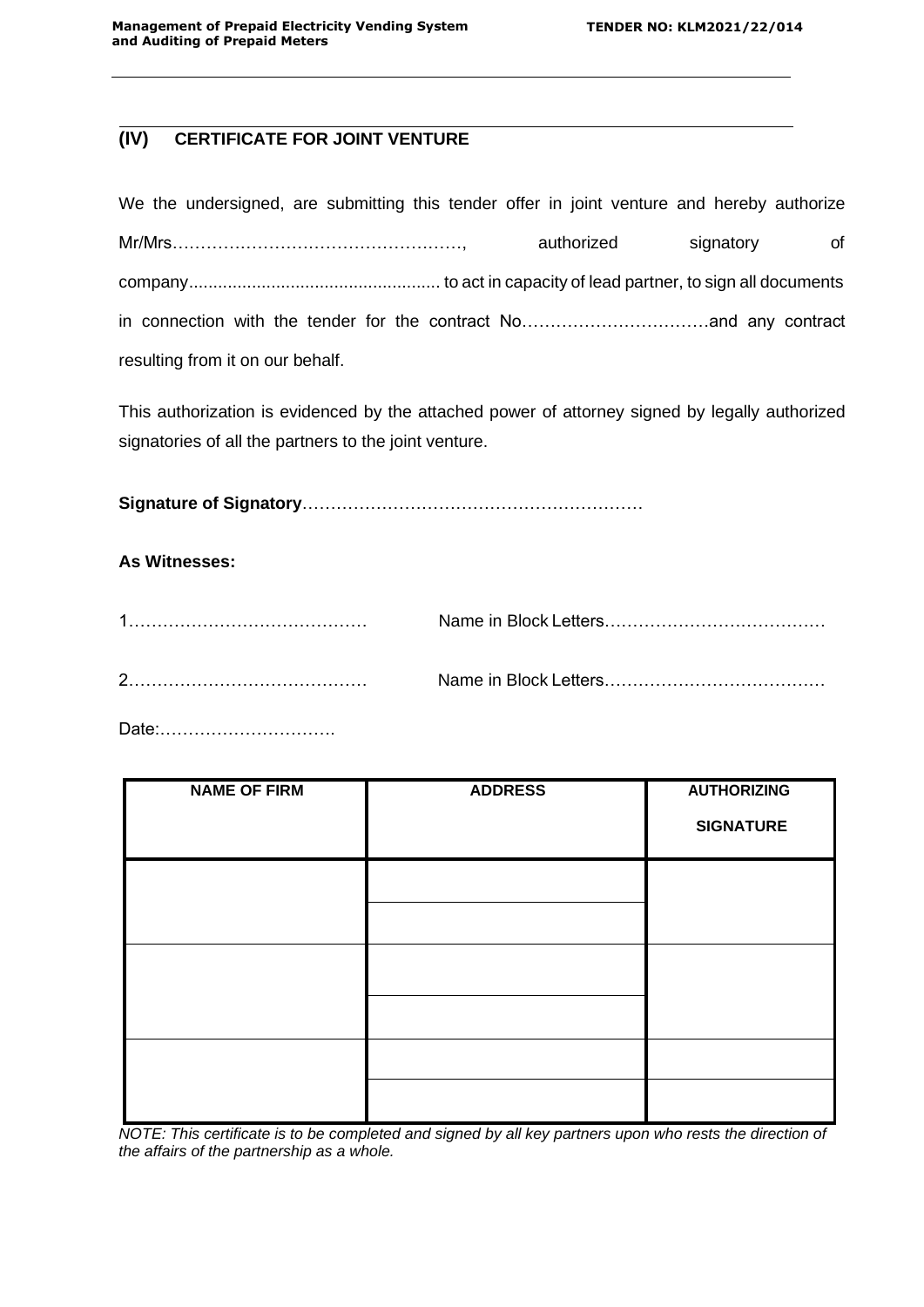# **(V) CERTIFICATE FOR SOLE PROPRIETER**

| As Witnesses: |  |
|---------------|--|
|               |  |
|               |  |
| Date:         |  |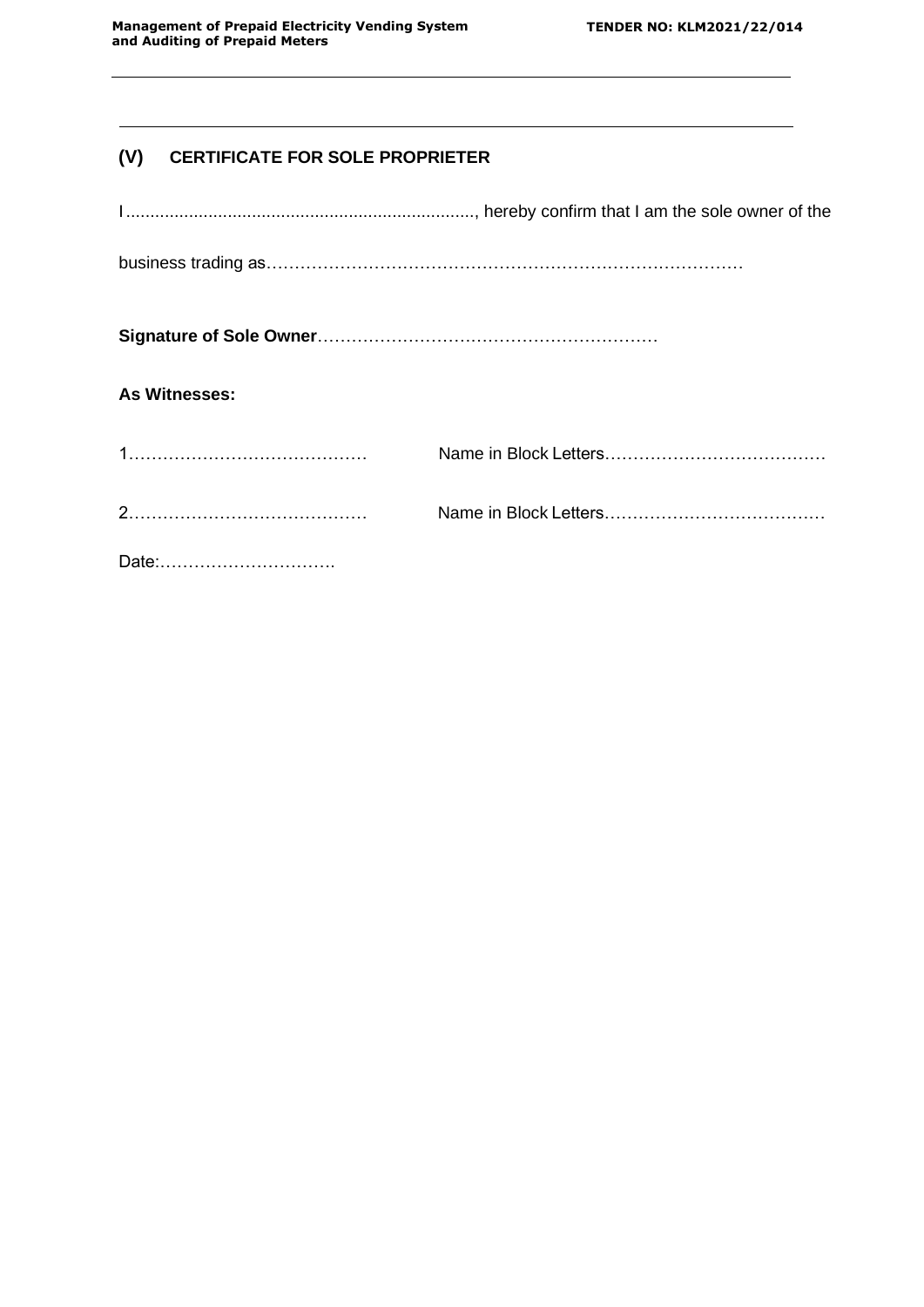## **FORM OF INTENT TO PROVIDE A PERFORMANCE GUARANTEE**

The tenderer must attach hereto a letter from the bank or institution with whom he has made necessary arrangements, to the effect that the said bank or institution will be prepared to provide the required performance guarantee when asked to do so. A proforma is attached the tenderers to use.

# **PRO-FORMA FOR A PERFORMANCE GUARANTEE**

## **PEFORMANCE GUARANTEE**

**Employer:** (*Name and Address*)

**Contact No.**

(Contract Title)

WHEREAS

(hereinafter referred to as the "Employer") Entered into, a Contract With

(hereinafter called "the contractor") on the  $\qquad \qquad$  day of  $\qquad \qquad 20$ 

At

AND WHEREAS it is provided by such Contract that the Contractor shall provide the Employer with security by way of a guarantee for the due and faithful fulfilment of such Contract by the Contractor;

AND WHEREAS (hereinafter referred to as "the Guarantor") Has / Have at the request of the Contractor, agreed to give such guarantee;

NOW THEREFORE WE,

Do hereby guarantee and bind ourselves jointly and severally as Guarantor and Co-principal Debtors to the Employer under renunciation of the benefits of division and exclusion for the due and faithful performance by the contractor of all the terms and conditions of the said Contract, subject to the following Conditions:

1. The Employer shall, without reference to and/or notice to us, have complete liberty of action to act in any manner authorized and/or contemplated by the terms of said Contract, and / or to agree to any modifications, variations, alterations, directions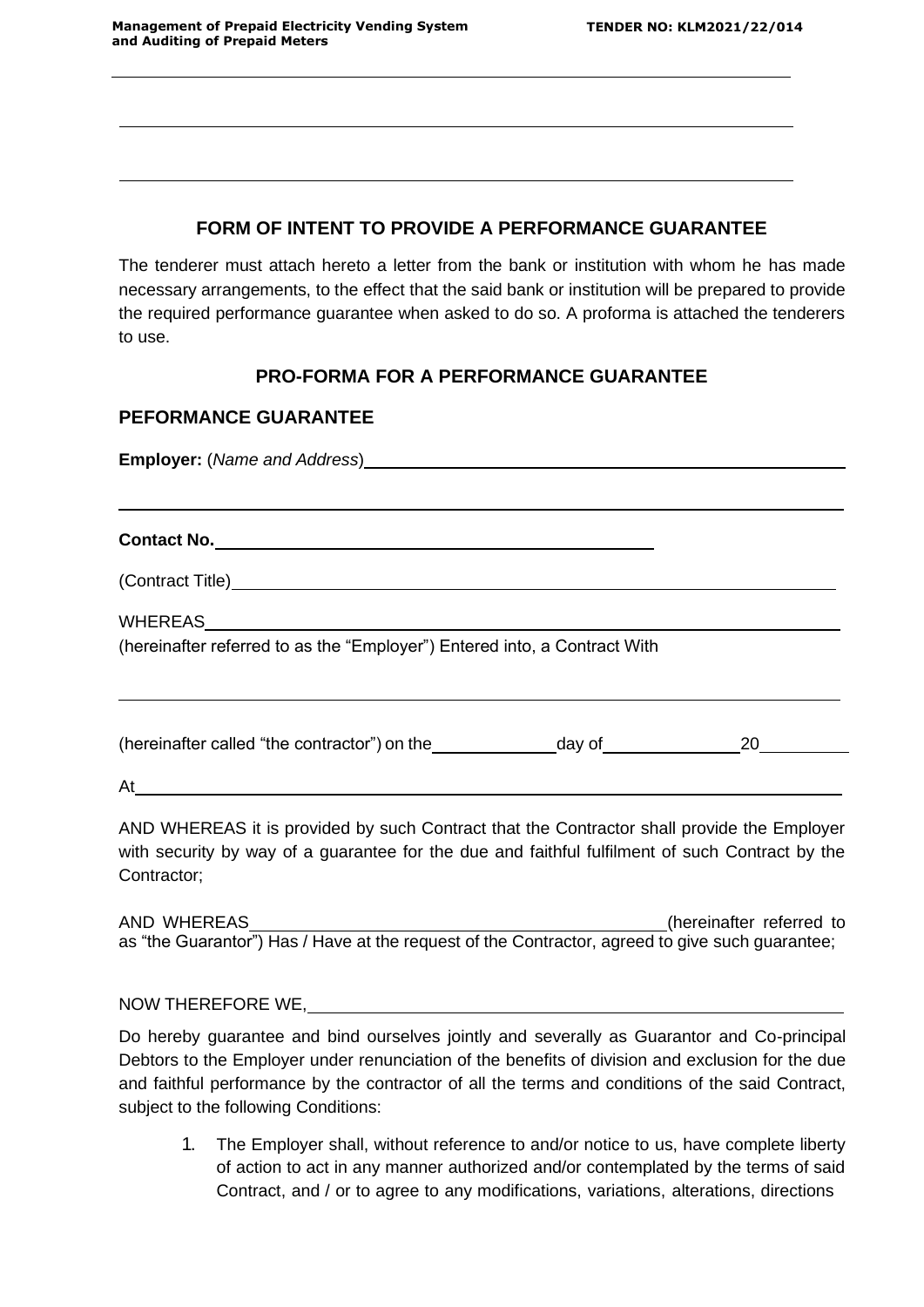or exclusions of the Completion Data of the works under the said Contract, and that its rights under this guarantee shall in no way be prejudiced nor our liability hereunder be affected by reason of any steps which the Employer may take under such contract, or of any modification, variation alterations of the Completion Date which the Employer may make, give, concede or agree to under the said Contract.

- 2. This guarantee shall be limited to the payment of a sum of money
- 3. The employer shall be entitled, without reference to us, to release any guarantee held by it, and to give time to or compound or make any other arrangement with the contractor.

However, upon receipt by us of an authenticated copy of the certificate of completion in terms of the Contract, the amount of liability shall be reduced by 50%, which shall be in force until the issue of the Final Approval Certificate at expiry of the Defects Liability Period.

- 4. This guarantee shall remain in full force and effect until the issue of the Certificate of Completion in terms of the Contract, unless we are advised in writing by the Employer before the issue of the said Certificate of his intention to institute claims, and the particulars thereof, in which event this guarantee shall remain in full force and effect until all such claims have been paid of liquidated.
	- (in words) R (in figures)

5. Our total liability hereunder shall not exceed the sum of

(10% of the tender Sum) that amount I/ we agree to hold at your disposal.

6. The Guarantor reserves the right to withdraw from this guarantee by depositing the Guaranteed Sum with the beneficiary, whereupon the Guarantor's liability hereunder shall cease.

I/We declare that I/We, on behalf of the Guarantor, waive the legal exceptions available to a guarantor and undertake to pay the said amount or such portion thereof as may be demanded, immediately on receipt of a written demand from you.

A certificate under your hand shall be sufficient and satisfactory evidence as to the amount of the Guarantor's liability for the purpose of enabling provisional sentence or any similar relief to be obtained against the Guarantor.

This guarantee is neither negotiable nor transferable, and must be surrendered to the Guarantor in the event of the full amount of the Guarantee being paid to the Employer.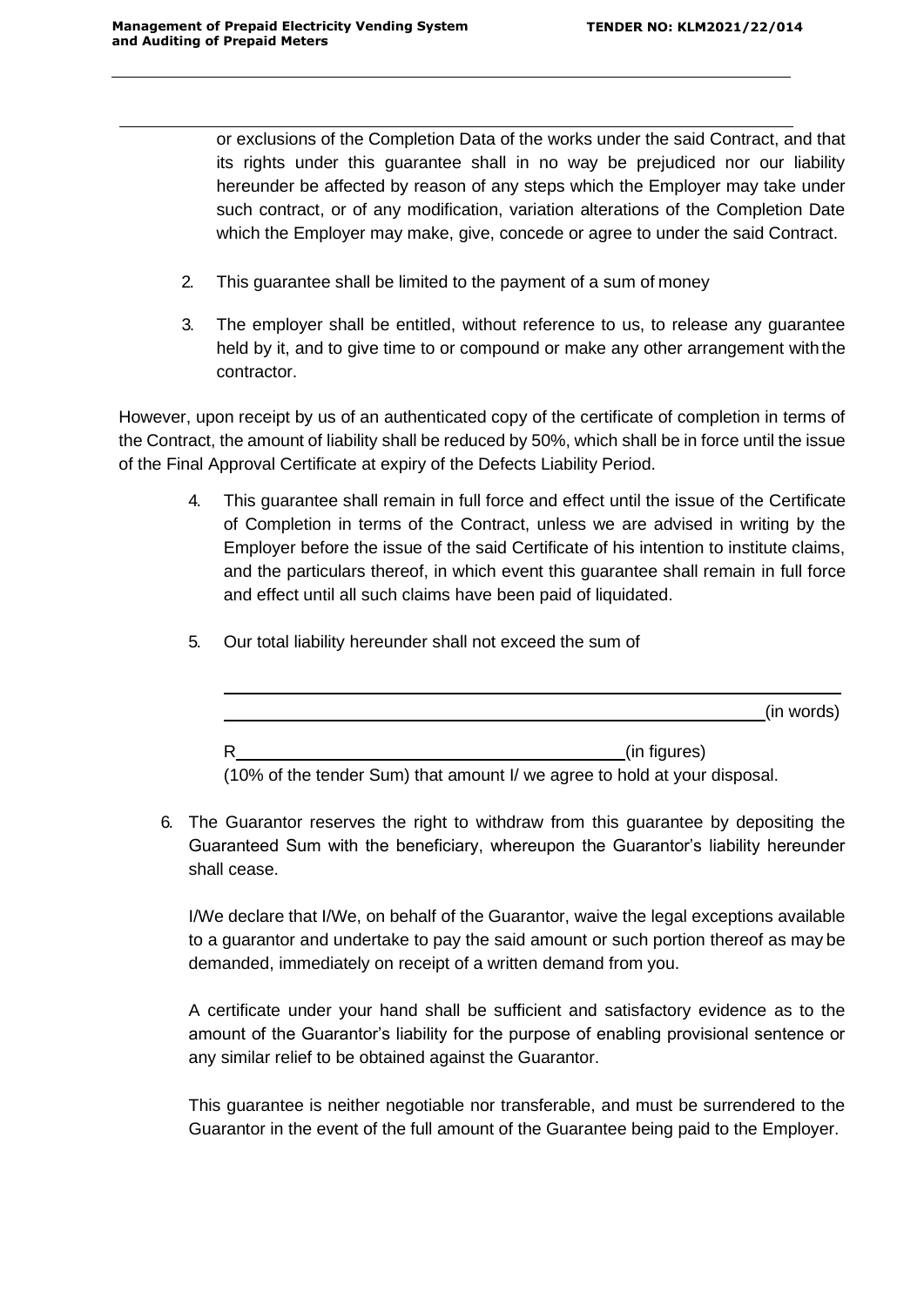| 7. | I/We hereby choose our address for the serving of all notices for all purposes arising<br>here from as |    |
|----|--------------------------------------------------------------------------------------------------------|----|
|    |                                                                                                        |    |
|    | IN WITNESS WHEREOF this guarantee has been executed by us at:                                          |    |
|    |                                                                                                        | 20 |
|    |                                                                                                        |    |
|    |                                                                                                        |    |
|    |                                                                                                        |    |
|    |                                                                                                        |    |
|    |                                                                                                        |    |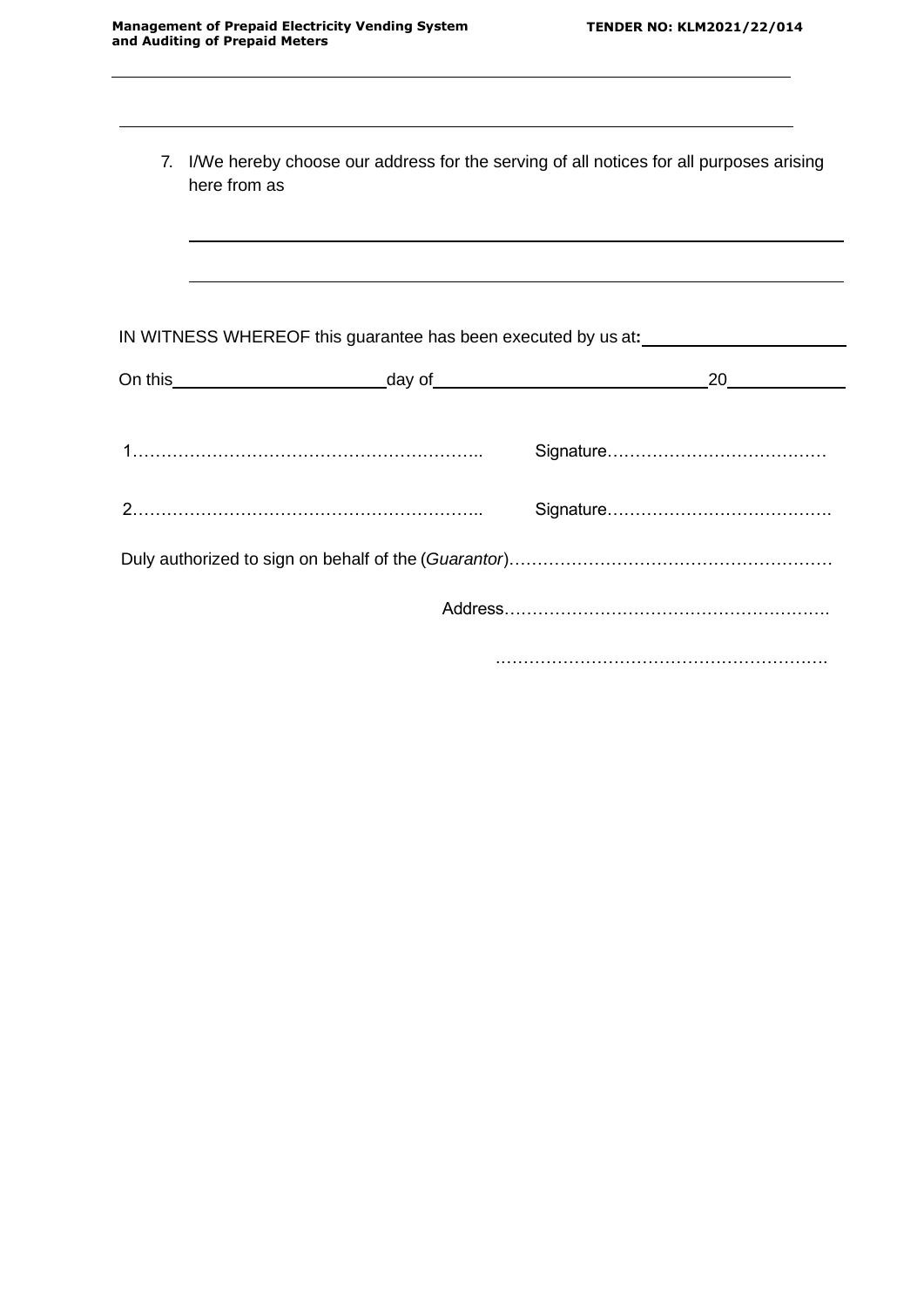THIS BID IS SUBJECT TO THE PREFERENTIAL PROCUREMENT POLICY FRAMEWORK ACT AND THE PREFERENTIAL PROCUREMENT REGULATIONS, 2017, THE GENERAL CONDITIONS OF CONTRACT (GCC) AND, IF APPLICABLE, ANY OTHER SPECIAL CONDITIONS OF CONTRACT

#### **NB: NO TENDERS WILL BE CONSIDERED FROM PERSONS IN THE SERVICE OF THE STATE (as defined in Regulation 1 of the Local Government: Municipal Supply Chain Management Regulations)**

## THE FOLLOWING PARTICULARS MUST BE FURNISHED **(FAILURE TO DO SO MAY RESULT IN YOUR BID BEING DISQUALIFIED)**

| IVINIE VI DIDDEIN              |            |
|--------------------------------|------------|
| POSTAL ADDRESS                 |            |
| <b>STREET ADDRESS</b>          |            |
| <b>TELEPHONE NUMBER</b>        | CODENUMBER |
| <b>CELLPHONE NUMBER</b>        |            |
| <b>FACSIMILE NUMBER</b>        |            |
| <b>E-MAIL ADDRESS</b>          |            |
| <b>VAT REGISTRATION NUMBER</b> |            |

HAS AN ORIGINAL AND VALID TAX CLEARANCE CERTIFICATE BEEN ATTACHED? (MBD

YES | NO

HAS A B-BBEE STATUS LEVEL VERIFICATION CERTIFICATE BEEN SUBMITTED? (MBD 6.1)

YES | NO

IF YES, WHO WAS THE CERTIFICATE ISSUED BY?

## **(Tick applicable box)**

NAME OF BIDDER

| AN ACCOUNTING OFFICER AS CONTEMPLATED IN THE CLOSE CORPORATION ACT (CCA) | П. |
|--------------------------------------------------------------------------|----|
| A VERIFICATION AGENCY ACCREDITED BY THE SOUITH AFRICAN NATIONAL          |    |
| ACCREDITATION SYSTEM (SANAS)                                             |    |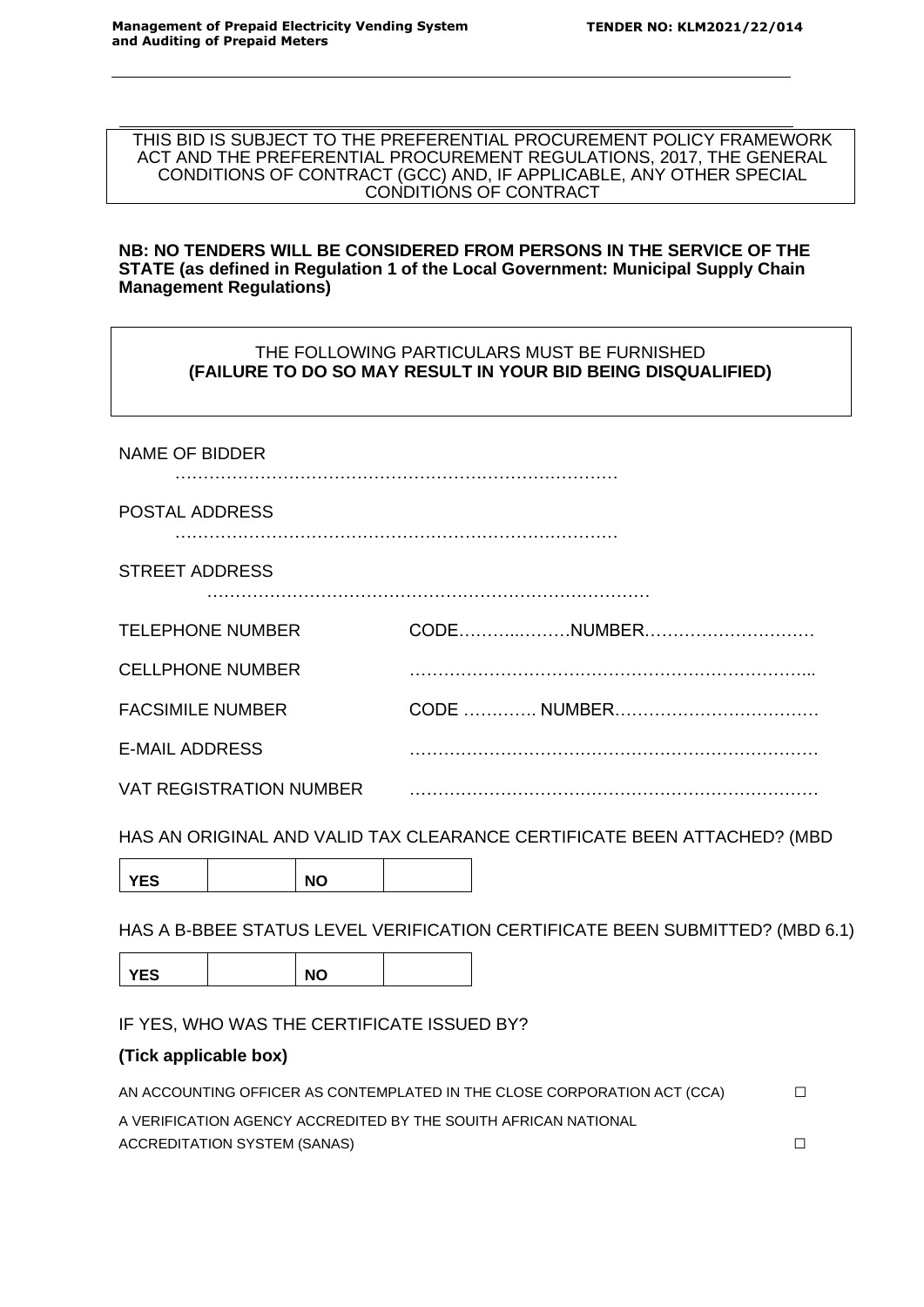A REGISTERED AUDITOR  $\Box$ 

## (**A B-BBEE STATUS LEVEL VERIFICATION CERTIFICATE MUST BE SUBMITTED IN ORDER TO QUALIFY FOR PREFERENCE POINTS FOR B-BBEE**)

ARE YOU THE ACCREDITED REPRESENTATIVE IN SOUTH AFRICA FOR THE GOODS/SERVICES/WORKS OFFERED?

| <b>YES</b>                    |  | <b>NO</b>    |              |             |            |     |               |
|-------------------------------|--|--------------|--------------|-------------|------------|-----|---------------|
| (IF YES ENCLOSE PROOF)        |  |              |              |             |            |     |               |
| <b>SIGNATURE</b>              |  |              |              | OF          |            |     | <b>BIDDER</b> |
| .                             |  |              |              |             |            |     |               |
|                               |  |              |              |             |            |     |               |
| <b>DATE</b>                   |  |              |              |             |            |     |               |
|                               |  |              |              |             |            |     |               |
| <b>CAPACITY</b>               |  | <b>UNDER</b> | <b>WHICH</b> | <b>THIS</b> | <b>BID</b> | IS. | <b>SIGNED</b> |
| <b>TOTAL BID PRICE</b>        |  |              |              |             |            |     |               |
| TOTAL NUMBER OF ITEMS OFFERED |  |              |              |             |            |     |               |

## **ANY ENQUIRIES REGARDING THE BIDDING PROCEDURE MAY BE DIRECTED TO:**

| <b>Municipality / Municipal Entity:</b> | <b>Kgatelopele Local Municipality</b> |
|-----------------------------------------|---------------------------------------|
| Department:                             | Supply Chain Management Unit          |
| <b>Contact Person:</b>                  | Vuledzani Mathoho                     |
| Tel:                                    | 053 384 8609                          |

**ANY ENQUIRIES REGARDING TECHNICAL INFORMATION MAY BE DIRECTED TO:**

| <b>Contact Person:</b> | Marishe Swarts - Income and Kyle Maddocks (IT) |
|------------------------|------------------------------------------------|
| Tel:                   | 053 384 860                                    |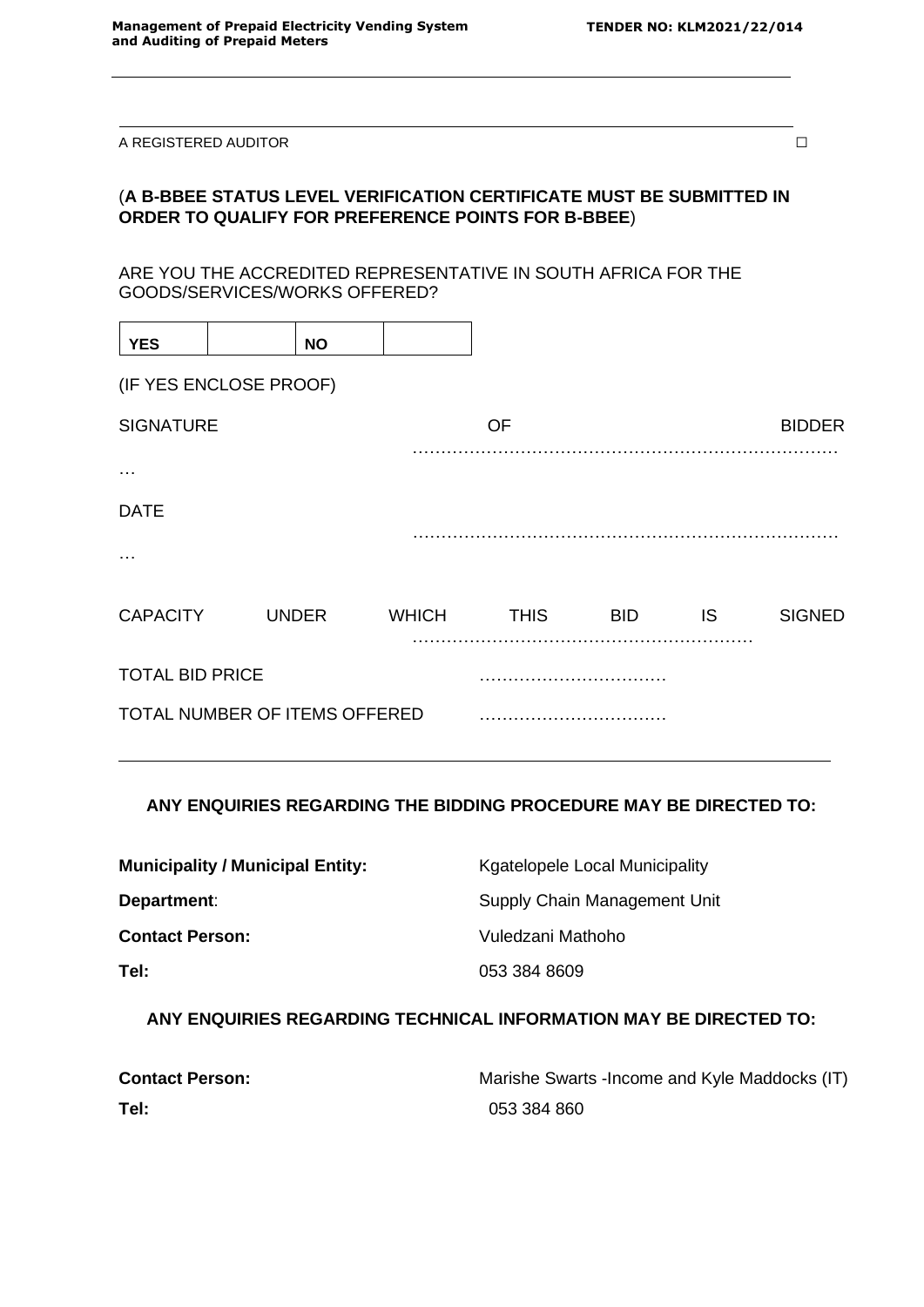**MBD3.1**

## **PRICING SCHEDULE - FIRM PRICES (PURCHASES)**

# **NOTE: ONLY FIRM PRICES WILL BE ACCEPTED. NON-FIRM PRICES (INCLUDING PRICES SUBJECT TO RATES OF EXCHANGE VARIATIONS) WILL NOT BE CONSIDERED**

IN CASES WHERE DIFFERENT DELIVERY POINTS INFLUENCE THE PRICING, A SEPARATE PRICING SCHEDULE MUST BE SUBMITTED FOR EACH DELIVERY POINT

Name of Bidder…………………………………………….. Bid Number…………………...

Closing Time ……………. …… Closing Date ………………..

OFFER TO BE VALID FOR 90 DAYS FROM THE CLOSING DATE OF BID: ……………………

## **SCOPE OF WORK**

#### **DETAIL SPECIFICATIONS AND REQUIREMENTS FOR THE MULTI-UTILITY ONLINE VENDING SYSTEM AND THIRD-PARTY VENDING**

The Kgatelopele utility herewith invites proposals for a multi-utility pre-paid vending system / solution that will be fully integrated with the Kgatelopele utility's existing financial system and applications and function on the existing electronic infrastructure. The period of appointment will be for a period of 3 years with an option to extend the contract for another 2 years.

Bids from suitable service providers will be evaluated according to the set criteria as set out in this document.

## 1. **DESCRIPTION OF THE SERVICES REQUIRED**

The scope of the contract as detailed in this specification is as follows:

- 1.1. The supply, delivery, installation, training and commissioning of the most optimal vending solution for both electricity and water STS meters, including a cloud based back-end, billing system integration and distributed 3<sup>rd</sup> party 24-hour vending, offered by the tenderer within the framework and performance specification as detailed in this document.
- 1.2. Stand-by and support required as detailed in this document.
- 1.3. Disaster recovery and business continuity as specified.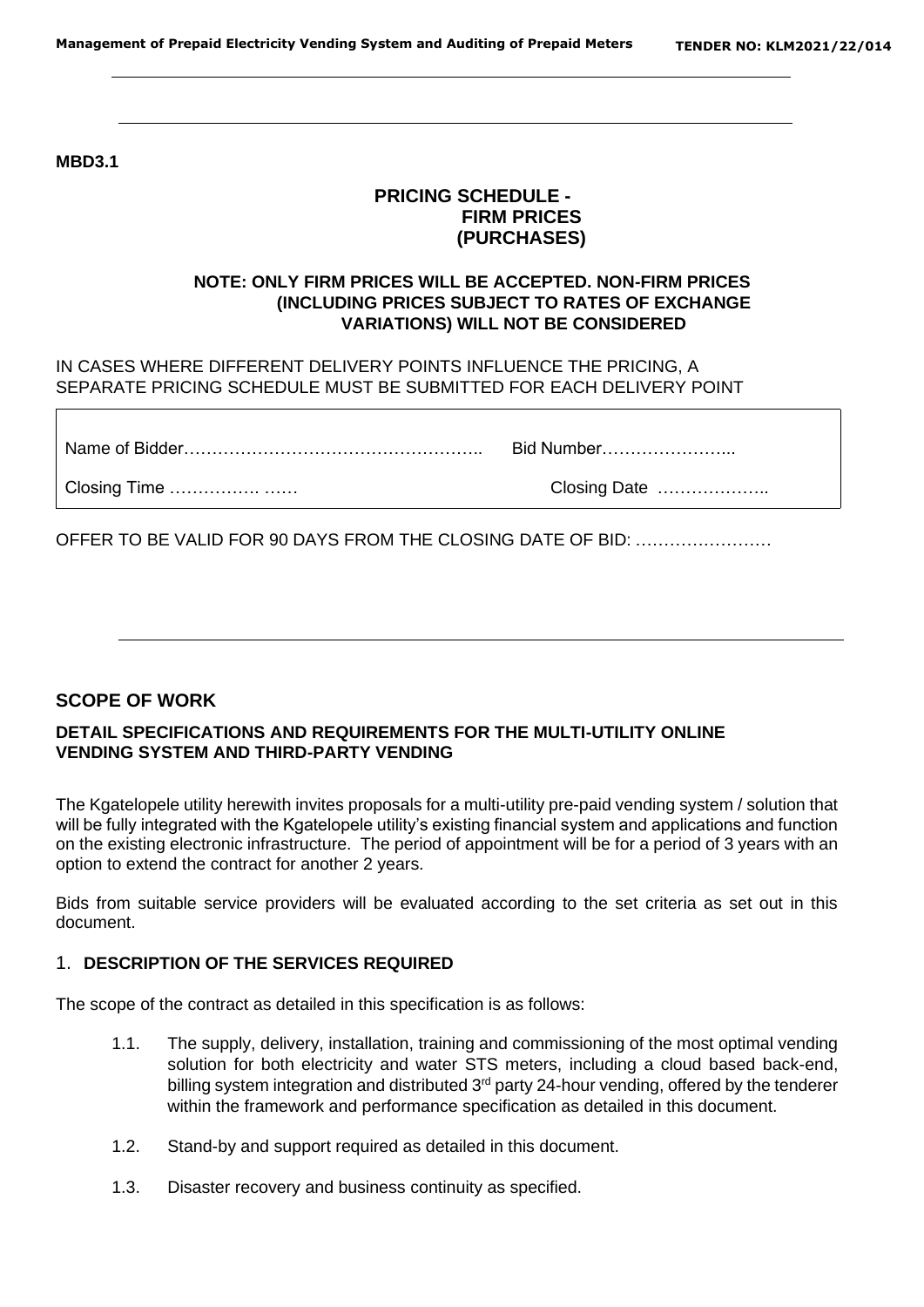1.4. The supplier should propose additional proven methodologies of revenue enhancement solutions for the Kgatelopele utility.

#### 2. **REQUIREMENTS**

2.1. Use Of Reasonable Skill and Care

In applying the scope of work, it is expected of the service provider(s) to render services that commensurate with the highest expectations of professionals in the industry and to ensure that all legislative requirements are met.

It is expected of the service provider to take ownership of the project and to facilitate a process that commensurate with the integrity of the municipality as a public institution to ensure successful completion of project within budget estimates and time frames.

It will also be required of the service provider to report back at project management team meetings and to contribute to reports on the process progress and outcomes to the relevant officials and/or committees if need be.

It will be required of the service provider to prepare a detailed phased project program for the project within 2 weeks of appointment. This must include system testing and user acceptance. The Service Providers are required to acknowledge the dynamics of proper planning for the practical completion of the project. The completion of the project will be within three (3) months after allocation of the tender.

## 3. **NORMATIVE REFERENCES**

The solution offered must be compliant with SABS 1524, the STS Specifications and SABS IEC 1036. The following standards contain provisions which through reference in the SABS 1524 constitute provisions of this specification.

| SABS 1524-1:1994             | Single-phase electricity dispensing systems, Part 1:<br><b>Electricity Dispensers.</b>                                                        |  |  |  |
|------------------------------|-----------------------------------------------------------------------------------------------------------------------------------------------|--|--|--|
| <b>SABS IEC 1036:1990</b>    | Alternating-current static Watt-hour meters.                                                                                                  |  |  |  |
| NRS 009-4-2:1994             | National electricity meter cards and associated numbering<br>standards section two national electricity meter number.<br>(Replacing MCI57).   |  |  |  |
| <b>MC 115</b>                | National electricity meter card specification for ED's (will be<br>replaced by a NRS spec in future)                                          |  |  |  |
| <b>Licensed STS Document</b> | Standard transfer specification documents.                                                                                                    |  |  |  |
| <b>ESKOM XMLVend 2.1</b>     | Eskom's specification for standardization of<br>vending<br>client/server protocols                                                            |  |  |  |
| NRS 009-1:1994               | Electricity Sales Systems Part 1: Glossary system overview.<br>Preferred requirements for applications in the electricity<br>supply industry. |  |  |  |

## 4. **DETAILED SPECIFICATION OF VENDING SYSTEM**

#### 5.1 **SYSTEM CONFIGURATION**

• In making an assessment of the hardware, software, network infrastructure availability and requirements at each of the current vending offices, the tenderer shall keep in mind the system configuration required by the Kgatelopele utility and utilize the current infrastructure belonging to the Kgatelopele Municipality. It remains the responsibility of the tenderer to ensure compliance to the tenderer's minimum requirements.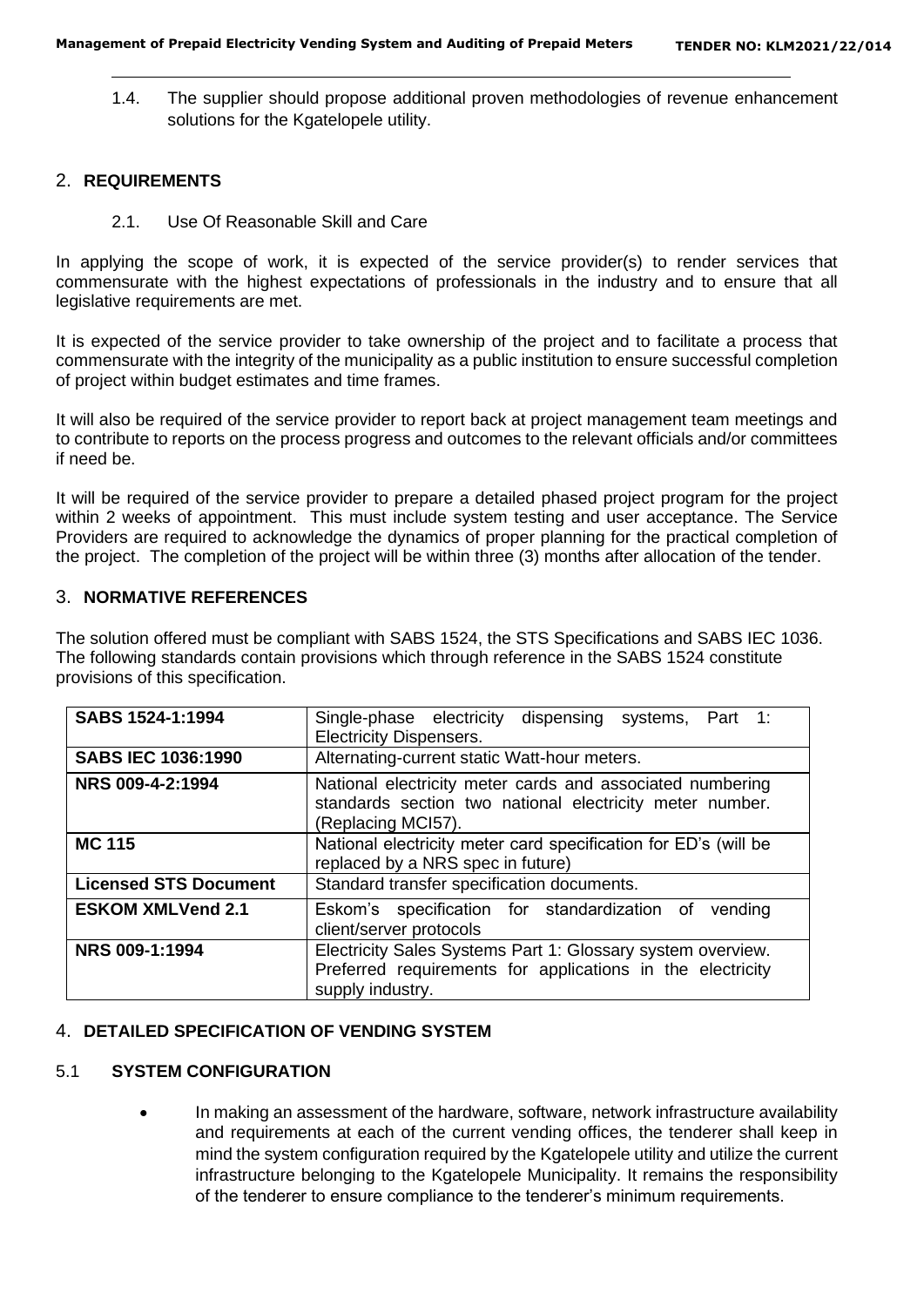- The vending system must be TCP/IP compliant and functional over Ethernet on a LAN/WAN environment. WIFI, GPRS, ADSL and Diginet lines must also be accommodated.
- The vending solution offered by the tenderer must be capable of managing and vending to both electricity and water STS meters from a common platform and user interface. A single consumer record must have the capacity to have both water and electricity meters linked to it.
- A hosted database configuration set is required with standby disaster recovery capability for business continuity.
- A disaster recovery plan shall be provided with all necessary hardware and infrastructure utilized.
- Assurance of business continuity in the event of a catastrophic systems and / or communications system breakdown in the Municipal environment must be provided. A description of associated redundancies built in to the offered solution must also be provided
- The system should have the capacity provide for a monthly update of a local database copy in the Kgatelopele utility premises if and when required.

## 5.**2 PHYSICAL LOCATION OR CLOUD BASED OF SERVERS AND WORKSTATIONS**

The configuration envisaged by the municipality is one where the management and vending server(s) will be located off-site in a high availability environment with redundant power and connectivity. Full disaster recovery and business continuity will be provided for.

Vending workstations (credit dispensing units) will be required at each of the vending offices. The system must not be limited to existing workstations and locations. The tenderer is required to evaluate the existing hardware at each of the current offices and make an optimum solution recommendation to the municipality.

## 5.3 **SYSTEM CAPACITY**

The system shall be designed to ultimately accommodate a minimum of 200 000 consumers/meters. The system shall have the capacity to retain a five (5) year transaction history (estimated 50 million transactions) in the live database and older transactions in an archive database. Any system limitations shall be indicated by the tenderer.

## 5. **PERFORMANCE SPECIFICATION**

- A full and detailed functionality description of the system shall be provided by the tenderer.
- The tenderer shall not focus on provisioning of computer hardware since the Kgatelopele utility might provide such once the minimum specification of the hardware required is known. It is however required that full specification (and pricing) of equipment is specified to ensure optimum performance of the system. For this reason, it is also imperative that tenders should be quite clear on where the Kgatelopele Municipality's hardware and/or networks lack the capability and/or capacity to function properly with the system proposed by the tenderer.

A detailed graphical drawing depicting the proposed network and system layout must be drafted to clarify and indicate solution functionality. Should changes be required, full specifications and pricing must be provided.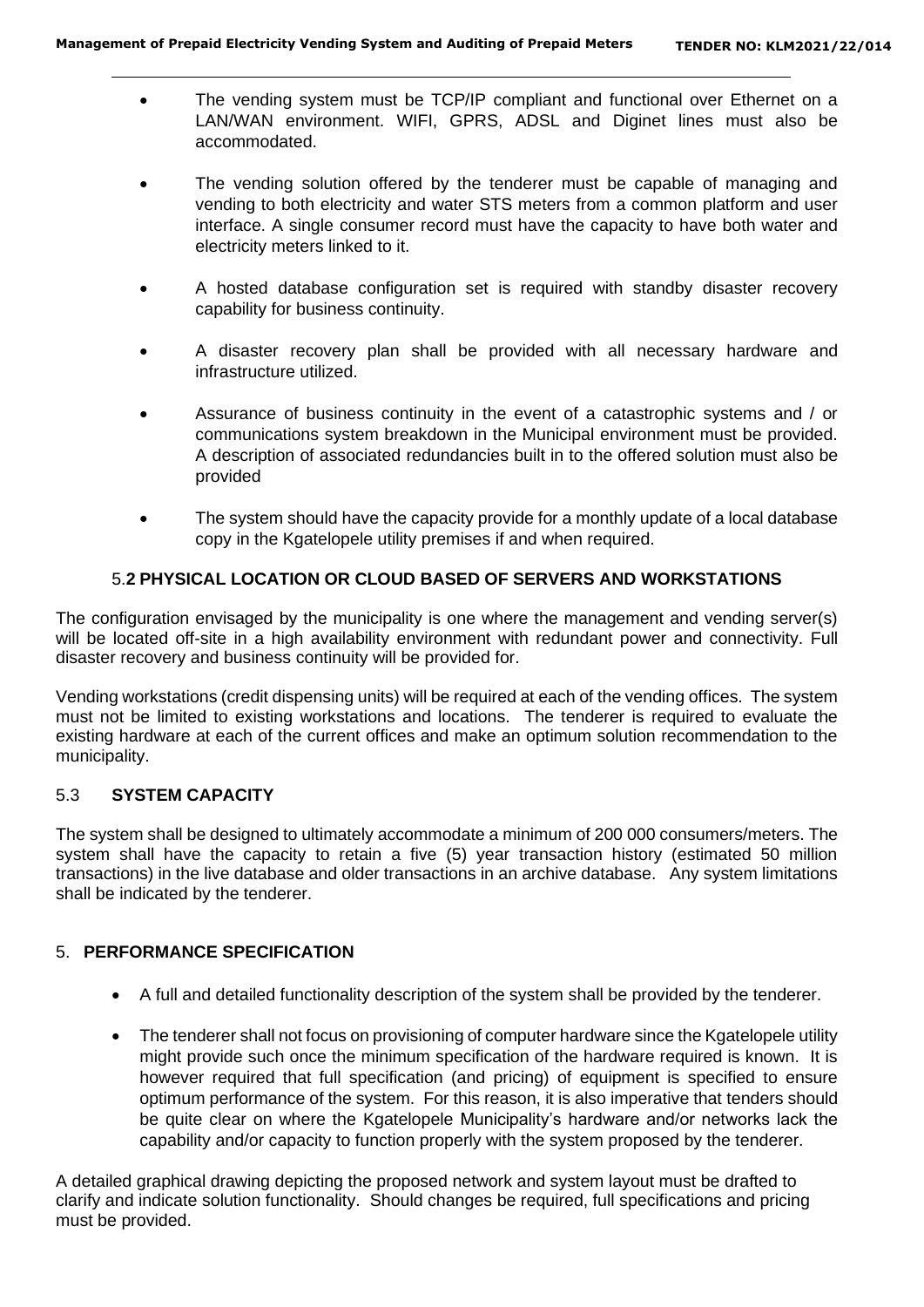The system proposed by the tenderer should at least make sure that:

Different servers are utilized for different applications such as:

- Database functions
- Management applications
- **Transactions**
- Encryption / Security
- Disaster recovery
- Cloud Based

The network protocols shall be TCP/IP and be able to operate real-time over GPRS/3G/EDGE/HSDPA/GPRS/WIFI/ADSL/Diginet as available in certain areas in the on-line mode

- In order to simplify the third-party integration, process the system will comply with Eskom XMLVend 2.1 (or later). It would be preferred that the system is native XML i.e. that there is no translation interface between the system and an XML client and that all client/server interfaces are based on the XML standard.
- The system shall be a single database solution which from which both management functions and vending take place for all meter and utility types. All updates to customer data must be immediately available at vending terminals and all transactions made at all sales outlets must be immediately available for reporting on.
- The vending terminal solution shall be web based or a web application which automatically updates from the host server should updates be posted. Security and data encryption will be provided by mutually authenticated SSL between the vending terminal and the server.
- The solution should have the capability to provide pre-paid vending services over the internet/intranet. Customers should be able (should the Kgatelopele utility wish to activate these options) to purchase prepaid electricity either via the Internet or a cell phone as follows:
	- A registered service on the web where the customer registers for the service. This includes providing the required financial information and then simply authenticating on every transaction. The Kgatelopele Local Municipality's vending and credit management rules must still be applicable and transactions must be made against the Kgatelopele utility local vending system not an offline copy.
- The system should cater for integration to vending mechanisms such as automatic cash handling machines, self-service terminals and other third-party vending networks by providing an API specification to the alternate provider. The tenderer shall assist with integration testing.
- The solution shall be able to function on low-bandwidth requirement between remote vending points (credit dispensing units) and the central prepaid system (system master station) and optimized to run over networks (such as GPRS), with the maximum packet size being minimal and clearly indicated. GPRS/WIFI/ADSL/DIGINET connection points should be created on the Kgatelopele Local Municipal infrastructure to directly serve transactions on this type of networks.
	- The vending system shall cater for integration with the systems / applications in use. The Kgatelopele utility uses Sage as the financial system. The nature of the integration catered for must include periodic bulk export / import of arrears balances / collections to / from the billing system.
	- Name of all vendors to appear on the history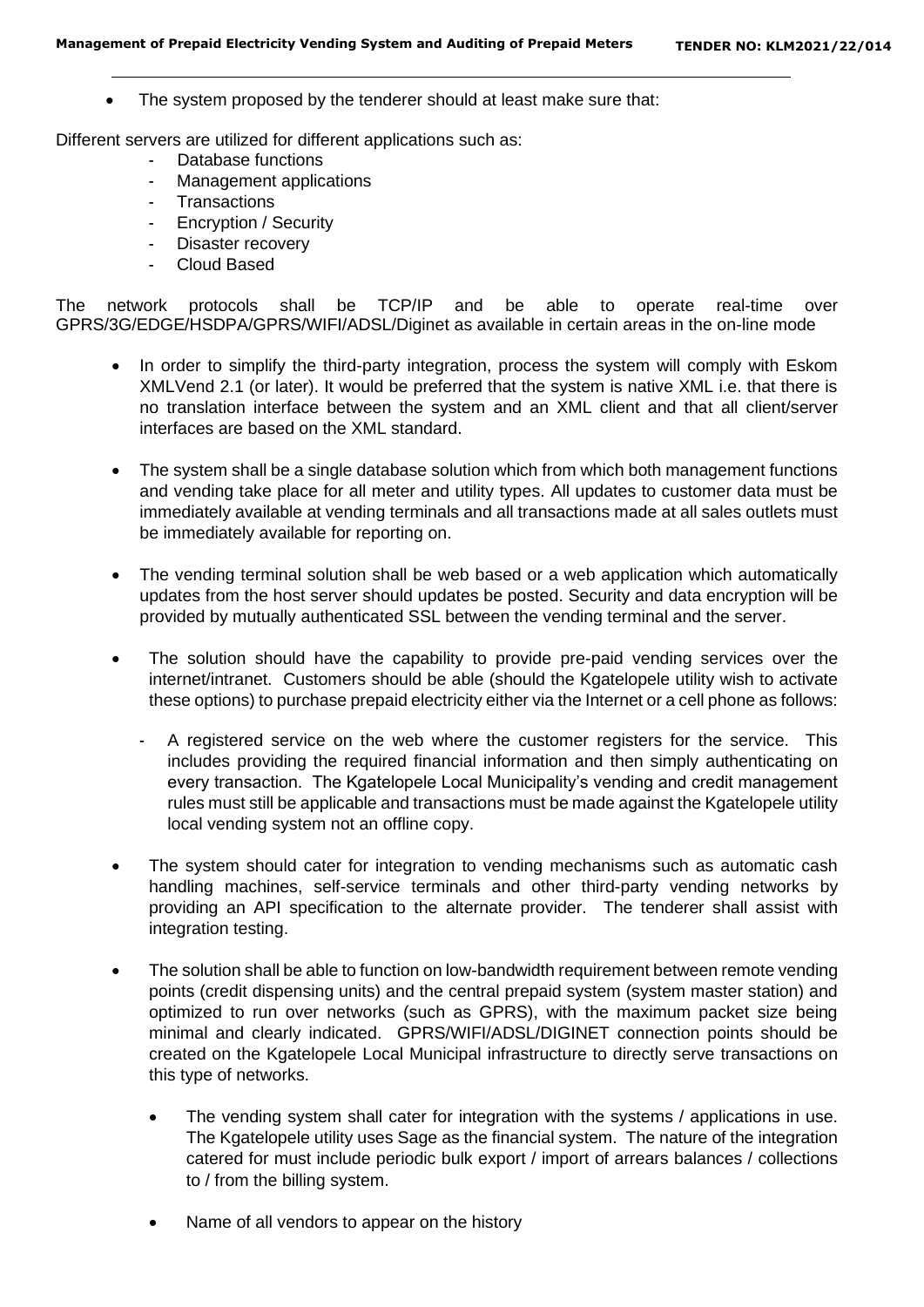- The service provider must indicate their approach to the requirements of mSCOA with respect to data exchange between systems.
	- The system must cater for storage of all information to comply with financial services regulations (e.g. the storage of all sales/vending transactions).
	- The vending system will provide web-based interface to allow for management functionality and reporting over the Kgatelopele Local Municipal Intranet and internet. Connections will be secured by mutually authenticated SSL between the management terminals and the web server. The standard Microsoft Internet Explorer will be used for this. The system must ensure that the program supports the latest version of Microsoft Internet Explorer and always keep up with updates by Microsoft. The currently deployed version of Microsoft Internet Explorer is IE8.
	- Tamper monitoring and specific technologies to effect notifications in this regard should be catered for in the solution.

#### **7. SYSTEM / OPERATION REQUIREMENTS**

#### **7.1 GENERAL**

The administrator(s) must have the option to link directly into the server from their offices for e.g. management, reports, etc. Maintenance staff must have the option to link into the system over a 3G data connection from remote locations to perform customer maintenance functions.

All licenses required must be clearly defined and a list provided with license cost. All limitations must clearly be indicated.

All current data on the current vending systems used by the municipality must be catered for on the supposed vending system. The last 3 years data must be migrated into the supposed vending system from the current vending system.

#### **7.2 ACCESS**

It must be possible to allocate access rights into the system into users and user groups. Access rights allocations shall be transferred during the data migration process and distributed throughout the system. The vending system must allow for activation of password ageing functionality. If this function is activated, the password of the particular user shall expire after a definable amount of time. Early password expiry warnings must be available. In addition, a concurrent log-in limit for log-in attempts is also required. User IDs not used or disabled permanently must not be able to be removed from transaction history data. A full audit trail on user IDs and movement must be kept. Access rights must be configured by the Kgatelopele Local Municipality.

#### **7.3 ARREARS**

The vending system offered by tenderer shall make it possible for the municipality to deduct arrears from moneys tendered by consumers to purchase pre-paid electricity. The vending system must be able to define within the applicable arrears scheme and/or credit control policy of the municipality different arrears recovery categories/indexes. Within each category/index, the system shall allow for various recovery alternatives. This must be included and enforced in all electricity dispensing strategies and/or systems, inclusive of third-party vending systems.

The system shall allow for at least:

- Fixed percentage of transaction recovery
- Service based recovery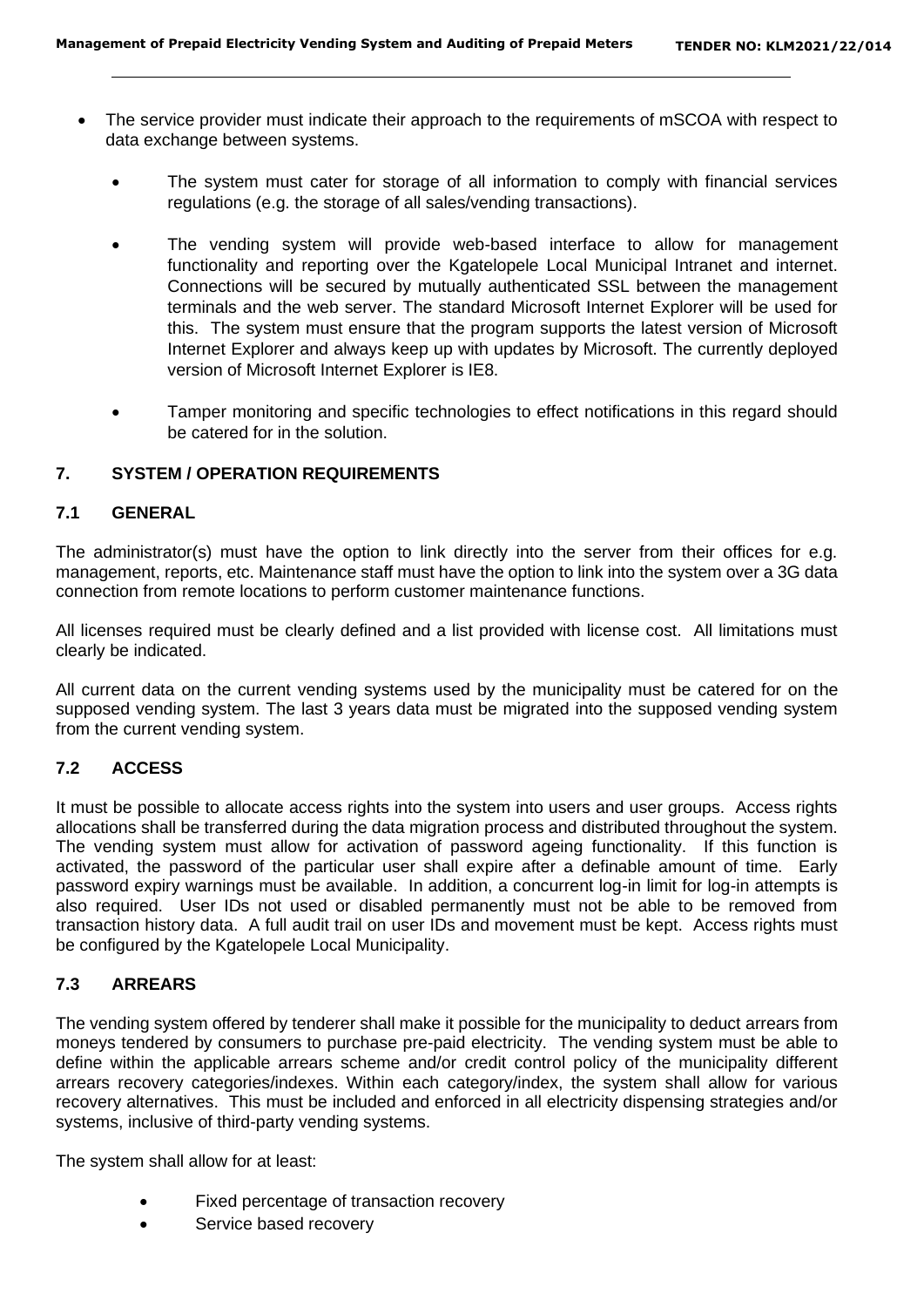- Full arrear payment recovery History
- Partial arrear recovery and limited sales
- Bill payments at other stores like Spar and OK Foods

#### **7.4 BLOCKING**

The vending system offered by the tenderer will allow for profiled blocking of purchases by customers based on arrears balances in specific account types. Blocking will be configurable by account type and will allow for either no sales or limited monthly sales to customers with arrears balances.

Customers with shared service accounts will all be unblocked simultaneously when any one blocked account is paid in full.

## **7.5 ENGINEERING**

The system must make provision for the generation of all STS engineering vouchers directly from the management terminal and these vouchers can be printed, viewed (without printing) or sent via SMS.

An Android smart phone-based Engineering application must be provided. The application must allow for issuing of engineering tokens and for field meter replacements with an audit trail including GPS coordinates.

#### **7.6 FREE ISSUES / REPLACEMENT TOKENS**

The vending system should allow the issuing of vouchers free of charge with the requirement to add reasons and free text notes to each issue.

#### **7.7 KEY MANAGEMENT**

The vending system must support the upload of key management files (KMF) into the system database to configure and connect encryption devices, for STS encryption algorithms. This can be used to load details of new area keys into the encryption device. STS certification is required for Key Management and must include both STS Electricity and Water certification.

#### **7.8 LIMITS**

The vending system should allow a limit for the amount of credit that any individual workstation or group of workstations in the system can issue without re-authorization. This amount can be defined per workstation.

The credit update of a workstation must be done by a supervisor (or another user with appropriate access rights) updating the credit limit via the management interface. All updates will be recorded; the records will include the previous credit balance and the user identity, the date and time of the update and a reference field with free text entry. The update will automatically print for audit purposes.

Electricity token limits will be set at terminal group level. These limits may be exceeded by operators with the input of a password to confirm the transaction value.

#### **7.9 MESSAGES**

The vending system should allow the utility to define voucher messages that are printed at the bottom of the printed voucher. The municipality must have the option to change the messages according to requirements.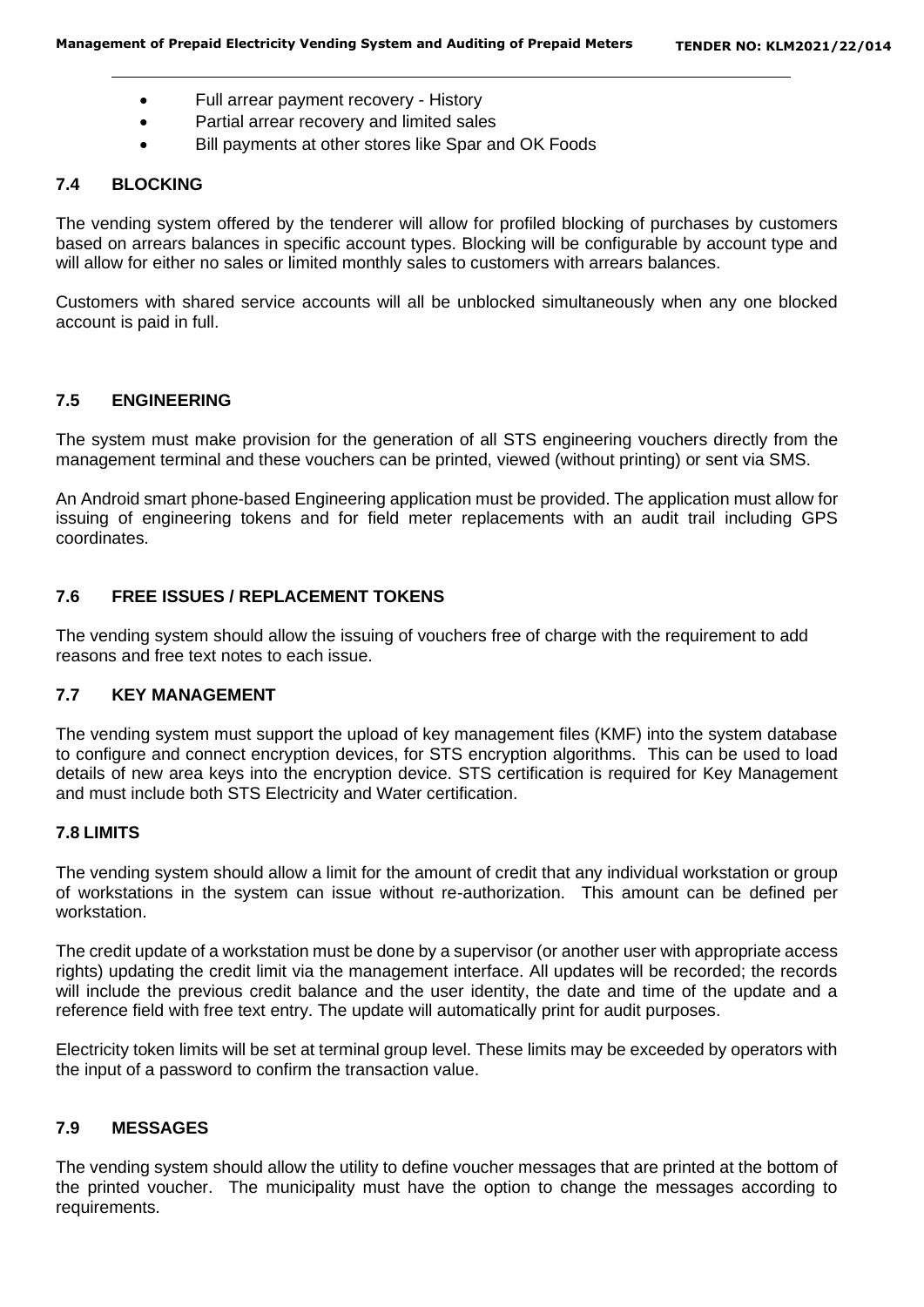#### **7.10 REGISTRATION**

The vending system must be able to track any historical connections between the meter, point of connection and the consumer.

#### **7.11 VENDING**

Vending to a consumer shall only be possible when a point of connection and meter are linked to the consumer and a tariff has been selected. The customer must still be able to do payments although blocked for pre-paid electricity sales.

Should the information on the database differs from the information on the meter card, no token must be generated.

#### **7.12 SEARCH AND FILTER**

The vending system should support full search for the following items in registration:

7.12.1 Consumer surname, first names, ID number, postal address details, comments, blocking codes, account number, point of connection, meter serial number, ERF number.

All of these searches can be incremental searches or full word searches. Once the search criteria are entered, the system must display the first record matching the search condition or the closest field at any one time for the search.

#### **7.13 REPORTS**

The vending system should support a set of standard reports and the capability to customize and / or create new Reports. The tenderer undertakes to add or alter reports according to the needs of the Municipality for at least the first six months free of charge.

Printer selection and formatting according to operating system availability must be supported. Exporting of all reports to at least Excel or PDF must be supported. The standard reports required should include:

7.13.1 Standard operator reports

- Operator actions between dates grouped by date
- List of all users registered on the system
- List of all the user's groups and their functions
- List of all the groups and their respective functions

#### 7.13.2 Standard consumer reports

- Number of consumers registered by town between dates
- List of POC'S grouped by system area code
- List of all STS meters registered on the system
- List of towns registered on the system
- List of disconnected meters by POC between dates
- List of disconnected meters by disconnect reason between dates
- Consumer information for POC'S
- Total new connections per town
- Total installed meters per town
- Meter replacements per town
- All consumers in alphabetic order

#### 7.13.3 Standard transaction reports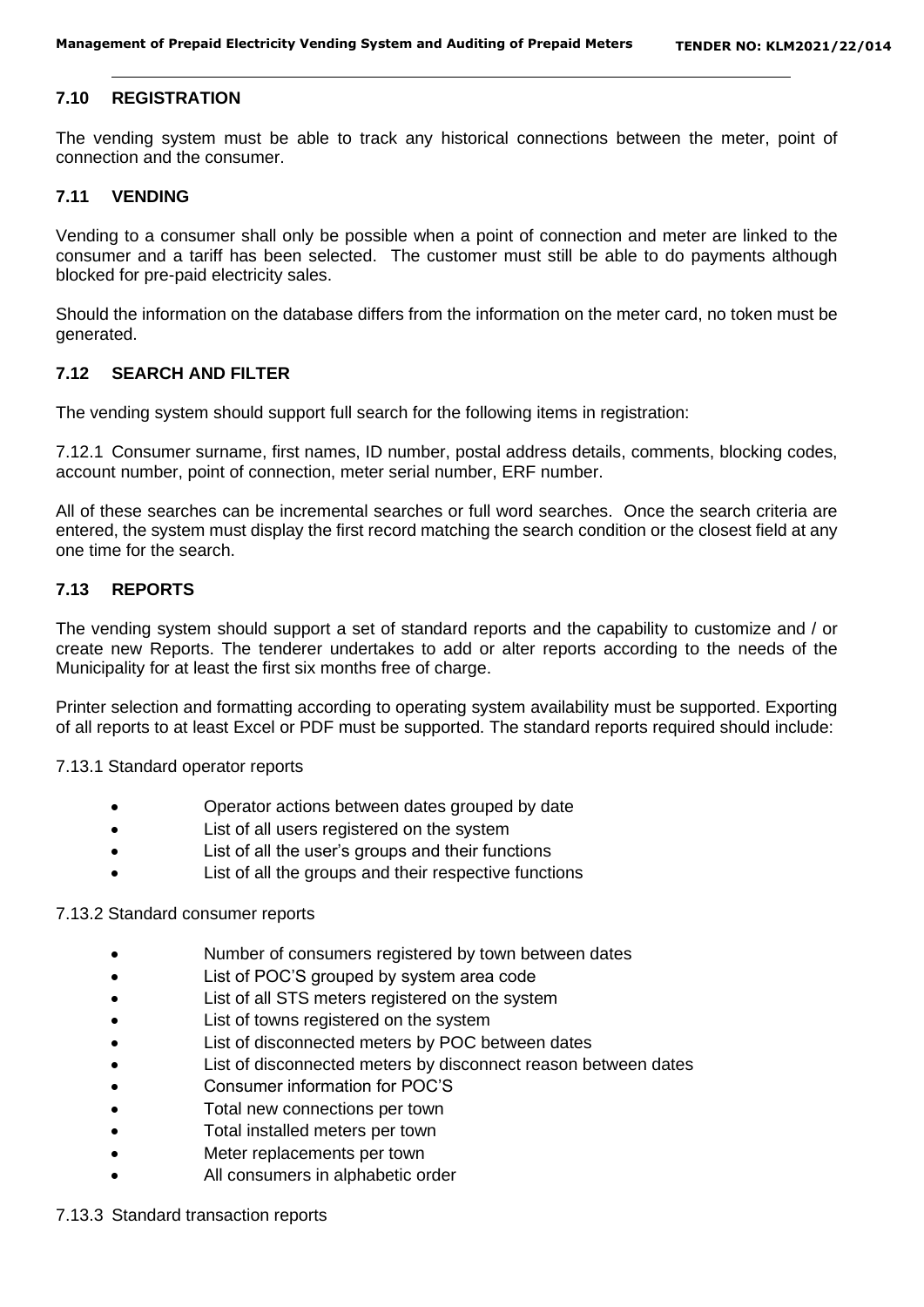- List of transactions grouped by date between dates
- Sum of transactions grouped by transaction type and tariff
- List of credit and debit card transactions between dates
- Total electricity bought between dates by consumer
- Free issues between dates per meter
- Cheque List between dates
- Low purchases of electricity over a specified period
- Total electricity bought in the last 30 and 90 days
- Breakdown of consumer's purchase times between dates
- List of accounts blocked per month & user
- Balancing report of credit amounts used against physical transactions
- Reversals between dates
- Summary of all end of shifts for a user between dates
- All transactions for a meter between custom dates
- Arrears owed by consumer Linked with financial system
- Daily cash reconciliation report
- All transactions for an account between dates
- Low consumption report
- Indigent high purchase report
- Total sales by town
- Total sales by operator
- All transactions for one shift on one user
- Shift details for one user
- IBT customer purchase breakdown with graph
- IBT month sales analysis by Tariff Class
- Stand has more than one meter allocated to the meter
- Tempering history per meter

#### 7.13.4 Engineering Reports

- Current power limit for a meter
- Current power limit for all meters
- Audit trail on Amperage changes
- Reports in the vending system must be able to be previewed before printing.

#### **7.14 SOFTWARE**

The vending system should be able to use/support the Windows 10, or earlier software/operating systems

#### **7.15 TARIFFS**

The vending system must support the use of vending-based tariffs. The system must cater for predefined tariffs by date to be created in advance. Tariff structure of current vending systems must be accommodated.

Meter Tariff Index and Customer Tariff Class musty not be linked in the system in order to avoid key changes when tariffs are changed, for instance from an Indigent to Domestic tariff.

#### **7.16 BLOCK TARIFFS**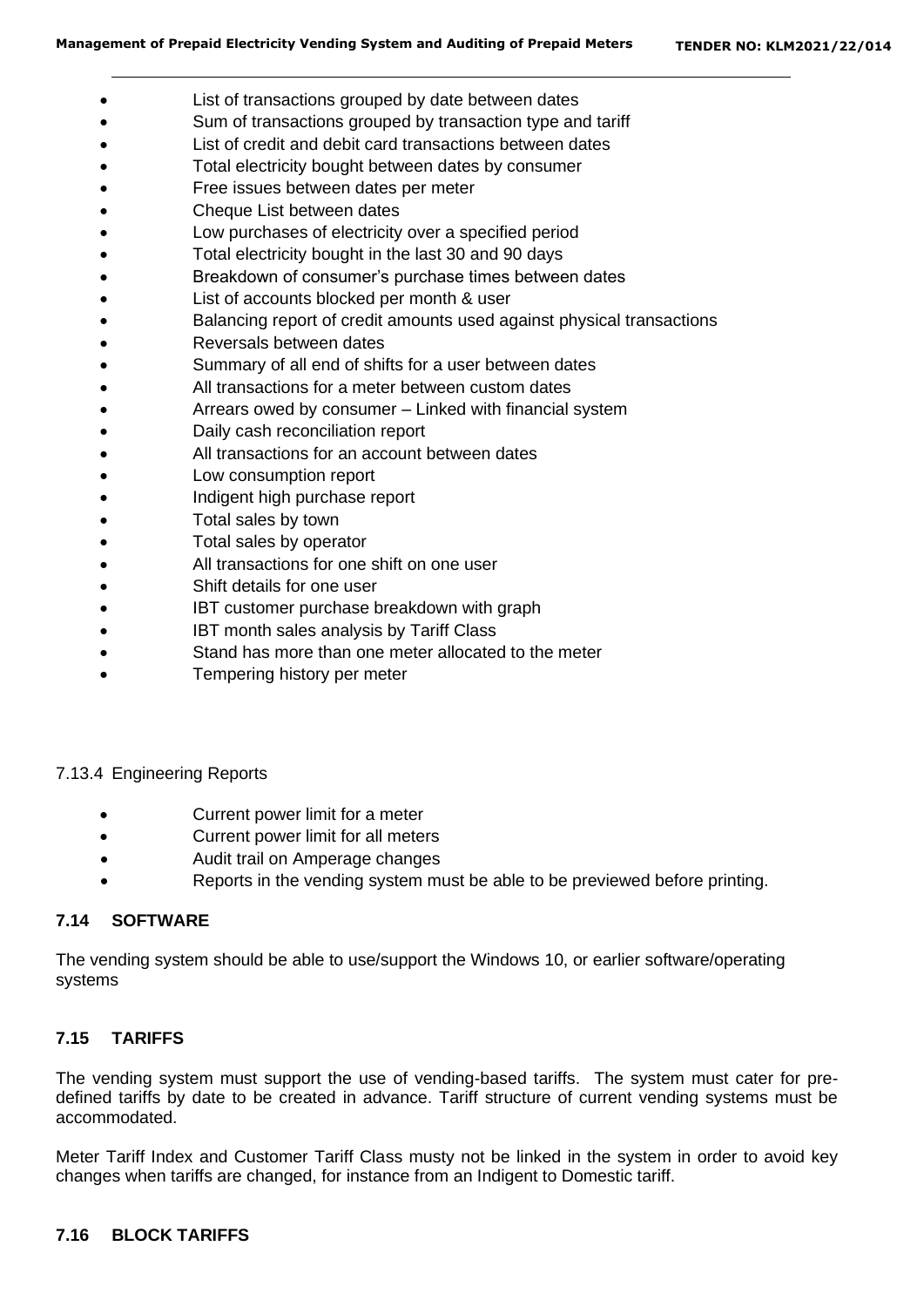A block tariff module or stepped tariffs must be able to be defined.

#### **7.17 VAT**

The vending system shall support the use of vending-based VAT where the VAT is calculated at the time of vending.

#### **7.18 SECURITY**

The vending system interconnections shall be secured with mutually authenticated SSL certificates. The tenderer must describe the process of issue and management of these certificates.

Passwords must meet the Auditor General's requirements in terms of complexity and expiry. An optional One Time Pin for system administrators must be provided for.

## **7.19 ACCOUNT PAYMENTS**

In vending, it should be possible to pay off arrears amounts or portions thereof separately from the purchase of actual electricity.

The solution shall also allow for debtor payments and sundry payments if and when required by the Kgatelopele Municipality. This functionality will allow and provide the Kgatelopele utility the capability of collecting account payments, arrear amounts as well as sell pre-paid services.

The business rules of the municipality will apply at all times. Current account amounts, arrear amounts, linked account amounts and blocking codes will be transferred from the financial system to the vending system.

The system must make provision for capturing of debit– and credit cards payments and cancellation of payments (not tokens). Cancellation options must be linked to access rights.

*NOTE:* The debit card and credit card options must be configurable for each workstation.

The system must work in such a manner that the pre-paid electricity sales as well as the account payment amount be deducted from the credit amount on the dispensing unit.

The system must make provision for account payments on conventional meter accounts and rates accounts.

The cashier must be warned before a transaction is finally accepted.

The system must allow the cashier different search options but at least the following:

- Swipe meter card
- Manually key in meter number
- Manually key in billing account number

## **7.20 VENDING AMOUNTS**

For each workstation in a vending system, a list of predefined typical purchase amounts must be able to be setup individually.

#### **7.21 THIRD PARTY VENDING**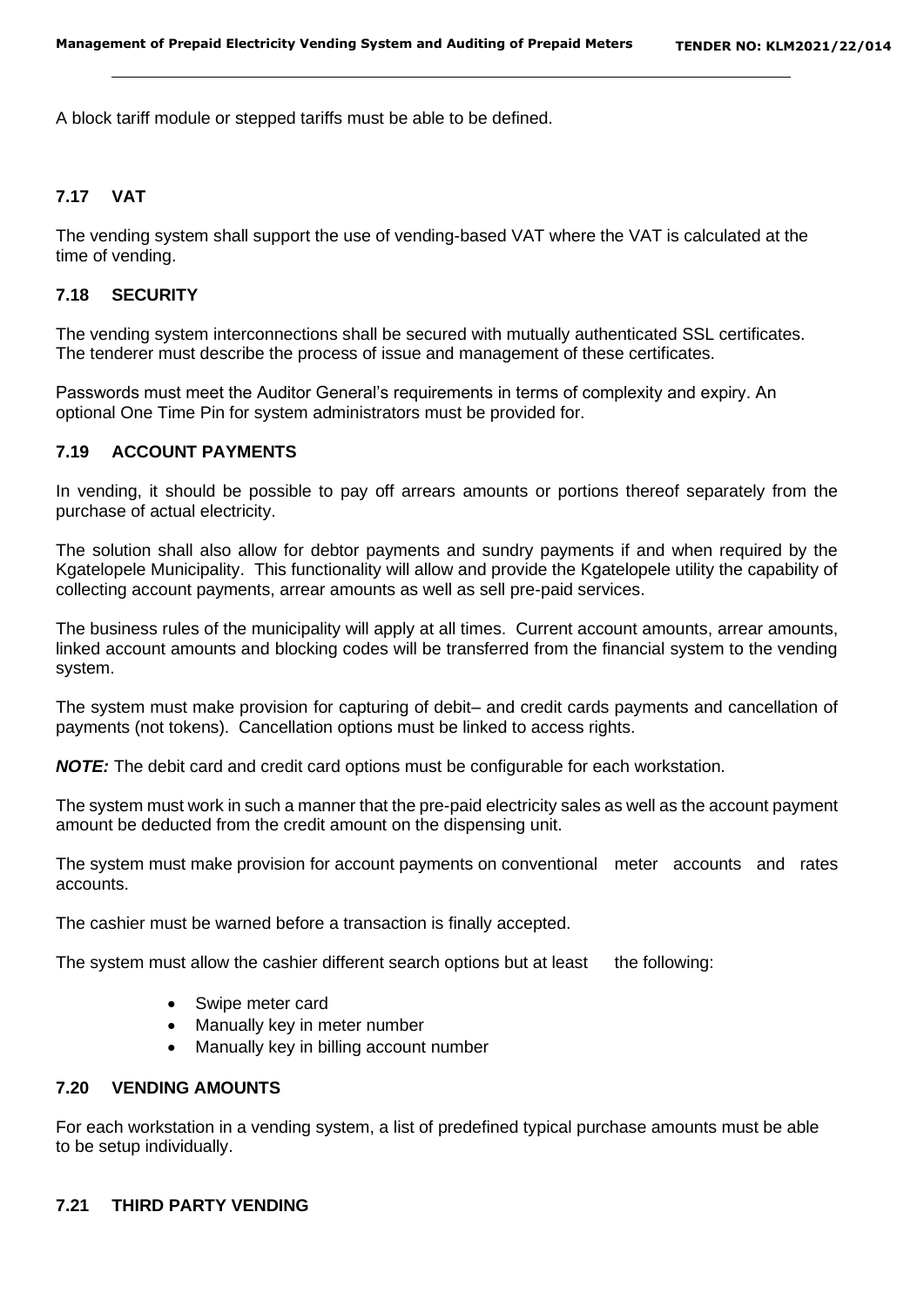The service provider must be integrated with third party vending providers in order to provision the Municipality with a broad-based third-party footprint to sell prepaid electricity and/or water locally and nationally.

The footprint must include retail chain stores, banks, petrol stations web-based sales using credit card and/or EFT, and non-retail vendors. The service provider must indicate the process and cost, if any, of deploying additional footprint with non-retail (informal) vendors to areas where there is deemed to be insufficient coverage.

The service provider should indicate the process that they use to deal with non-retail (informal) vendors that are over-charging customers.

The service provider must describe in detail their remittance process where monies collected are paid across to the municipality. This must include payment schedules and administration requirements.

#### **7.21 IMPLEMENTATION AND COMMISSIONING**

The tenderer shall be responsible for the conversion of current Kgatelopele Municipal system data, static as well as historical transaction as well as all meter related data to the new system of which the cost must be included in the proposal.

#### **7.22 SYSTEM CHANGES AND ENHANCEMENTS**

The tenderer shall indicate corporate policy requirements on system enhancements and changes, including mSCOA compliance and the upcoming key rollover.

#### **8. SYSTEM SITE VISIT/DEMONSTRATION**

The Kgatelopele utility retains the right to request a full system demonstration and/or site visit. The tenderer undertakes to arrange as such. A full list of current system users with contact details should be supplied by the tenderer. The municipality reserves the right to contact any of these users and the tenderer undertakes to arrange a site visit to any user(s) as indicated by the Municipality within a specified timeframe as agreed on.

#### **9. CUSTOMER REFERENCES**

The Kgatelopele utility may wish to contact one or more of the tenderer's reference clients during the tender evaluation period. Please provide contact names and details of the individuals who should be contacted in this regard.

Contact with your reference clients will be arranged through the tenderer, but the Kgatelopele utility reserves the right to conduct these information sharing sessions without representatives from the tenderer being present.

#### **10. THIRD PARTY VENDING**

The system shall be able to be integrated with third party vending platforms such as the banks and mobile companies using standards-based XML messaging. The tenderer must indicate the aggregators proposed for third party vending and the vending channels provided. A list of vending sites or proposed vending sites must be provided.

A supporting letter from the aggregator is required.

# **SCOPE OF WORK FOR TID ROLLOVER OF STS PREPAID ELECTRICITY METERS**

**1. Introduction**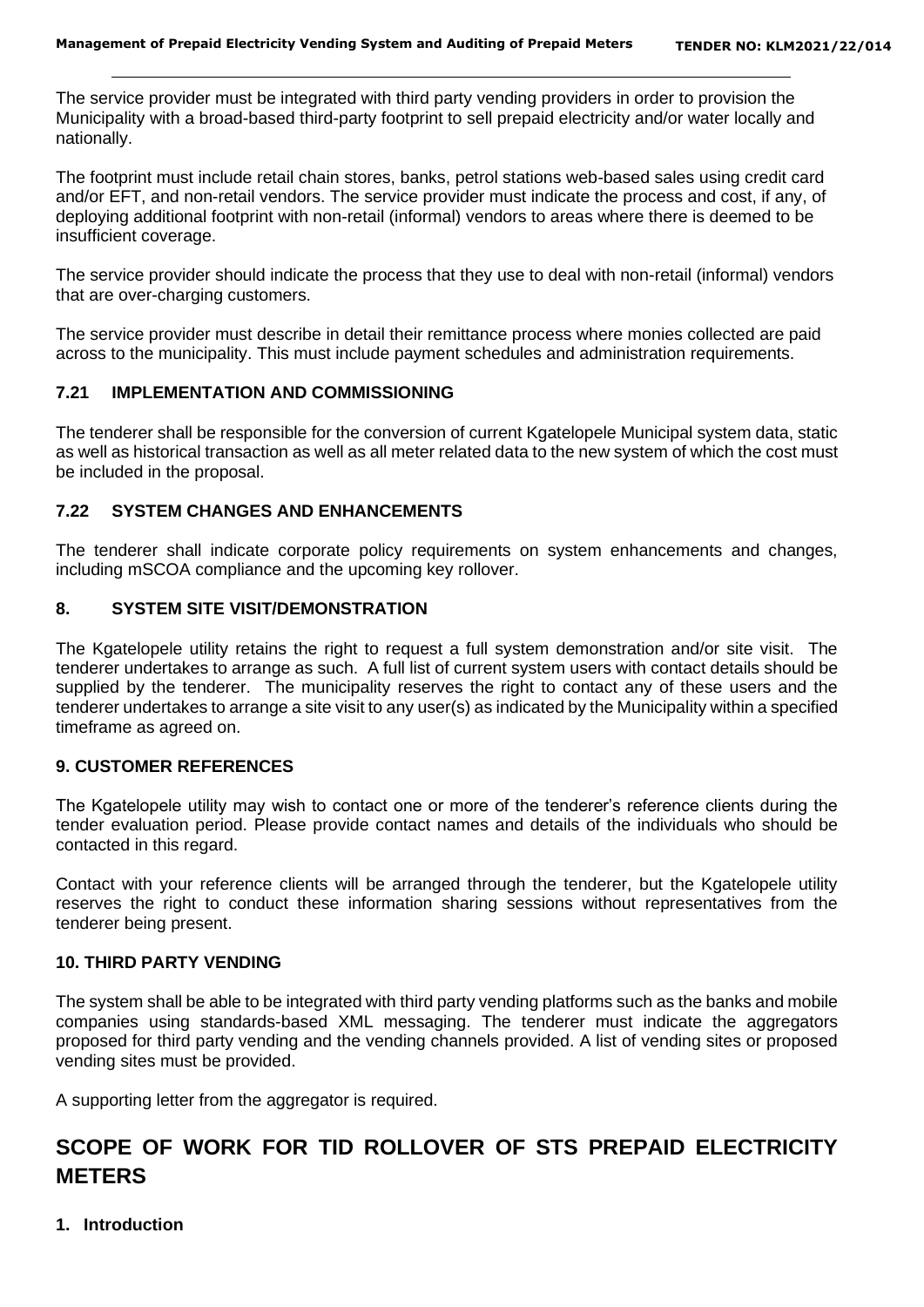SALGA has recently instructed all municipalities to address this urgent issue where attention and action is required in the global prepayment industry to update all STS Prepaid Meters in order for them to continue accepting credit tokens after the 24th of November 2024.

## **2. Problem Statement**

The Token Identifier (TID) is a 24-bit field, contained within an STS token. It is used to determine if a token has already been used in a prepaid meter. The TID represents the number of minutes elapsed since the base date of 1 January 1993. The TID data element is fixed in length – and therefore at some date in the future– it will run out of space – and that date is the 24th of November 2024. This means that any token generated after that date, will not work in the prepaid meter unless the meter has been upgraded to the new version of STS. We do this upgrade by simply entering two key-change tokens into each meter which then makes the meter compliant and future proof.

It is an urgent situation for the following reasons:

- The scourge of GHOST VENDING continues. TID Rollover KILLS GHOST VENDING
- Prevalence of a deprivation of a basic service
- Interruption of an essential service
- Loss of water and electricity revenue due to meters not being able to accept tokens
- Heightened tension that may lead to violence and possible loss of life
- Possibility of lack of security to municipal property leading to excessive damage

• Possibility that the municipality may not be able to render essential community services that are subsidised out of the water and electricity revenue.

## **3. Solution**

vending system must be upgraded and certified as STS6 compliant by the STS Association. Service provider must start the TID Rollover on our prepaid electricity meters. comprehensive package of solutions must be developed which will caters for multiple methodologies to ensure that Kgatelopele municipality has the best possible chance of achieving a successful rollover process and that 100% of Kgatelopele meters will be updated well before the looming 2024 cut-off date occurs.

# **4. multi-pronged approach and offer must be developed such as the following channels:**

# **4.1. Self-service channel**

The self-service channel allows the homeowner or tenant to perform the TID rollover at their convenience.

## **4.1.1. The three self-service options are:**

- Website customers can request TID key-change tokens to perform the TID rollover online.
- USSD customers can request TID key-change tokens to perform the TID rollover using their cell phones via a USSD string \*130\* which does not incur any cell phone charges
- WhatsApp customers can register and request TID key-change tokens to perform the TID rollover using their cell phones via WhatsApp Physical visit to the meter by Service provider technician We understand that there are a number of communities where the self-service model may not be suitable. We are therefore able to visit each prepaid customer to ensure that the TID process is completed by one of our qualified technicians.

# **4.2. During the visit the technician can also perform the following key tasks:**

- Meter audit faulty, tampered, damaged meters will be reported for remedial action
- Customer data verification
- Stand, account, address and GIS verification
- Account number verification for accurate arrears collection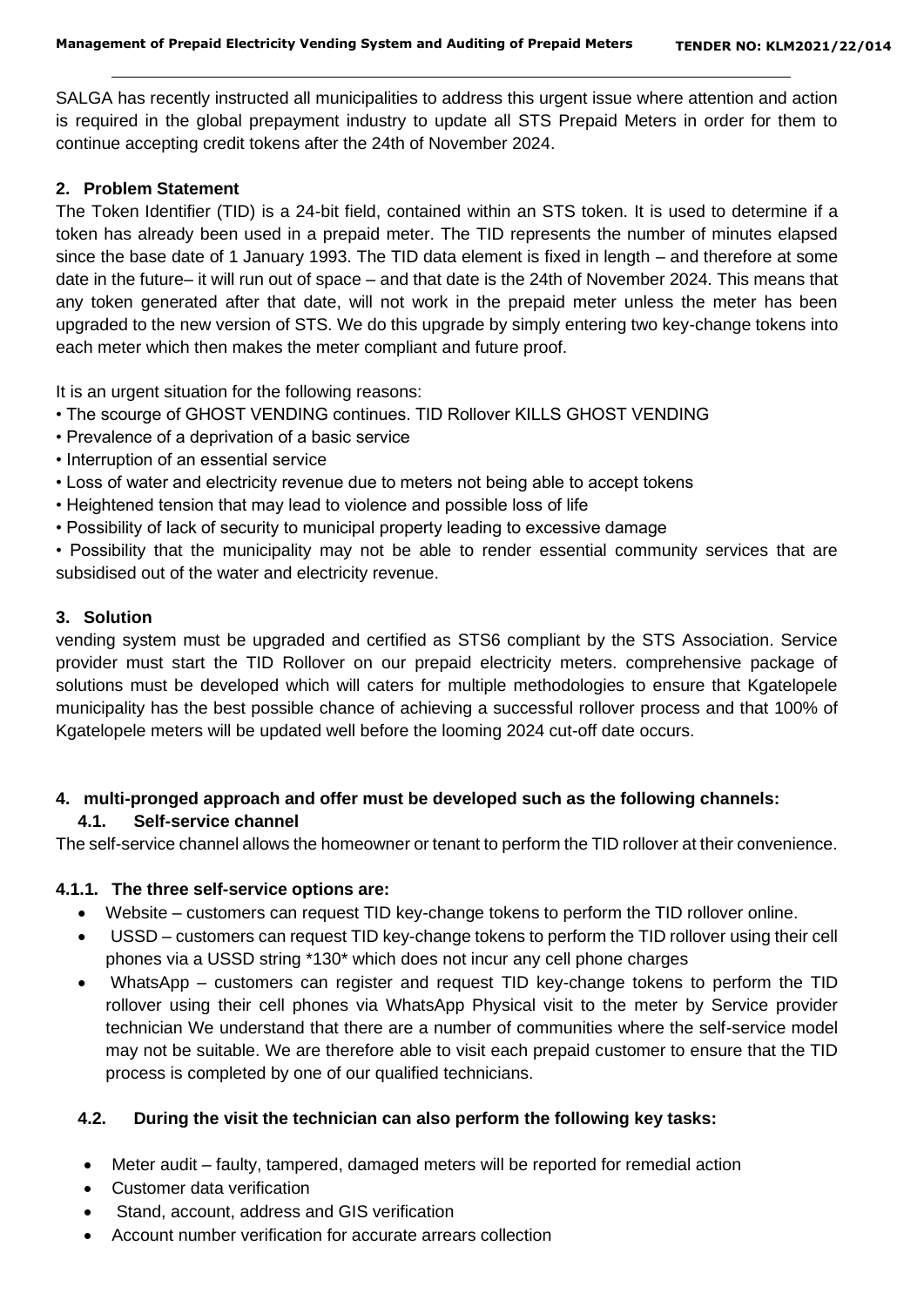- Verification of municipal services (rates and taxes charges)
- Verification of metered services (water and electricity)

#### **4.3. Public Participation and Communication**

Service provider will work with the department of communications within the municipality in order to ensure that all prepaid customers are aware of the TID Rollover process and what it entails. Service provider will provide a troubleshooting customer support centre for customers and technicians to resolve TID rollover issues promptly and efficiently.

# **Pricing schedule**

Action type Price (excl. VAT) Self-service TID rollover R /meter Onsite TID rollover & meter audit R /meter Public Participation and Media Package On quotation

## **COMPLIANCE SCHEDULE**

| No.            | Question                                                      | Yes / No | <b>Comments</b> |
|----------------|---------------------------------------------------------------|----------|-----------------|
| $\mathbf{1}$   | Does the system comply with all the STS specifications        |          |                 |
|                | as listed in the tender? STS certificate to be supplied. Is   |          |                 |
|                | the system certified for both Water and Electricity           |          |                 |
|                | vending?                                                      |          |                 |
| 2              | Does the system allow for configuration by the                |          |                 |
|                | municipality for various system requirements?                 |          |                 |
| 3              | Is a list of system limitations attached?                     |          |                 |
| $\overline{4}$ | Is a full, detailed functionality description of the system   |          |                 |
|                | attached?                                                     |          |                 |
| 5              | Is there a detailed strategy for the upcoming key rollover    |          |                 |
|                | included with an indication of cost to the Municipality?      |          |                 |
| 6              | Is a detailed graphical drawing of the proposed network       |          |                 |
|                | and system attached?                                          |          |                 |
| $\overline{7}$ | Is a detailed disaster recovery plan attached?                |          |                 |
| 8              | Is a comprehensive 3rd Party payment remittance               |          |                 |
|                | process attached?                                             |          |                 |
| 9              | Are different servers utilized for the different applications |          |                 |
|                | e.g. transaction server, management server, etc.?             |          |                 |
| 10             | Is this a single database solution with no data transfer or   |          |                 |
|                | replication required?                                         |          |                 |
| 11             | Does the system have the capability to provide pre-paid       |          |                 |
|                | services to both water and electricity customers using a      |          |                 |
|                | single interface? Does a single Customer record have          |          |                 |
|                | the ability to link to multiple meter account types?          |          |                 |
| 12             | Does the system integrate to other vending mechanics          |          |                 |
|                | such as automatic cash handling machines, self-service        |          |                 |
|                | terminals and other third party options using Eskom           |          |                 |
|                | XMLVend as an interface language?                             |          |                 |
| 13             | Is the system native XML or does it require a translation     |          |                 |
|                | interface for XML based vending?                              |          |                 |
| 15             | Does the system allow for convenience charges to be           |          |                 |
|                | charged at specific vending outlets over specific             |          |                 |
|                | periods?                                                      |          |                 |
| 16             | Does the system provide for integration to the other          |          |                 |
|                | systems in use at the municipality through the following      |          |                 |
|                | periodic bulk export/import/registration of<br>options:       |          |                 |
|                | data/meter to and from other business systems, on-line        |          |                 |
|                | real-time per transaction synchronization of data? Have       |          |                 |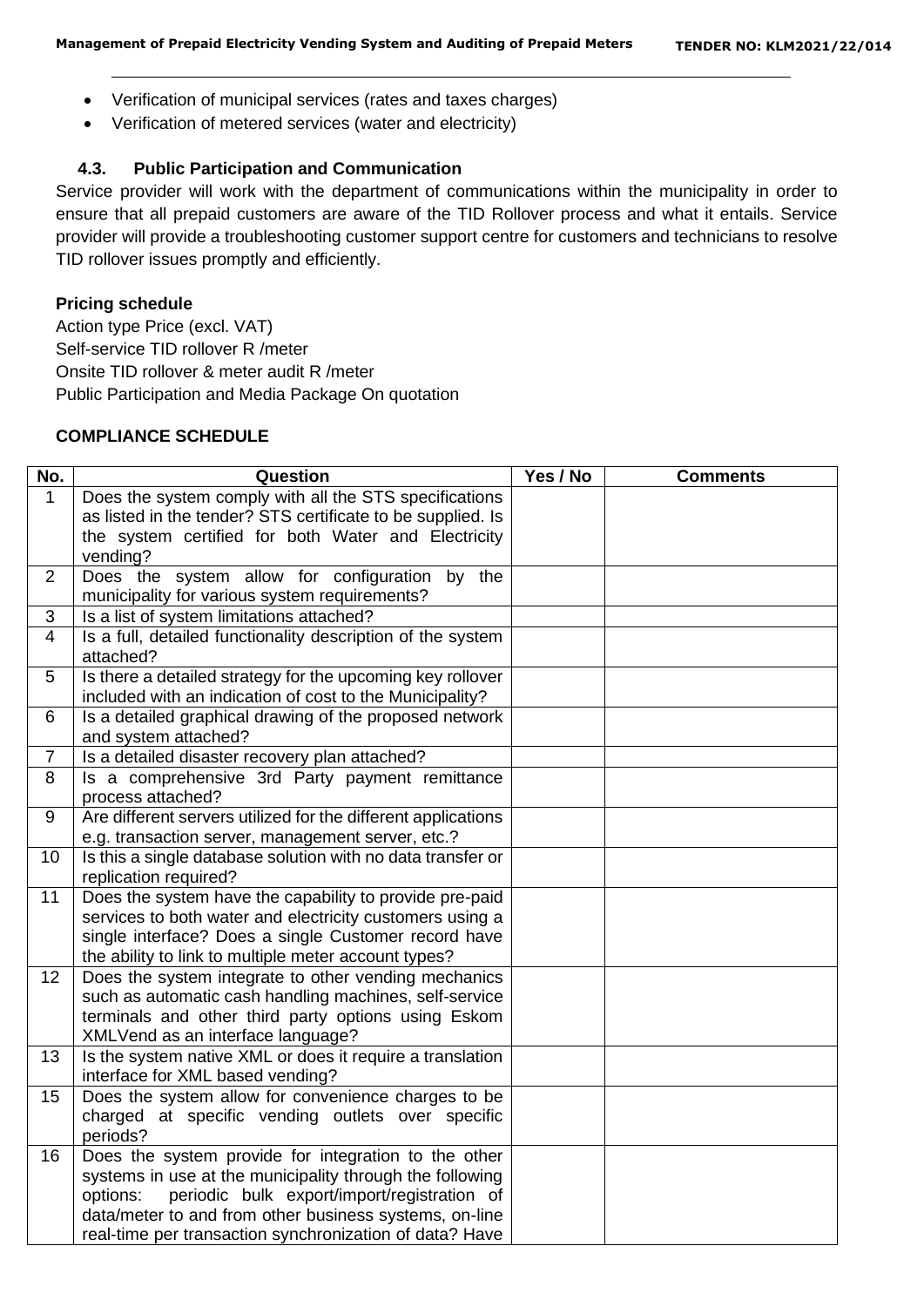|    | the requirements of mSCOA been addressed in the<br>offer?                                 |  |
|----|-------------------------------------------------------------------------------------------|--|
| 17 | Does the system comply with financial services                                            |  |
|    | regulations regarding storage of data?                                                    |  |
| 18 | system provide WEB integration for<br>Does the                                            |  |
|    | management functionality and reporting? Specify what                                      |  |
|    | standard will be used.                                                                    |  |
| 19 | Can the administrators log into the servers directly from                                 |  |
|    | their offices? Can admins log in remotely over the                                        |  |
|    | internet?                                                                                 |  |
| 20 | Is a list of license requirements with limitations attached?                              |  |
| 21 | Does the system provide for smart metering?                                               |  |
| 22 | Does the system provide for access rights into the<br>system for uses and groups?         |  |
| 23 | Does the system provide for user ID disabled or                                           |  |
|    | removed to remain in history transaction data?                                            |  |
| 25 | Does the system provide for arrear recovery in line with                                  |  |
|    | the credit control policy of the municipality?                                            |  |
| 26 | Does the system provide for at least the following arrear                                 |  |
|    | recovery alternatives: fixed percentage of transaction                                    |  |
|    | recovery; service-based recovery; full arrear payment                                     |  |
|    | recovery; partial arrear payment recovery with limited                                    |  |
|    | electricity sales?                                                                        |  |
| 27 | Does the system provide for "free issues" (EBSST token)                                   |  |
|    | to specific customers like indigents?                                                     |  |
| 28 | Does the system allow a "free issue" (EBSST token) to                                     |  |
|    | indigents without having to purchase electricity or pay                                   |  |
|    | arrear amounts even if system is set to full arrear                                       |  |
| 29 | recovery?<br>Does the system print "duplicate invoice" or "copy                           |  |
|    | invoice" on a receipt if the "free issues" (EBSST token)                                  |  |
|    | is requested more than once in a calendar month?                                          |  |
| 30 | Does the system allow the generation of all engineering                                   |  |
|    | tokens directly from the system master station?                                           |  |
| 31 | Does the system allow all engineering tokens to be                                        |  |
|    | either printed, viewed without printing or sent through                                   |  |
|    | SMS?.                                                                                     |  |
| 32 | Does the system support all the different types of                                        |  |
|    | engineering vouchers as specified the tender?                                             |  |
| 33 | Can the abovementioned amount be defined per                                              |  |
|    | workstation?                                                                              |  |
| 34 | Does the system provide for up-front vending?                                             |  |
| 35 | Does the system provide for messages at the bottom of                                     |  |
|    | the token voucher which can be changed by the                                             |  |
|    | municipality<br>the<br>municipality's<br>according<br>to                                  |  |
|    | requirements?                                                                             |  |
| 36 | Does the system keep all historical connections between                                   |  |
|    | the meter, point of connection and the customer?                                          |  |
| 37 | Does the system allow vending when a point of                                             |  |
|    | connection, meter or tariff is not linked to a customer?                                  |  |
| 38 | Does the system allow payment of accounts although a                                      |  |
|    | blocking code is active that does not allow the customer                                  |  |
|    | to purchase pre-paid electricity tokens?                                                  |  |
| 39 | Does the system provide for at least the standard reports<br>as stipulated in the tender? |  |
| 40 | Does the system allow for preview of reports before                                       |  |
|    | printing?                                                                                 |  |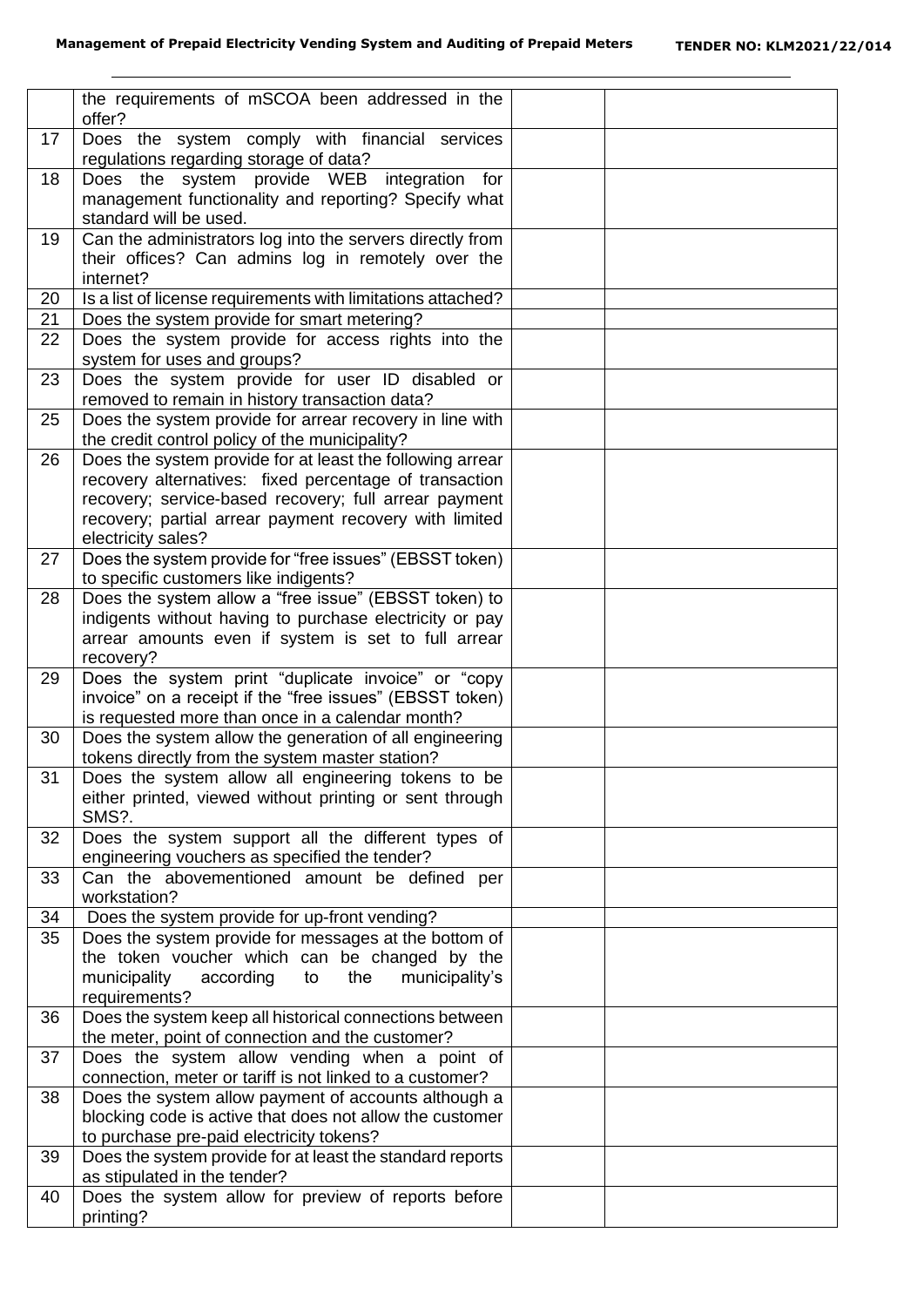| 41 | Does the system support the use of vending-based<br>tariffs?                                                                                                                                                                                     |  |
|----|--------------------------------------------------------------------------------------------------------------------------------------------------------------------------------------------------------------------------------------------------|--|
| 42 | Does the system provide for pre-defined tariffs by date<br>to be created in advance?                                                                                                                                                             |  |
| 43 | Does the system accommodate the current vending<br>structures of the municipality?                                                                                                                                                               |  |
| 44 | Does the system support IBT (stepped tariffs)?                                                                                                                                                                                                   |  |
| 45 | Does the system support vending-based VAT that is<br>calculated at time of vending?                                                                                                                                                              |  |
| 46 | Does the system provide for batch numbers to follow<br>sequentially and print a breakdown of all money received<br>separately?                                                                                                                   |  |
| 47 | Does the system provide for the payment of arrear<br>amounts, current amounts or linked account separately<br>from purchasing pre-paid electricity tokens?                                                                                       |  |
| 48 | Does the system provide for the cashier to enter the full<br>amount from which the arrear amount will automatically<br>be deducted and the remainder of the money will then<br>automatically be allocated towards pre-paid electricity<br>sales? |  |
| 49 | Does the system make provision to warn the cashier<br>before finalizing any transaction?                                                                                                                                                         |  |
| 50 | Does the system provide for integration of historical<br>data?                                                                                                                                                                                   |  |
| 51 | Is a list of current system users with full contact details<br>supplied?                                                                                                                                                                         |  |
| 52 | Was an assessment of current infrastructure done and<br>an optimum solution recommendation attached?                                                                                                                                             |  |
| 53 | Is the system TCP/IP compliant and be able to operate<br>real-time over Ethernet on a LAN/WAN/WIFI/GPRS/3G/<br>EDGE/HSDPA/ADSL/DIGINET<br>environment<br>as<br>available in certain areas?                                                       |  |
| 54 | Does the system support vending stations running on at<br>least Windows XP?                                                                                                                                                                      |  |
| 55 | Are all communications between client and server<br>secured by mutually authenticated SSL certificates?                                                                                                                                          |  |
| 56 | Is provision made for periodic data synchronization with<br>an off-line database in the municipal environment?                                                                                                                                   |  |
| 55 | Does the system support the latest version of The<br>standard Microsoft Internet Explorer and always keep up<br>with updates by Microsoft.                                                                                                       |  |
| 57 | Does the system function under low-bandwidth                                                                                                                                                                                                     |  |
|    | requirements with minimum packet size? Please<br>specify the band-width.                                                                                                                                                                         |  |
| 58 | Is there an aggregator support letter attached?                                                                                                                                                                                                  |  |

## **11. FUNCTIONALITY**

Tenderers must score a minimum of 60 points.

| Item | Description                                                   | Value |                                          |    | Score |
|------|---------------------------------------------------------------|-------|------------------------------------------|----|-------|
|      | Single interface, integrated<br>multi-utility system, vending | 15    | Full description and<br>STS approval     | 15 |       |
|      | both water and electricity                                    |       | No description<br>and/or STS<br>approval |    |       |
|      | Broad based third-party                                       | 15    | 5 years or more                          | 15 |       |
|      | vending footprint provided to                                 |       | 2 years or less                          |    |       |
|      | municipalities including retail,                              |       | No experience                            |    |       |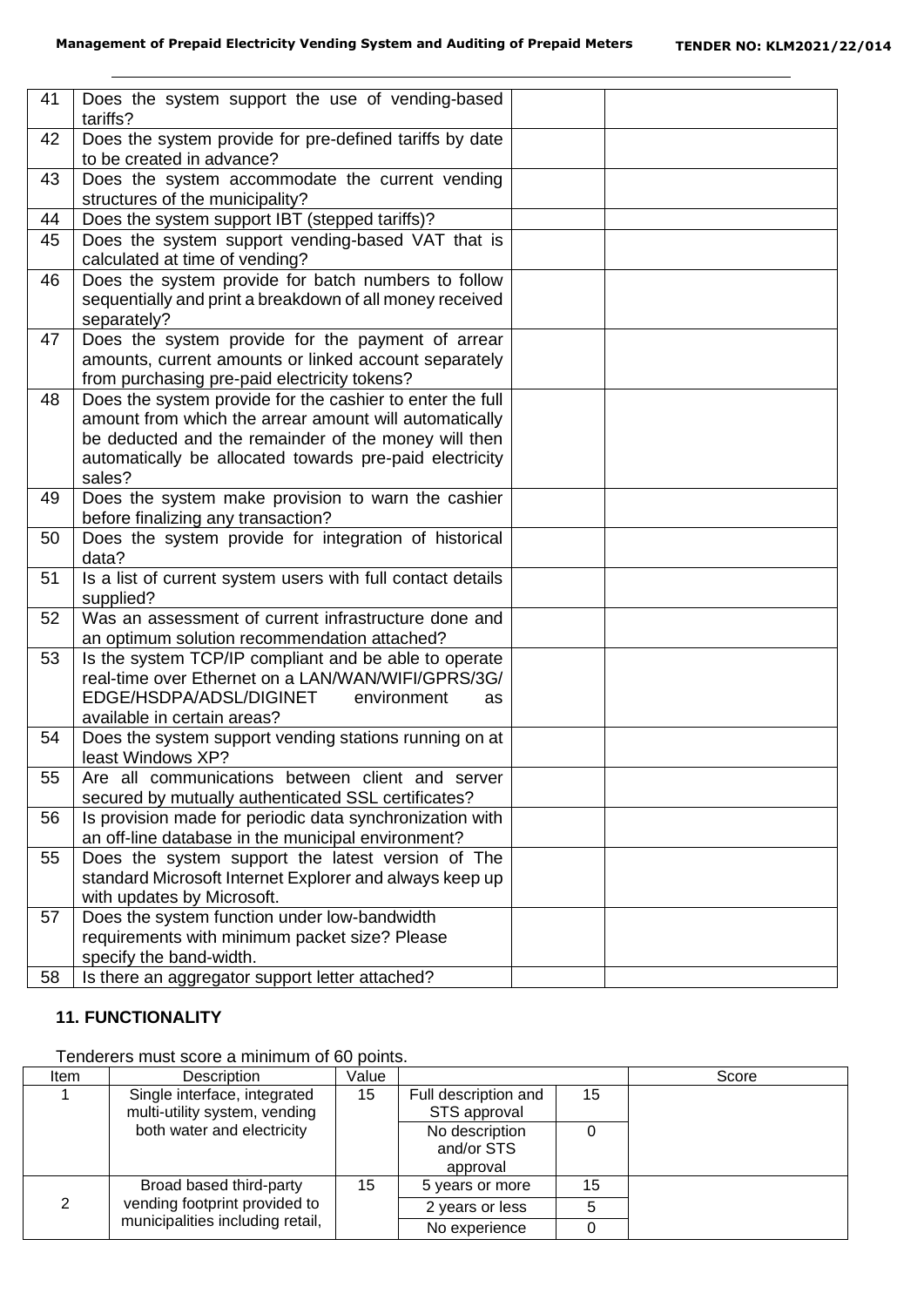|   | banks, informal sector and<br>web vendors |    |                    |             |  |
|---|-------------------------------------------|----|--------------------|-------------|--|
|   | Hosted on-line vending                    | 15 | 5 years or more    | 15          |  |
| 3 | provided to municipalities                |    | 2 years or less    | 5           |  |
|   |                                           |    | No experience      | $\Omega$    |  |
|   | Disaster recovery and                     | 10 | Plan included      | 10          |  |
| 4 | business continuity plan                  |    | No plan            | $\Omega$    |  |
|   | Letters from municipalities               | 15 | 3 letters          | 15          |  |
| 5 | confirming third party vending            |    | 2 letters          | 10          |  |
|   | and arrears collection                    |    | 1 letter           | 5           |  |
| 6 | Detailed mSCOA<br>implementation approach | 10 | Plan included      | 10          |  |
|   | included                                  |    | No plan            | $\mathbf 0$ |  |
|   | Overview of approach to the               | 10 | Plan included      | 15          |  |
|   | STS key rollover                          |    | No plan            | $\Omega$    |  |
| 8 | Mobile engineering                        | 10 | Comprehensive tool | 10          |  |
|   | application for field staff               |    | Basic tool         | 5           |  |
|   |                                           |    | No tool            | $\Omega$    |  |

## **PRICING:**

Pricing must include for all categories and items of expenditure and bidders must include it on the Pricing Schedule for this purpose. Additional information may be submitted separately.

| N <sub>O</sub> |                              | <b>DESCRIPTION</b> | <b>UNIT</b> | <b>QTY</b> | <b>Amount</b>           |
|----------------|------------------------------|--------------------|-------------|------------|-------------------------|
|                | <b>Management of Prepaid</b> |                    |             |            |                         |
|                | <b>Electricity Vending</b>   |                    |             |            |                         |
|                | <b>System</b>                |                    |             |            | $\mathsf{R}$            |
|                | <b>Auditing of Prepaid</b>   |                    |             |            |                         |
|                | <b>Meters</b>                |                    |             |            | $\mathsf{R}$            |
|                |                              |                    |             |            | $\mathsf{R}$            |
|                |                              |                    |             |            | $\mathsf{R}$            |
|                |                              |                    |             |            | $\mathsf{R}$            |
|                |                              |                    |             |            | $\overline{\mathbf{R}}$ |
|                |                              |                    |             |            | $\overline{\mathsf{R}}$ |
|                |                              |                    |             |            | $\overline{\mathsf{R}}$ |
|                |                              |                    |             |            | $\overline{R}$          |
|                |                              |                    |             |            | $\overline{\mathsf{R}}$ |
|                |                              | Other              |             |            | $\mathsf{R}$            |
|                |                              | <b>SUBTOTAL</b>    |             |            | $\overline{\mathsf{R}}$ |
|                |                              |                    |             |            |                         |
|                |                              | <b>VAT@15%</b>     |             |            | $\overline{R}$          |
|                |                              |                    |             |            |                         |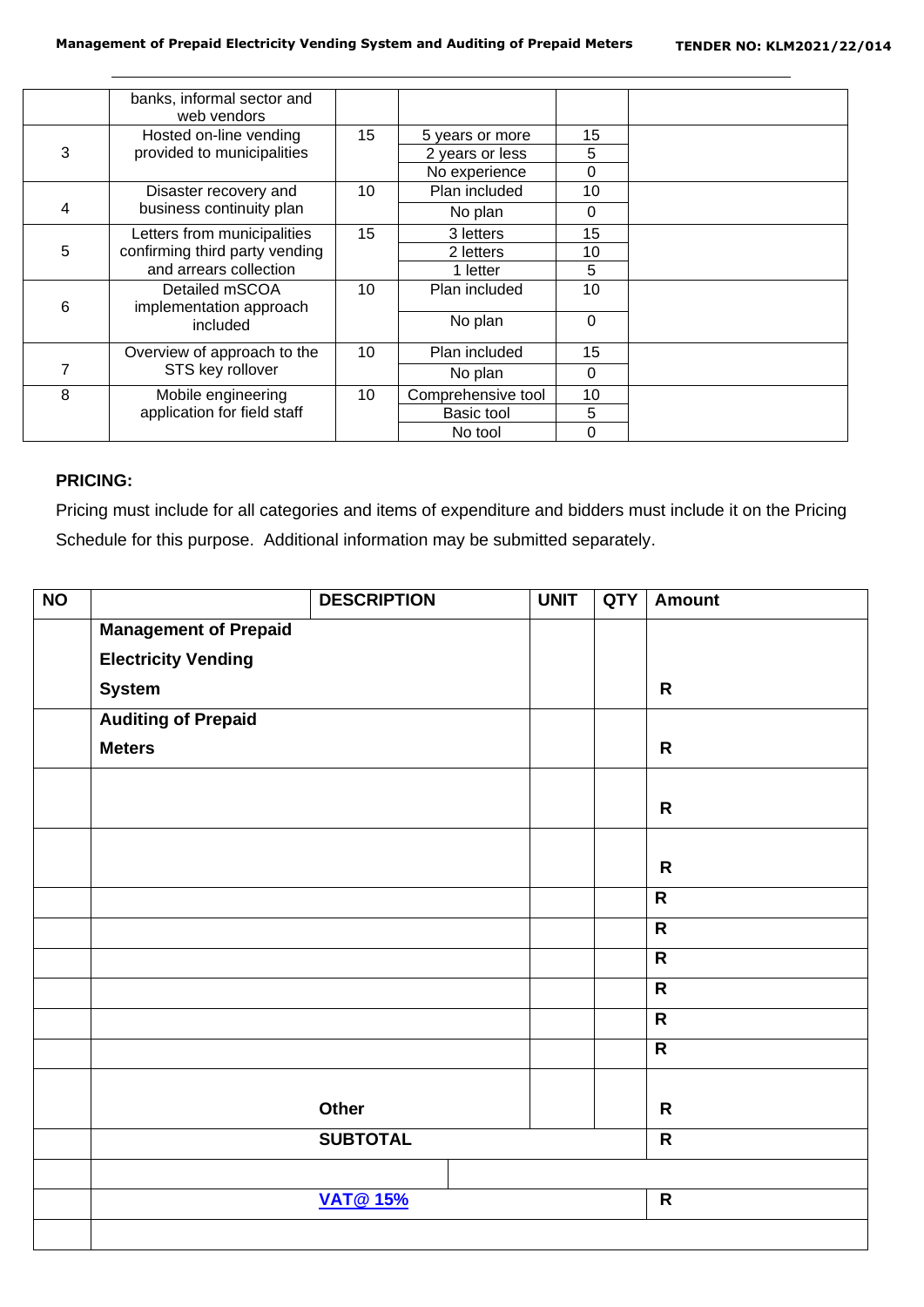**TOTAL R**

**A breakdown of the costing to be attached.**

#### **MBD 4**

#### **DECLARATION OF INTEREST**

- 1. No bid will be accepted from persons in the service of the state<sup>1</sup>.
- 2. Any person, having a kinship with persons in the service of the state, including a blood relationship, may make an offer or offers in terms of this invitation to bid. In view of possible allegations of favouritism, should the resulting bid, or part thereof, be awarded to persons connected with or related to persons in service of the state, it is required that the bidder or their authorised representative declare their position in relation to the evaluating/adjudicating authority.
- 3. In order to give effect to the above, the following questionnaire must be completed and submitted with the bid.
	- 3.1 Full Name of bidder or his or her representative:……………………………… ……………..
	- 3.2 Identity Number:
		- ………………………………………………………………………………….

3.3 Position occupied in the Company (director, trustee, hareholder²):………………………..

3.4 Company Registration Number:

……………………………………………………………….

3.5 Tax Reference Number:…………………………………………………………………………

3.6 VAT Registration Number:

……………………………………………………………………

3.7 The names of all directors / trustees / shareholders members, their individual identity numbers and state employee numbers must be indicated in paragraph 4 below.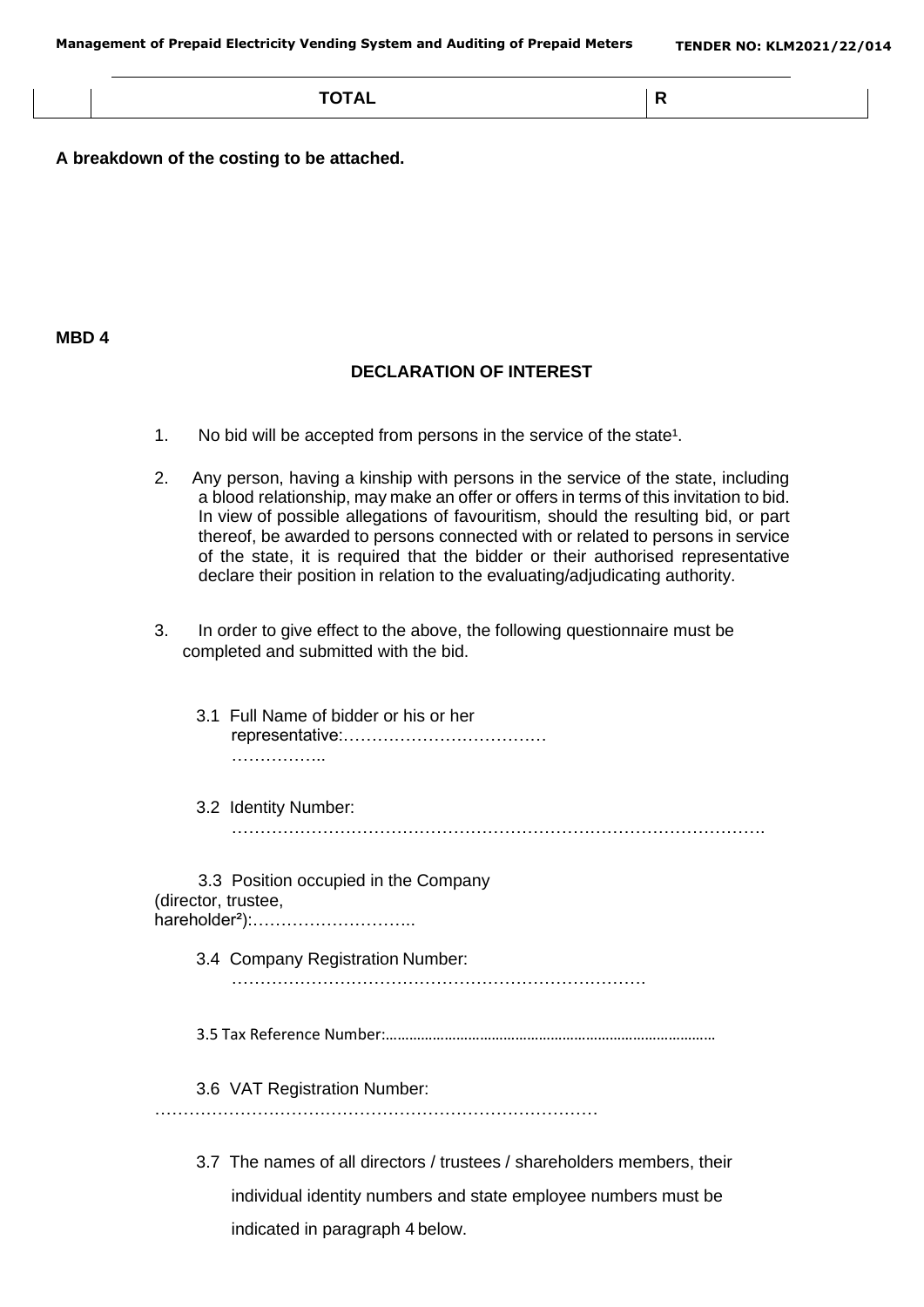**3.8** Are you presently in the service of the state? **YES / NO** 3.8.1 If yes, furnish particulars. ….…………………………………………………………… ……………………………………………………………………………………………..

 $1$ MSCM Regulations: "in the service of the state" means to be  $-$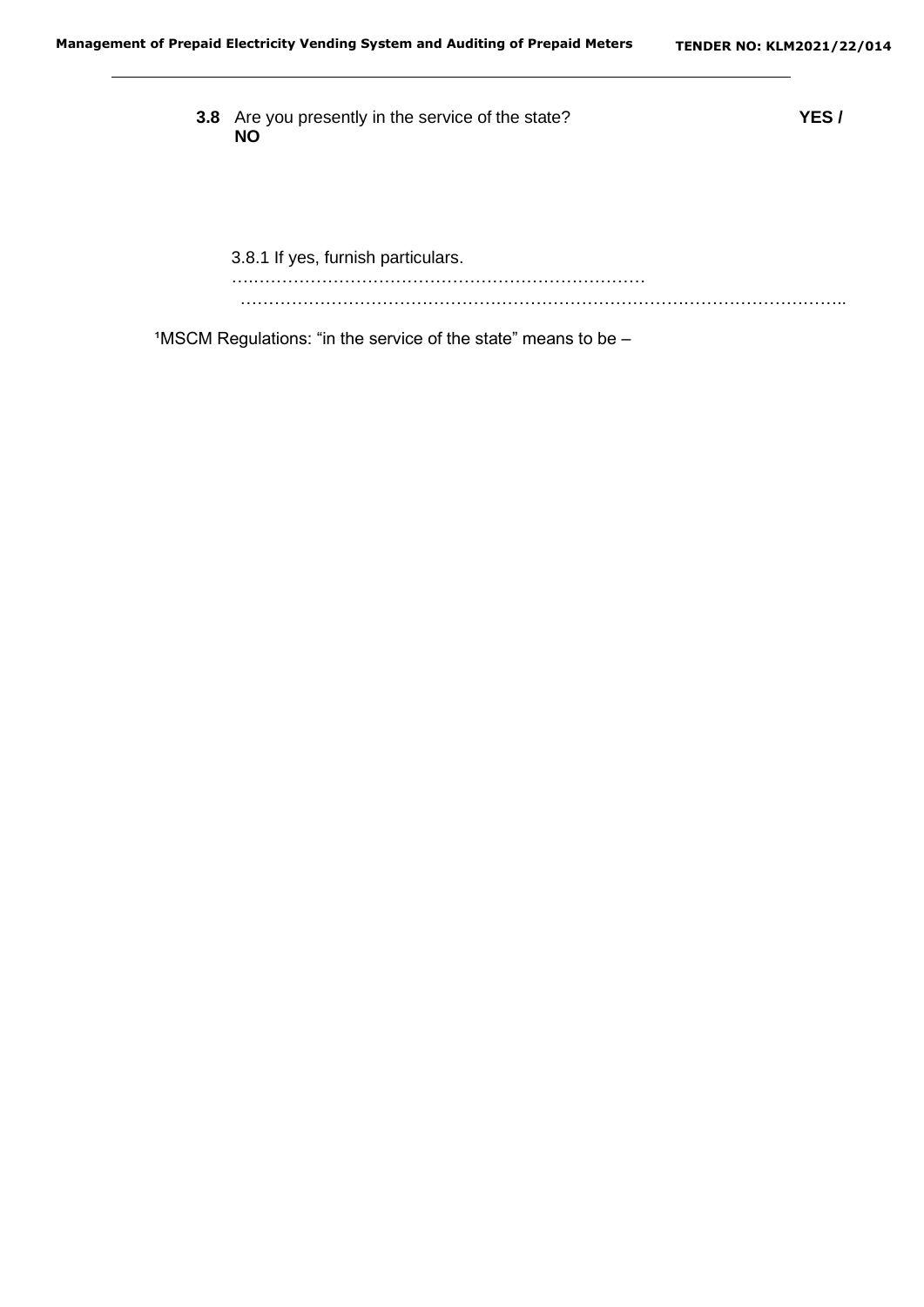(a) a member of  $-$ 

- (i) any municipal council;
- (ii) any provincial legislature; or
- (iii) the national Assembly or the national Council of provinces;

(b) a member of the board of directors of any municipal entity;

- (c) an official of any municipality or municipal entity;
- (d) an employee of any national or provincial department, national or provincial public entity or constitutional institution within the meaning of the Public Finance Management Act, 1999 (Act No.1 of 1999);
- (e) a member of the accounting authority of any national or provincial public entity; or
- (f) an employee of Parliament or a provincial legislature.

² Shareholder" means a person who owns shares in the company and is actively involved in the management of the company or business and exercises control over the company.

**3.9** Have you been in the service of the state for the past twelve months? ……**YES / NO**

3.9.1 If yes, furnish particulars.………………………...……………………………………..

…………………………………………………………………………………………….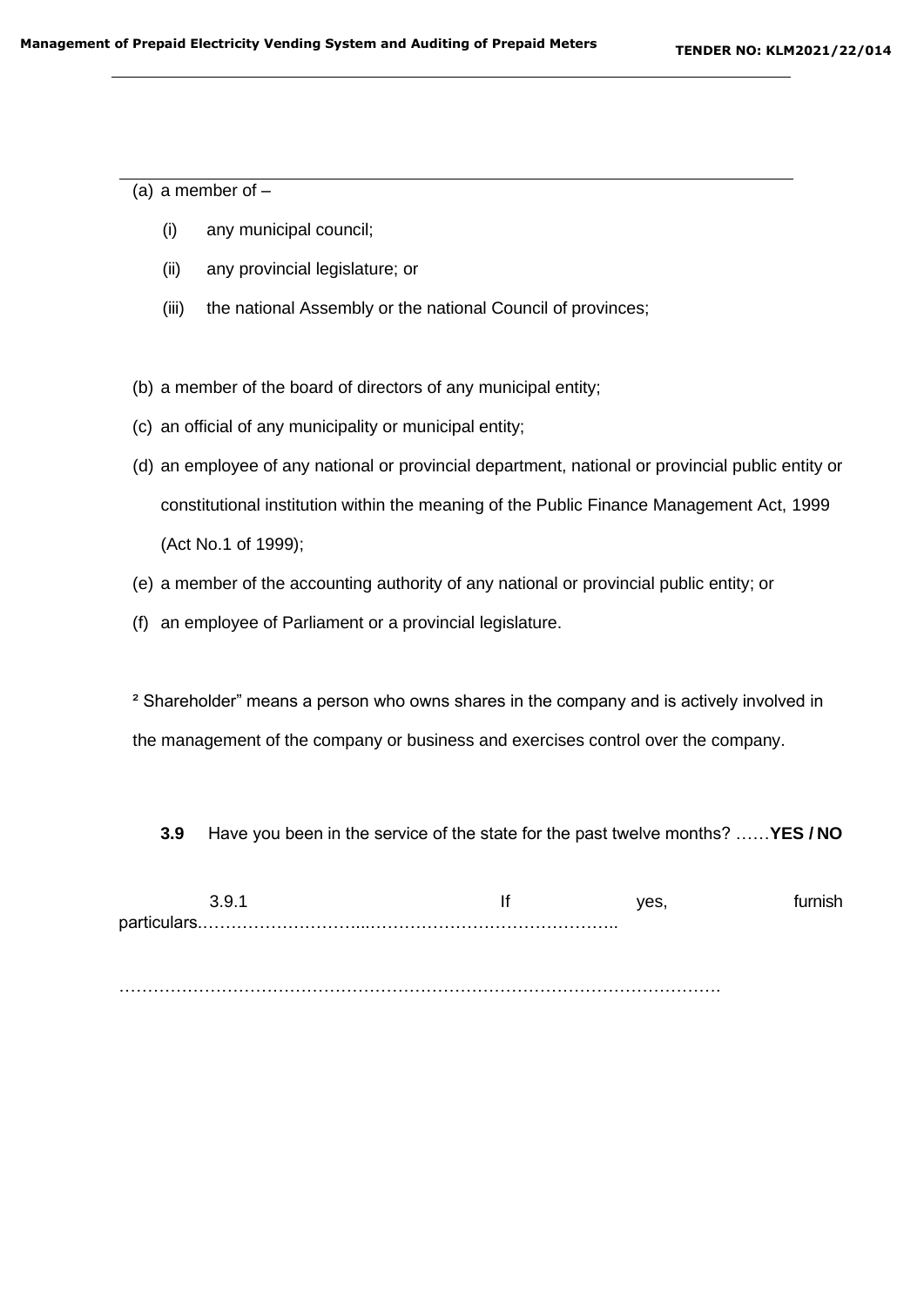|      | 3.10 Do you have any relationship (family, friend, other) with persons in the service                                                                                                                                                     |                 |
|------|-------------------------------------------------------------------------------------------------------------------------------------------------------------------------------------------------------------------------------------------|-----------------|
|      | of the state and who may be involved with                                                                                                                                                                                                 |                 |
|      | YES / NO                                                                                                                                                                                                                                  |                 |
|      | 3.10.1 If yes, furnish particulars.                                                                                                                                                                                                       |                 |
| 3.11 | Are you, aware of any relationship (family, friend, other) between any other                                                                                                                                                              |                 |
|      | bidder and any persons in the service of the state who may be involved with the<br>evaluation and or adjudication of this bid? YES / NO                                                                                                   |                 |
|      | 3.11.1 If yes, furnish particulars                                                                                                                                                                                                        |                 |
|      |                                                                                                                                                                                                                                           |                 |
|      | 3.12 Are any of the company's directors, trustees, managers,<br>principle shareholders or stakeholders in service of the state?                                                                                                           | YES / NO        |
|      | 3.12.1 If yes, furnish particulars.                                                                                                                                                                                                       |                 |
|      |                                                                                                                                                                                                                                           |                 |
|      | 3.13 Are any spouse, child or parent of the company's directors trustees,<br>managers, principle shareholders or stakeholders<br>in service of the state?                                                                                 | <b>YES / NO</b> |
|      | 3.13.1 If yes, furnish particulars.                                                                                                                                                                                                       |                 |
|      |                                                                                                                                                                                                                                           |                 |
|      | 3.14 Do you or any of the directors, trustees, managers, principle<br>shareholders, or stakeholders of this company have any interest in<br>any other related companies or<br>business whether or not they are bidding for this contract. | YES / NO        |
|      | 3.14.1 If yes, furnish particulars:                                                                                                                                                                                                       |                 |
|      |                                                                                                                                                                                                                                           |                 |
|      |                                                                                                                                                                                                                                           |                 |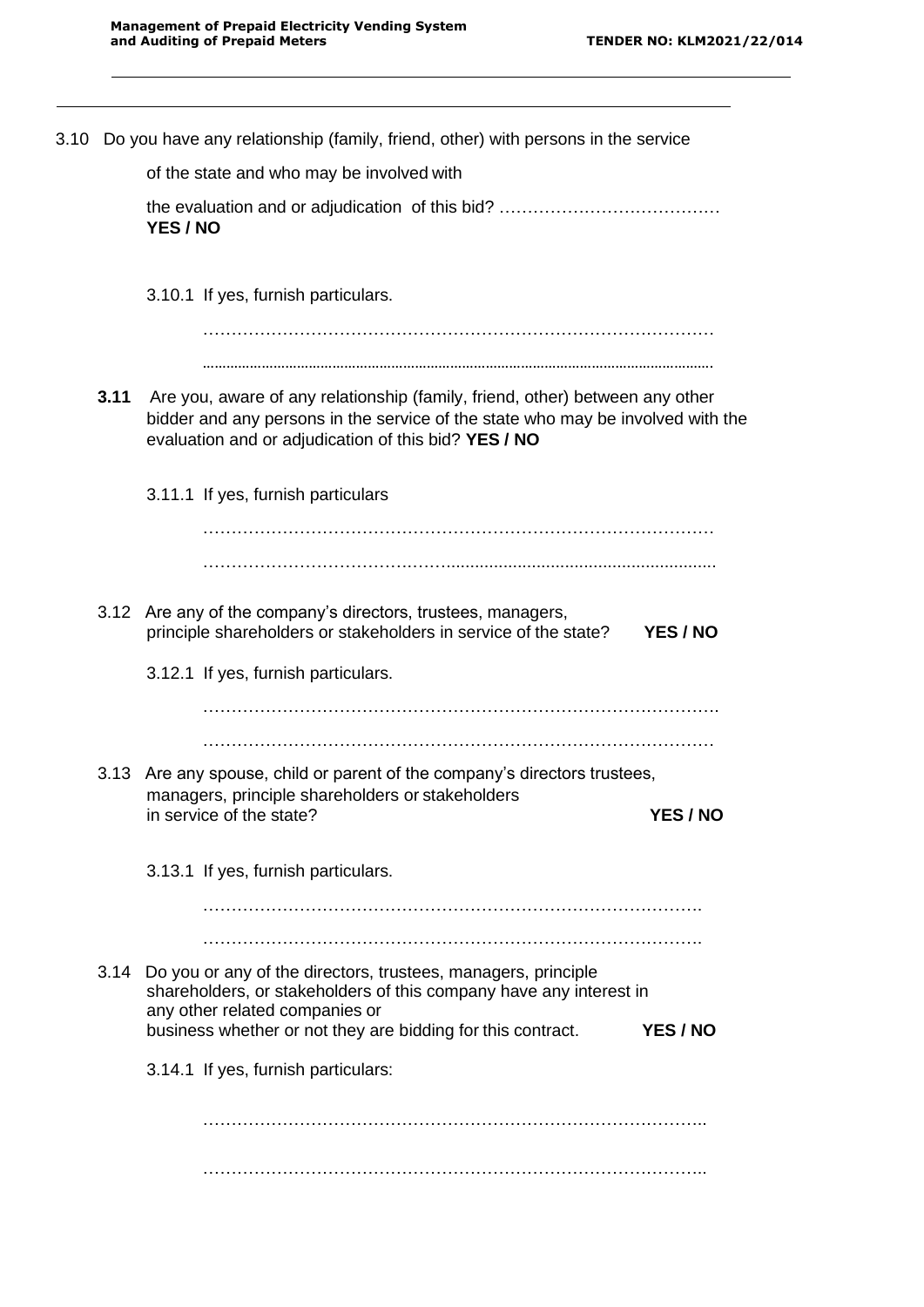4. Full details of directors / trustees / members / shareholders.

| <b>Full Name</b> | <b>Identity Number</b> | <b>State Employee</b><br><b>Number</b> |
|------------------|------------------------|----------------------------------------|
|                  |                        |                                        |
|                  |                        |                                        |
|                  |                        |                                        |
|                  |                        |                                        |
|                  |                        |                                        |
|                  |                        |                                        |

………………………………….. ……………………………………..

**Signature Date**

…………………………………. ………………………………………

**Capacity Name of Bidder**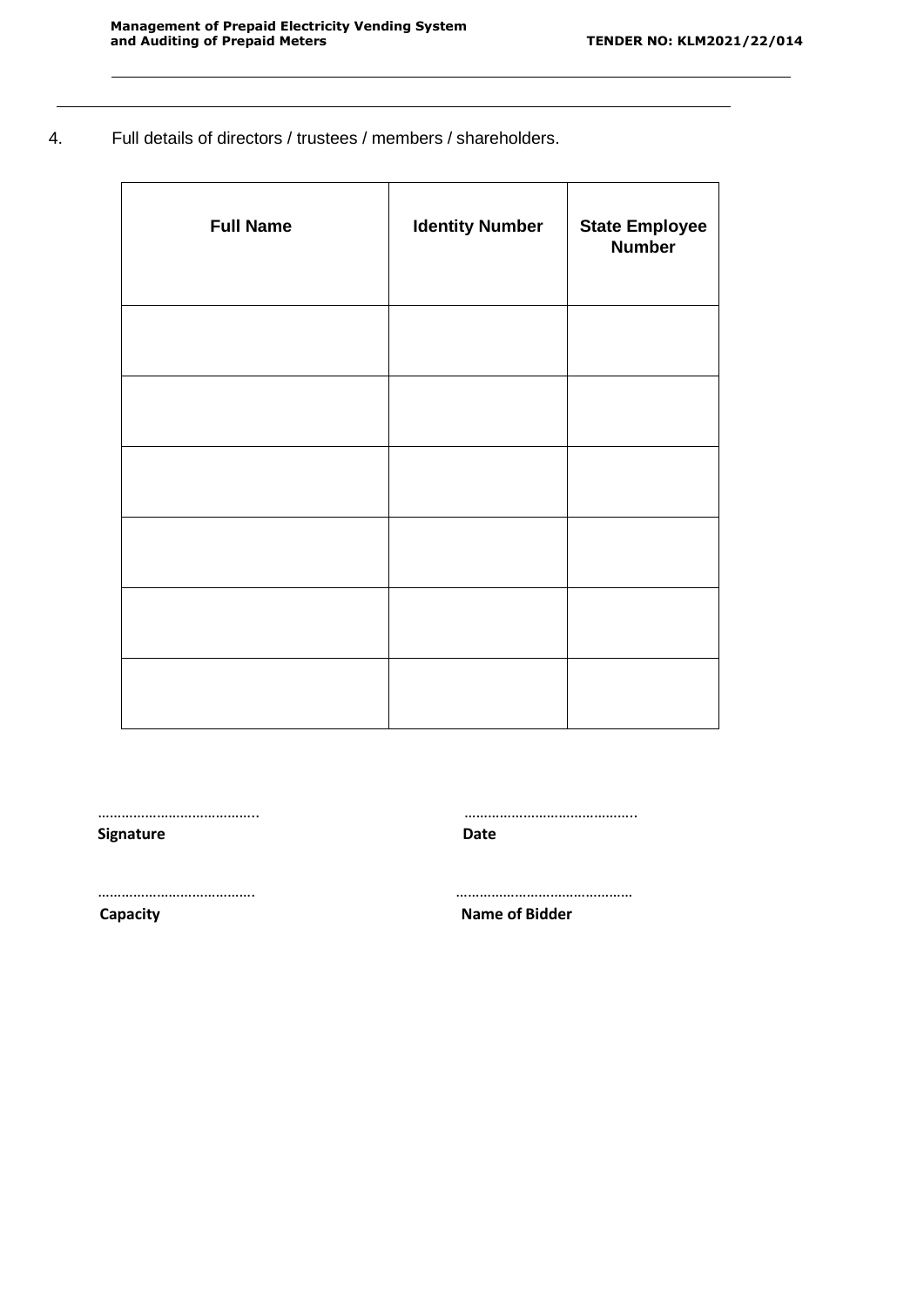#### **MBD6.1**

## **PREFERENCE POINTS CLAIM FORM IN TERMS OF THE PREFERENTIAL PROCUREMENT REGULATIONS 2017**

This preference form must form part of all bids invited. It contains general information and serves as a claim form for preference points for Broad-Based Black Economic Empowerment (B-BBEE) Status Level of Contribution

# **NB: BEFORE COMPLETING THIS FORM, BIDDERS MUST STUDY THE GENERAL CONDITIONS, DEFINITIONS AND DIRECTIVES APPLICABLE IN RESPECT OF B-BBEE, AS PRESCRIBED IN THE PREFERENTIAL PROCUREMENT REGULATIONS, 2017.**

## **1. GENERAL CONDITIONS**

- 1.1 The following preference point systems are applicable to all bids:
	- the 80/20 system for requirements with a Rand value of up to R50 000 000 (all applicable taxes included); and
	- the 90/10 system for requirements with a Rand value above R50 000 000 (all applicable taxes included).

#### 1.21.2

- a) The value of this bid is estimated to not exceed R50 000 000 (all applicable taxes included) and therefore the 80/20 preference point system shall be applicable; or
- 1.3 Points for this bid shall be awarded for:
	- (a) Technical functionality
	- (b) Price; and
	- (c) B-BBEE Status Level of Contributor.
- 1.4 The maximum points for this bid are allocated as follows:

|                                           | <b>POINTS</b> |
|-------------------------------------------|---------------|
| <b>TECHNICAL FUNCTIONALITY</b>            | 60            |
| <b>PRICE</b>                              | 80            |
| <b>B-BBEE STATUS LEVEL OF CONTRIBUTOR</b> | 20            |
| Total points must not exceed              | 160           |

- 1.5 Failure on the part of a bidder to submit proof of B-BBEE Status level ofcontributor together with the bid, will be interpreted to mean that preference points forB-BBEE status level of contribution are not claimed.
- 1.6 The purchaser reserves the right to require of a bidder, either before a bid is adjudicated or at any time subsequently, to substantiate any claim in regard to preferences, in any manner required by the purchaser.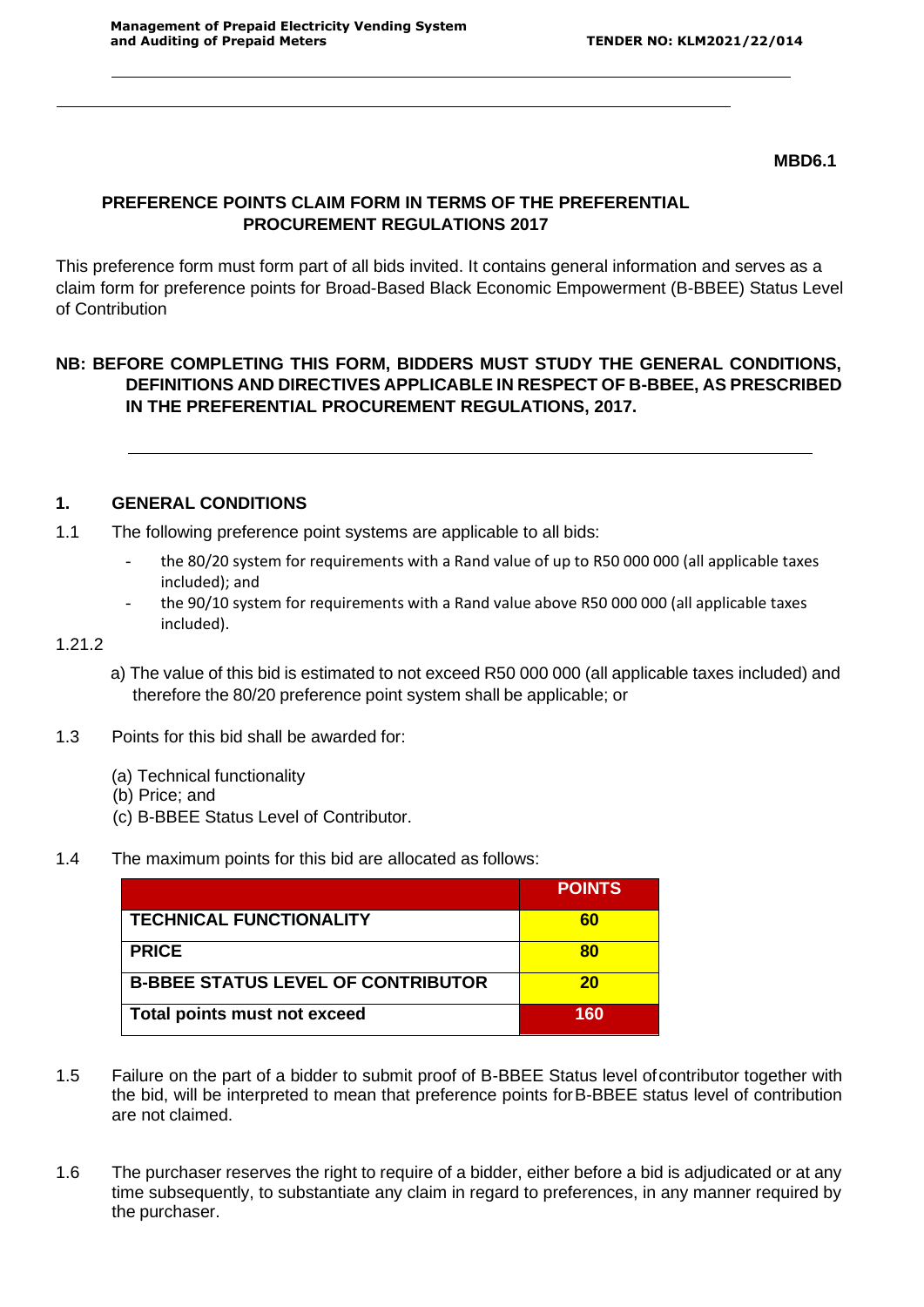#### **2. DEFINITIONS**

- (a) **"B-BBEE"** means broad-based black economic empowerment as defined in section 1 of the Broad-Based Black Economic Empowerment Act;
- (b) "**B-BBEE status level of contributor"** means the B-BBEE status of an entity in terms of a code of good practice on black economic empowerment, issuedin terms of section 9(1) of the Broad-Based Black Economic Empowerment Act;
- (c) **"bid"** means a written offer in a prescribed or stipulated form in response to an invitation by an organ of state for the provision of goods or services, through price quotations, advertised competitive bidding processes or proposals;
- (d) **"Broad-Based Black Economic Empowerment Act"** means the Broad-Based Black Economic Empowerment Act, 2003 (Act No. 53 of 2003);
- (e) **"EME"** means an Exempted Micro Enterprise in terms of a code of good practice on black economic empowerment issued in terms of section 9 (1) of the Broad-Based Black Economic Empowerment Act;
- (f) **"functionality"** means the ability of a tenderer to provide goods or services in accordance with specifications as set out in the tender documents.
- (g) **"prices"** includes all applicable taxes less all unconditional discounts;
- (h) **"proof of B-BBEE status level of contributor"** means:
	- **1)** B-BBEE Status level certificate issued by an authorized body orperson;
	- **2)** A sworn affidavit as prescribed by the B-BBEE Codes of GoodPractice;
	- **3)** Any other requirement prescribed in terms of the B-BBEE Act;
- (i) **"QSE"** means a qualifying small business enterprise in terms of a code of good practice on black economic empowerment issued in terms of section 9 (1) of the Broad-Based Black Economic Empowerment Act;
- *(j)* **"rand value"** means the total estimated value of a contract in Rand, calculated at the time of bid invitation, and includes all applicable taxes;

## **3. POINTS AWARDED FOR PRICE**

## **3.1 THE 80/20 OR 90/10 PREFERENCE POINT SYSTEMS**

A maximum of 80 or 90 points is allocated for price on the following basis:

**80/20 or 90/10**

$$
Ps = 80\left|1 - \frac{Pt - P \min}{P \min}\right| \qquad \text{or} \qquad \qquad Ps = 90\left(1 - \frac{Pt - P \min}{P \min}\right) \mid
$$

**Where** 

 $Ps =$  Points scored for price of bid under consideration Pt = Price of bid under consideration

Pmin = Price of lowest acceptable bid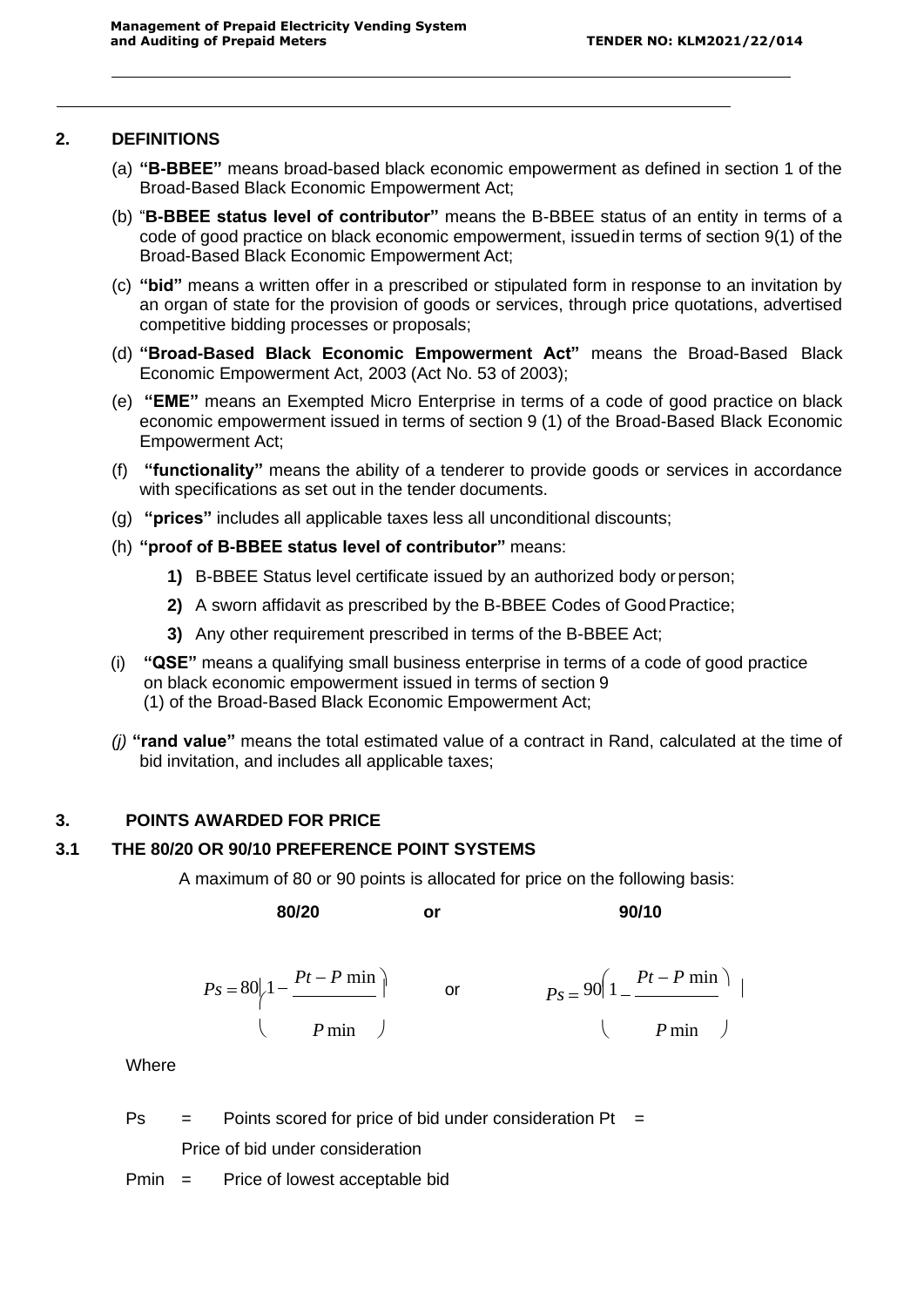## **4. POINTS AWARDED FOR B-BBEE STATUS LEVEL OF CONTRIBUTOR**

4.1 In terms of Regulation 6 (2) and 7 (2) of the Preferential Procurement Regulations, preference points must be awarded to a bidder for attaining the B-BBEE status level of contribution in accordance with the table below:

| <b>B-BBEE Status Level of</b><br><b>Contributor</b> | <b>Number of points</b><br>(90/10 system) | <b>Number of points</b><br>(80/20 system) |
|-----------------------------------------------------|-------------------------------------------|-------------------------------------------|
|                                                     | 10                                        | 20                                        |
| 2                                                   | 9                                         | 18                                        |
| 3                                                   | 6                                         | 14                                        |
| 4                                                   | 5                                         | 12                                        |
| 5                                                   | 4                                         | 8                                         |
| 6                                                   | 3                                         | 6                                         |
|                                                     | 2                                         | 4                                         |
| 8                                                   |                                           | 2                                         |
| Non-compliant<br>contributor                        |                                           |                                           |

#### **5. BID DECLARATION**

5.1 Bidders who claim points in respect of B-BBEE Status Level of Contribution must complete the following:

## **6. B-BBEE STATUS LEVEL OF CONTRIBUTOR CLAIMED IN TERMS OF PARAGRAPHS 1.4 AND 4.1**

6.1 B-BBEE Status Level of Contributor: . = ………(maximum of 10 or 20 points)

(Points claimed in respect of paragraph 7.1 must be in accordance with the table reflected in paragraph 4.1 and must be substantiated by relevant proof of B-BBEE status level of contributor.

## **7. SUB-CONTRACTING**

7.1 Will any portion of the contract be sub-contracted? (*Tick applicable box*)



- 7.1.1 If yes, indicate: i) What percentage of the contract will be subcontracted. ...........................% ii) The name of the sub-contractor…………………………………………………
	- iii) The B-BBEE status level of the sub-contractor..............................…………..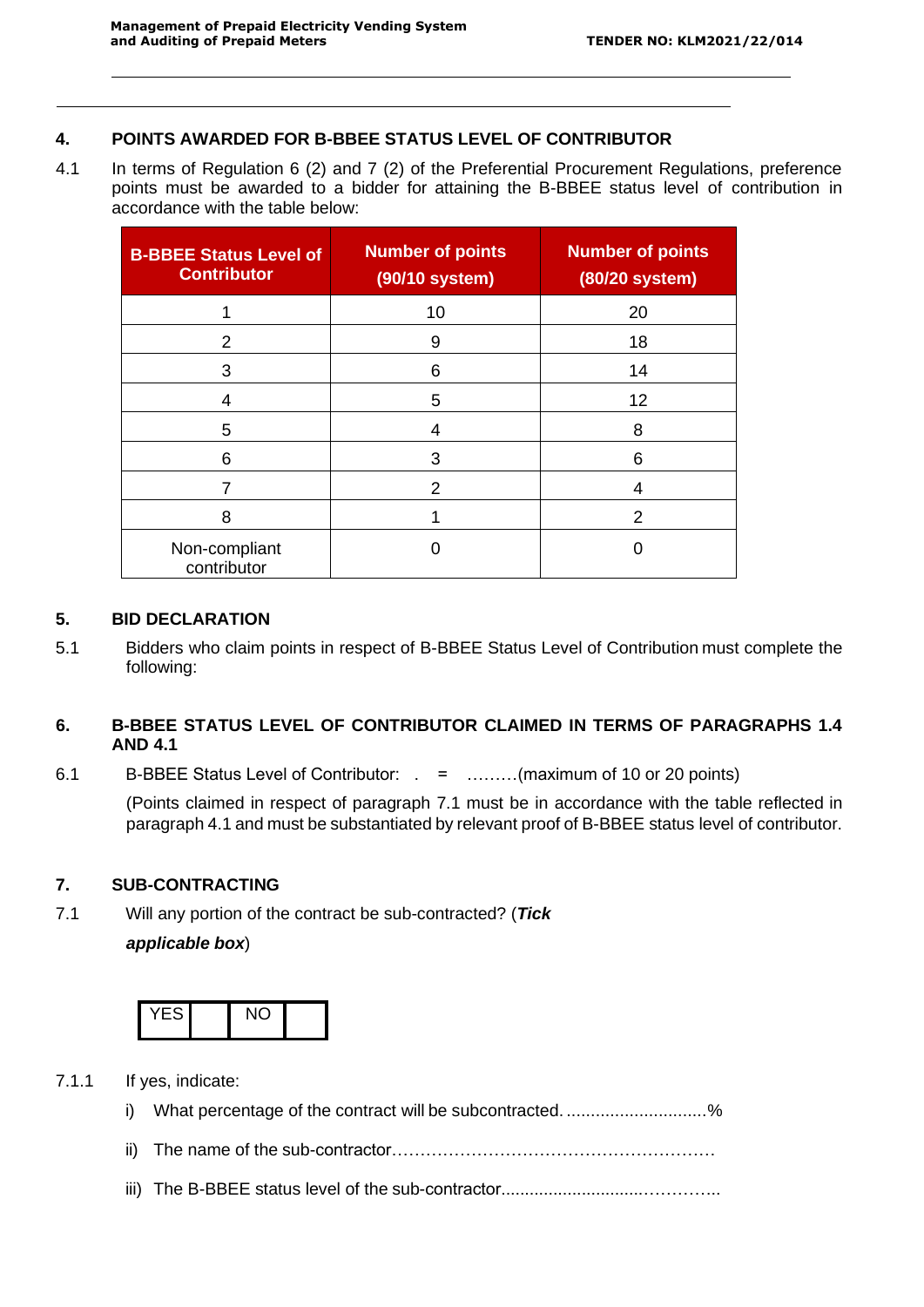iv) Whether the sub-contractor is an EME or QSE

## *(Tick applicable box*)



**v) Specify, by ticking the appropriate box, if subcontracting with an enterprise in terms of Preferential Procurement Regulations,2017:**

| Designated Group: An EME or QSE which is at last 51% owned by:    | <b>EME</b><br>N | QSE |
|-------------------------------------------------------------------|-----------------|-----|
|                                                                   |                 |     |
| <b>Black people</b>                                               |                 |     |
| Black people who are youth                                        |                 |     |
| Black people who are women                                        |                 |     |
| <b>Black people with disabilities</b>                             |                 |     |
| Black people living in rural or underdeveloped areas or townships |                 |     |
| Cooperative owned by black people                                 |                 |     |
| Black people who are military veterans                            |                 |     |
| 0R                                                                |                 |     |
| Any EME                                                           |                 |     |
| Any QSE                                                           |                 |     |

## **8. DECLARATION WITH REGARD TO COMPANY/FIRM**

8.1 Name of company/firm:………………………………………………………………

- 8.2 VAT registration number:……………………………………….……………………
- 8.3 Company registration number:…………….……………………….……………….
- 8.4 TYPE OF COMPANY/ FIRM
	- D Partnership/Joint Venture / Consortium
	- □ One person business/sole propriety
	- **Close corporation**
	- D Company
	- (Pty) Limited [TICK APPLICABLE

BOX]

## 8.5 DESCRIBE PRINCIPAL BUSINESS ACTIVITIES

…………………………………………………………………………………………… …………………………………………………………………………………………… …………………………………………………………………………………………… …………………………………………………………………………………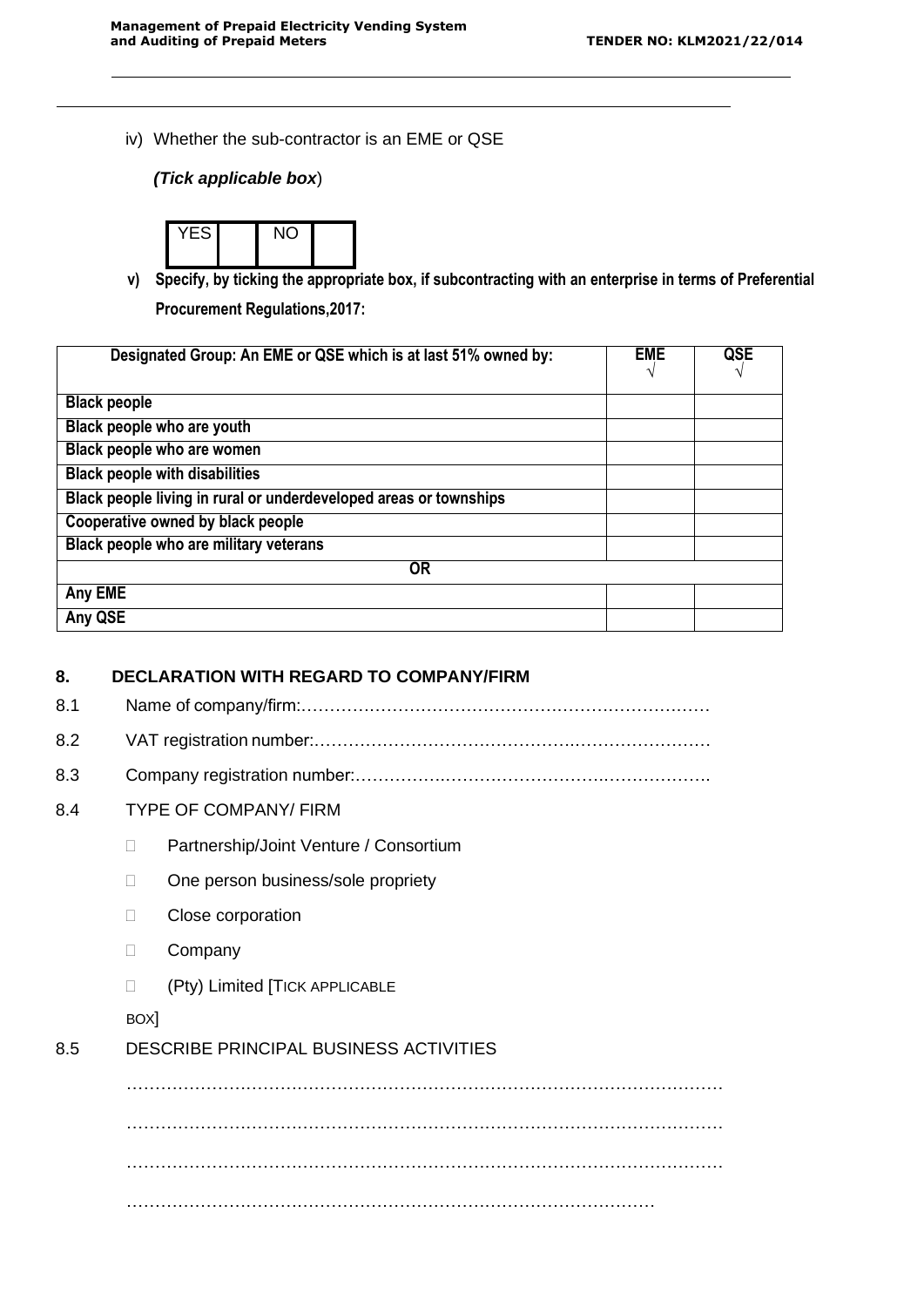#### 8.6 COMPANY CLASSIFICATION

- Manufacturer
- Supplier
- D Professional service provider
- Other service providers, e.g. transporter, etc. [*TICK*

*APPLICABLE BOX*]

#### **8.7 MUNICIPAL INFORMATION**

**Municipality where business is situated: ….…………………………………… Registered Account Number: …………………………………………………….. Stand Number**:………………………………………………………………………..

- 8.8 Total number of years the company/firm has been in business:…………………
- 8.9 I/we, the undersigned, who is/are duly authorised to do so on behalf of the company/firm, certify that the points claimed, based on B-BBE status level of contributor indicated in paragraphs 1.4 and 6.1 of the foregoing certificate, qualifies the company/firm for the preference shown and I/ we acknowledge that:
	- i) The information furnished is true and correct;
	- ii) The preference points claimed are in accordance with the General Conditions as indicated in paragraph 1 of this form;
	- iii) In the event of a contract being awarded as a result of points claimed as shown in paragraphs 1.4 and 6.1, the contractor may be required to furnish documentary proof to the satisfaction of the purchaser that the claims are correct;
	- iv) If the B-BBEE status level of contributor has been claimed or obtained on a fraudulent basis or any of the conditions of contract have not been fulfilled, the purchaser may, in addition to any other remedy it may have –
		- (a) disqualify the person from the bidding process;
		- (b) recover costs, losses or damages it has incurred or suffered as a result of that person's conduct;
		- (c) cancel the contract and claim any damages which it has suffered as a result of having to make less favourable arrangements due to such cancellation;
		- (d) recommend that the bidder or contractor, its shareholders and directors, or only the shareholders and directors who acted on a fraudulent basis, be restricted by the National Treasury from obtaining business from any organ of state for a period not exceeding 10 years, after the *audi alteram partem*  (hear the other side) rule has been applied; and
		- (e) forward the matter for criminal prosecution.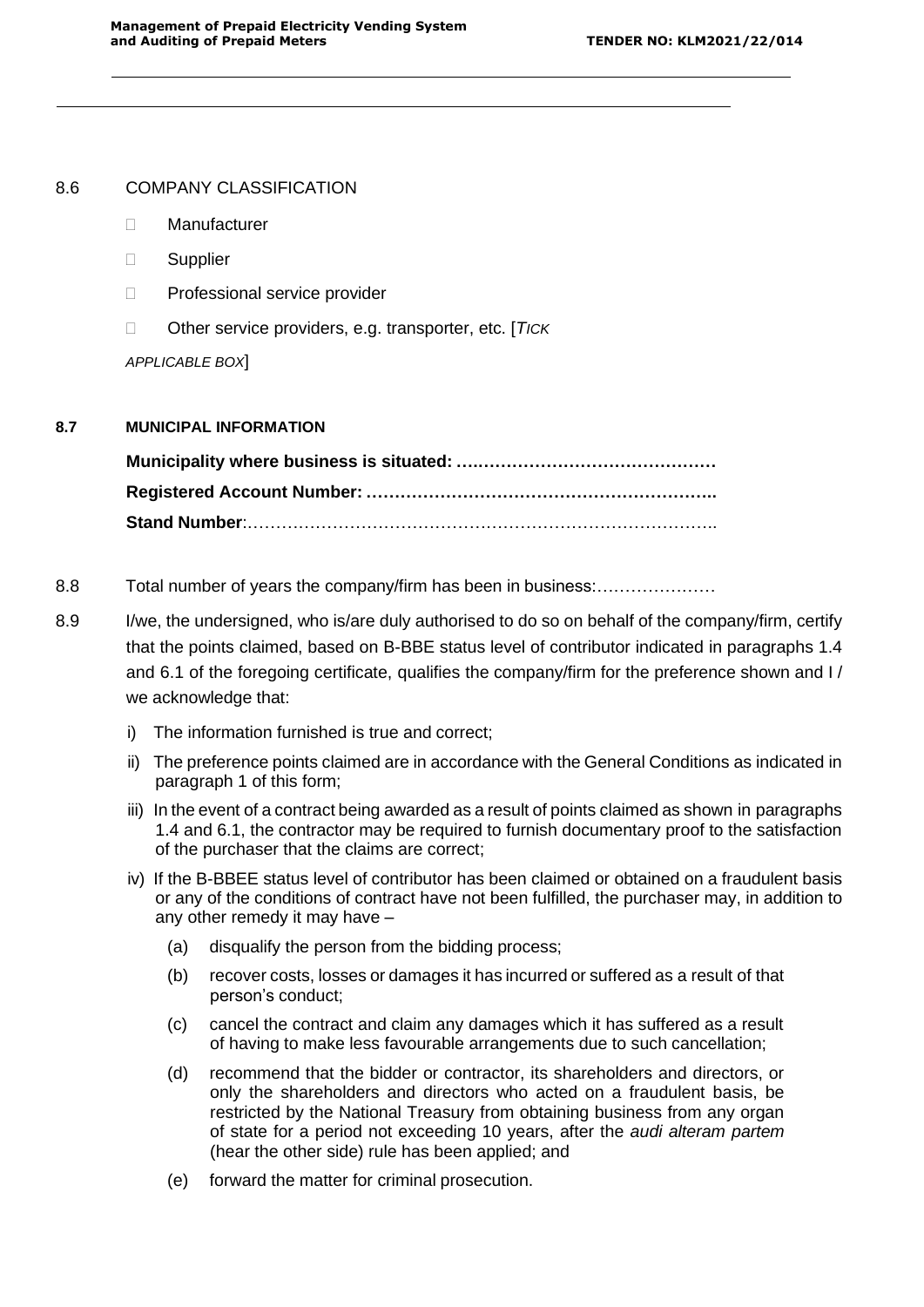| <b>WITNESSES</b> |                            |
|------------------|----------------------------|
| .1               | SIGNATURE(S) OF BIDDERS(S) |
| 2.               | DATE:<br><b>ADDRESS</b>    |
|                  |                            |
|                  |                            |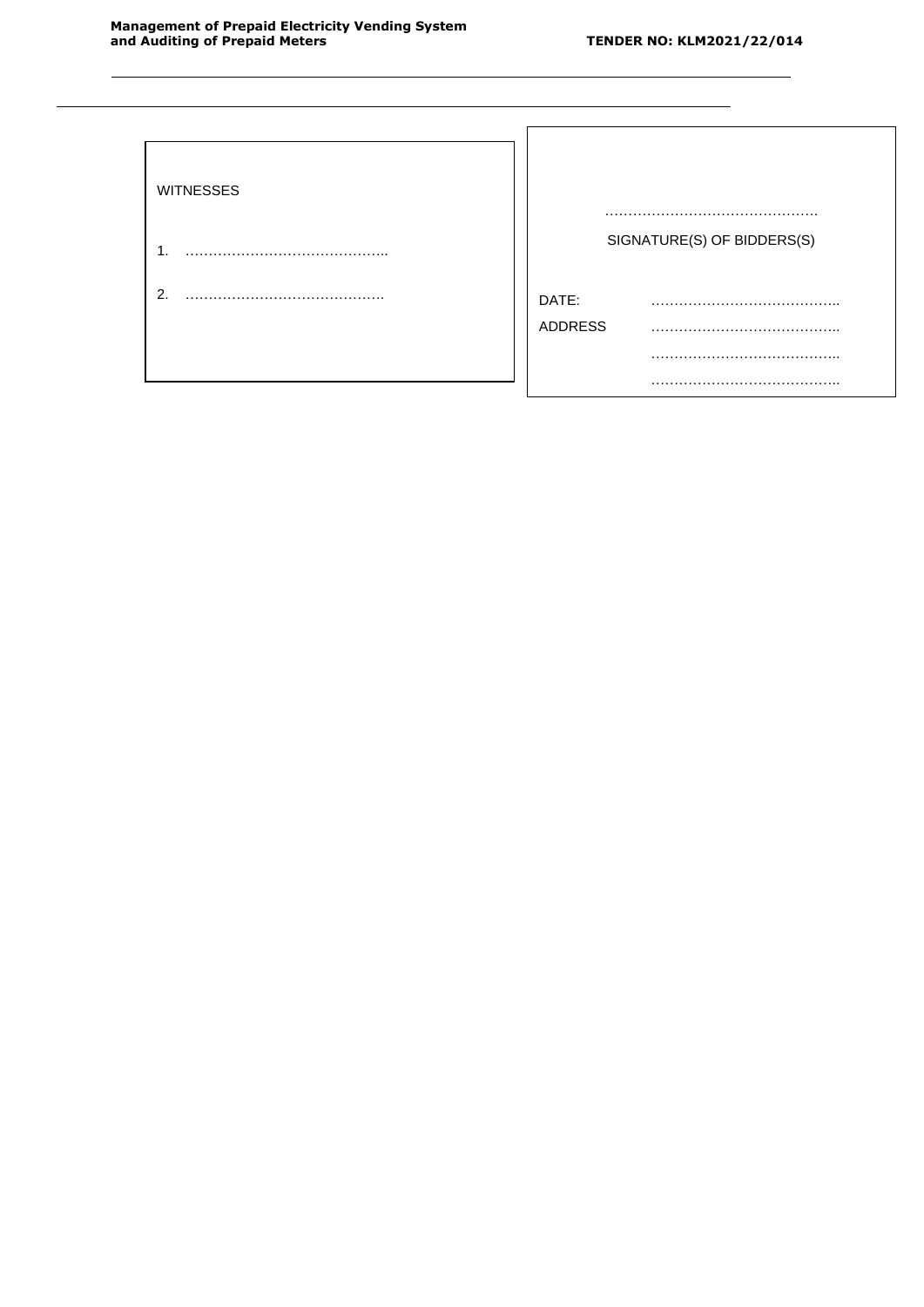#### **MBD 6.2**

#### **DECLARATION CERTIFICATE FOR LOCAL PRODUCTION AND CONTENT FOR DESIGNATED SECTORS**

This Municipal Bidding Document (MBD) must form part of all bids invited. It contains general information and serves as a declaration form for local content (local production and local content are used interchangeably).

Before completing this declaration, bidders must study the General Conditions, Definitions, Directives applicable in respect of Local Content as prescribed in the **Preferential Procurement Regulations, 2011** and the South African Bureau of Standards (SABS) approved technical specification number SATS 1286:2011 (Edition 1) and the Guidance on the Calculation of Local Content together with the Local Content Declaration Templates [Annex C (Local Content Declaration: Summary Schedule), D (Imported Content Declaration: Supporting Schedule to Annex C) and E (Local Content Declaration: Supporting Schedule to Annex C)].

#### **1. General Conditions**

- 1.1. Preferential Procurement Regulations, 2011 (Regulation 9) makes provision for the promotion of local production and content.
- 1.2. Regulation 9.(1) prescribes that in the case of designated sectors, where in the award of bids local production and content is of critical importance, such bids must be advertised with the specific bidding condition that only locally produced goods, services or works or locally manufactured goods, with a stipulated minimum threshold for local production and content will be considered.
- 1.3. Where necessary, for bids referred to in paragraph 1.2 above, a two stage bidding process may be followed, where the first stage involves a minimum threshold for local production and content and the second stage price and B-BBEE.
- 1.4. A person awarded a contract in relation to a designated sector, may not sub- contract in such a manner that the local production and content of the overall value of the contract is reduced to below the stipulated minimum threshold.
- 1.5. The local content (LC) expressed as a percentage of the bid price must be calculated in accordance with the SABS approved technical specification number SATS 1286: 2011 as follows:

 $LC = [1 - x / y]$  \*100

**Where** 

- x is the imported content in Rand
- y is the bid price in Rand excluding value added tax (VAT)

Prices referred to in the determination of x must be converted to Rand (ZAR) by using the exchange rate published by the South African Reserve Bank (SARB) at 12:00 on the date of advertisement of the bid as required in paragraph 4.1 below.

**The SABS approved technical specification number SATS 1286:2011 is accessible on<http://www.thedti.gov.za/industrial> development/ip.jsp at no cost.**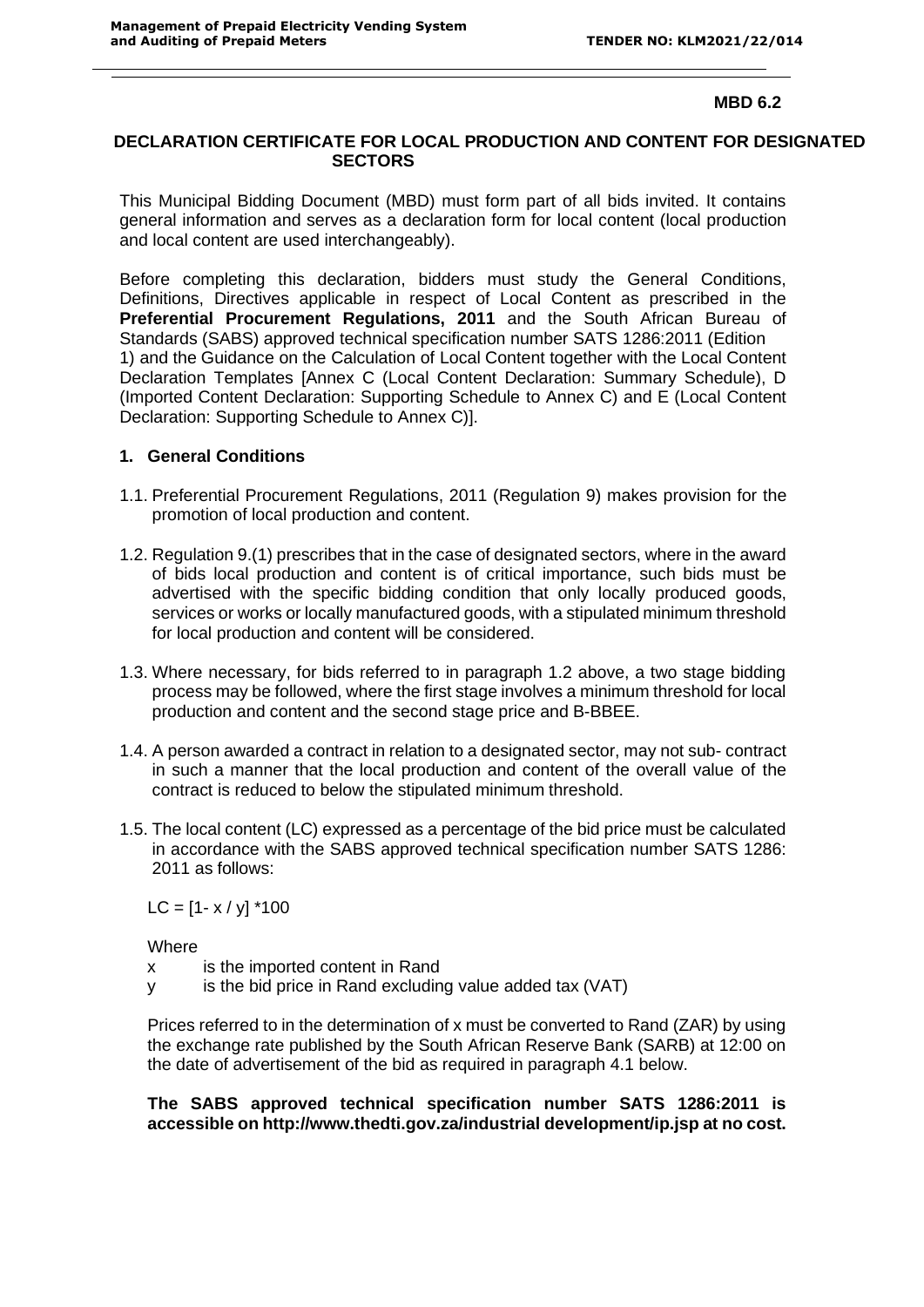1.6. A bid may be disqualified if this Declaration Certificate and the Annex C (Local Content Declaration: Summary Schedule) are not submitted as part of the bid documentation;

## **2. Definitions**

- 2.1. **"bid"** includes written price quotations, advertised competitive bids or proposals;
- 2.2. **"bid price"** price offered by the bidder, excluding value added tax (VAT);
- 2.3. **"contract"** means the agreement that results from the acceptance of a bid by an organ of state;
- 2.4. **"designated sector"** means a sector, sub-sector or industry that has been designated by the Department of Trade and Industry in line with national development and industrial policies for local production, where only locally produced services, works or goods or locally manufactured goods meet the stipulated minimum threshold for local production and content;
- 2.5. **"duly sign"** means a Declaration Certificate for Local Content that has been signed by the Chief Financial Officer or other legally responsible person nominated in writing by the Chief Executive, or senior member / person with management responsibility(close corporation, partnership or individual).
- 2.6. **"imported content"** means that portion of the bid price represented by the cost of components, parts or materials which have been or are still to be imported (whether by the supplier or its subcontractors) and which costs are inclusive of the costs abroad (this includes labour and intellectual property costs), plus freight and other direct importation costs, such as landing costs, dock duties, import duty, sales duty or other similar tax or duty at the South African port of entry;
- 2.7. **"local content"** means that portion of the bid price which is not included in the imported content, provided that local manufacture does take place;
- 2.8. **"stipulated minimum threshold"** means that portion of local production and content as determined by the Department of Trade and Industry; and
- 2.9. **"sub-contract"** means the primary contractor's assigning, leasing, making out work to, or employing another person to support such primary contractor in the execution of part of a project in terms of the contract.
- **3. The stipulated minimum threshold(s) for local production and content (refer to Annex A of SATS 1286:2011) for this bid is/are as follows:**

| Description of services, works or goods | Stipulated minimum threshold |
|-----------------------------------------|------------------------------|
|                                         |                              |
|                                         |                              |
|                                         |                              |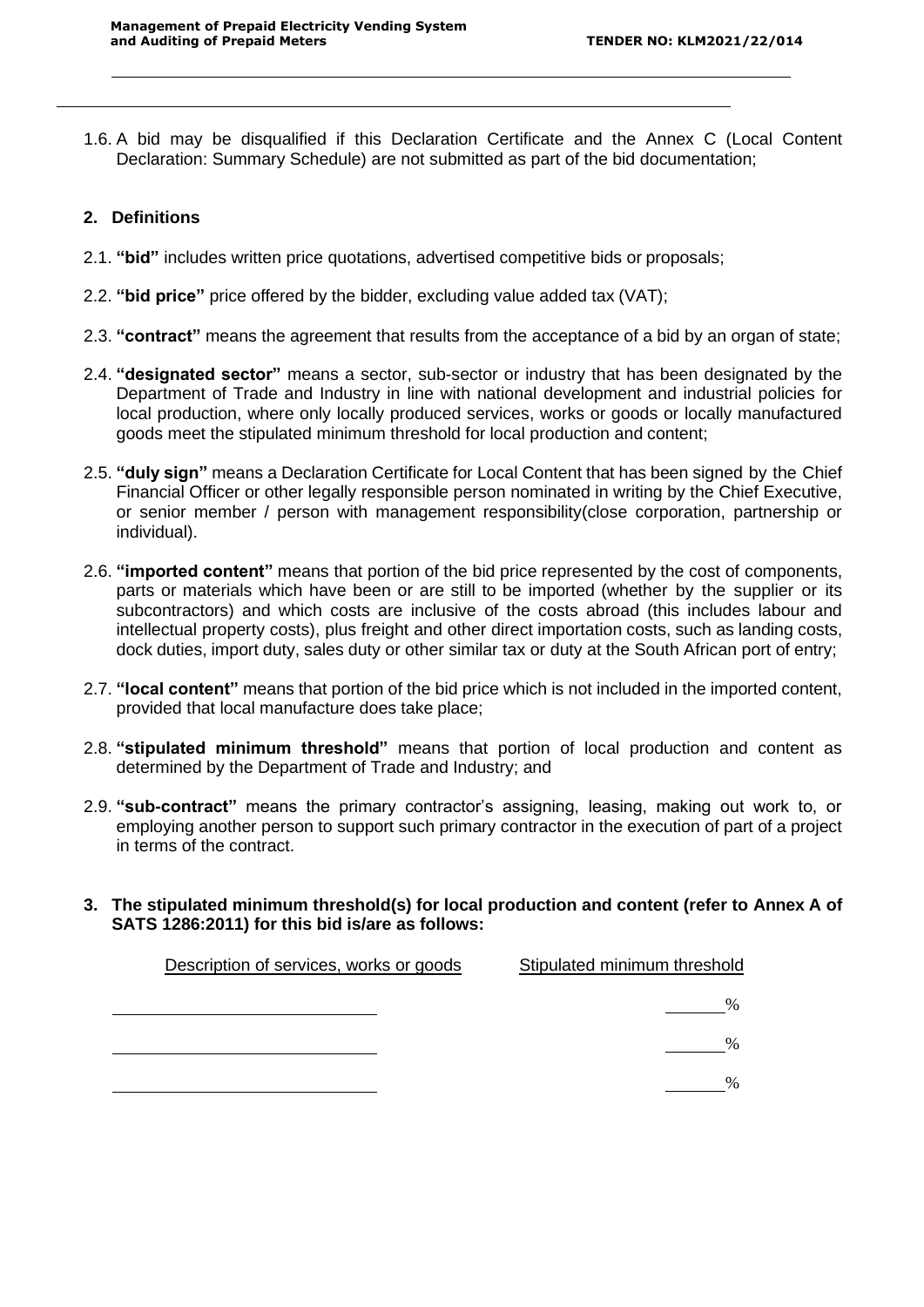**4.** Does any portion of the services, works or goods offered have any imported content? (*Tick applicable box*)



4.1 If yes, the rate(s) of exchange to be used in this bid to calculate the local content as prescribed in paragraph 1.5 of the general conditions must be the rate(s) published by the SARB for the specific currency at 12:00 on the date of advertisement of the bid.

The relevant rates of exchange information is accessible on [www.reservebank.co.za](http://www.reservebank.co.za/)

Indicate the rate(s) of exchange against the appropriate currency in the table below (refer to Annex A of SATS 1286:2011):

| <b>Currency</b>       | <b>Rates of exchange</b> |
|-----------------------|--------------------------|
| US Dollar             |                          |
| <b>Pound Sterling</b> |                          |
| Euro                  |                          |
| Yen                   |                          |
| Other                 |                          |

NB: Bidders must submit proof of the SARB rate (s) of exchange used.

**5.** Where, after the award of a bid, challenges are experienced in meeting the stipulated minimum threshold for local content the dti must be informed accordingly in order for the dti to verify and in consultation with the Accounting Officer / Accounting Authority provide directives in this regard.

## **LOCAL CONTENT DECLARATION (REFER TO ANNEX B OF SATS 1286:2011)**

**LOCAL CONTENT DECLARATION BY CHIEF FINANCIAL OFFICER OR OTHER LEGALLY RESPONSIBLE PERSON NOMINATED IN WRITING BY THE CHIEF EXECUTIVE OR SENIOR MEMBER/PERSON WITH MANAGEMENT RESPONSIBILITY (CLOSE CORPORATION, PARTNERSHIP OR INDIVIDUAL)**

**IN RESPECT OF BID NO.** .................................................................................

**ISSUED BY:** (Procurement Authority / Name of Municipality / Municipal Entity):

.........................................................................................................................

NB

- 1 The obligation to complete, duly sign and submit this declaration cannot be transferred to an external authorized representative, auditor or any other third party acting on behalf of the bidder.
- **2** Guidance on the Calculation of Local Content together with Local Content Declaration Templates (Annex C, D and E) is accessible on [http://www.thedti.gov.za/industrial](http://www.thedti.gov.za/industrial%20development/ip.jsp) development/ip.jsp. Bidders should first complete Declaration D. After completing Declaration D, bidders should complete Declaration E and then consolidate the information on Declaration C. **Declaration C should be submitted with the bid documentation at the closing date and time of the bid**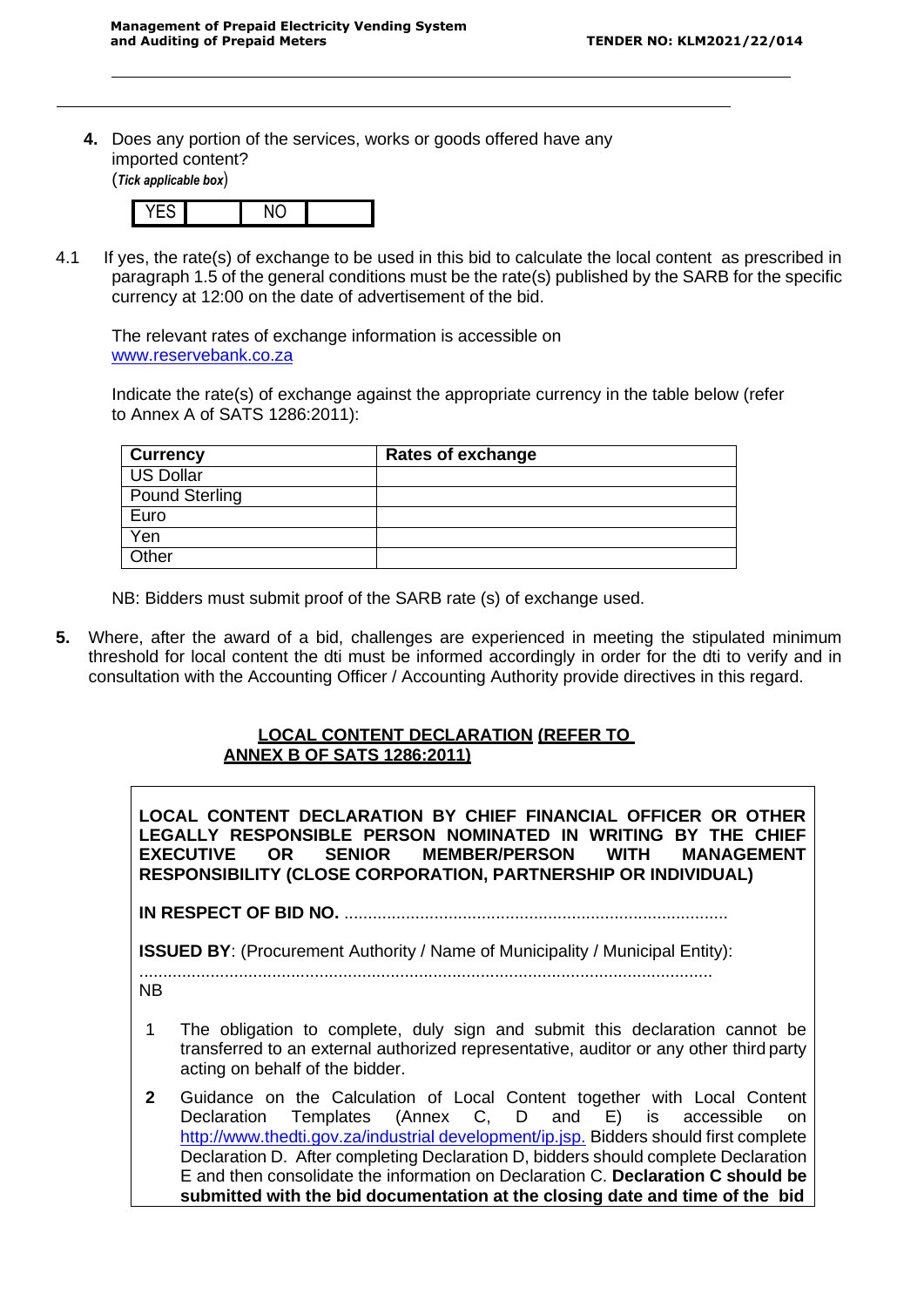in order to substantiate the declaration made in paragraph (c) below. Declarations D and E should be kept by the bidders for verification purposes for a period of at least 5 years. The successful bidder is required to continuously update Declarations C, D and E with the actual values for the duration of the contract.

| entity), the following: |  |
|-------------------------|--|

- (a) The facts contained herein are within my own personal knowledge.
- (b) I have satisfied myself that:
	- (i) the goods/services/works to be delivered in terms of the above-specified bid comply with the minimum local content requirements as specified in the bid, and as measured in terms of SATS 1286:2011;
- (c) The local content percentages (%) indicated below has been calculated using the formula given in clause 3 of SATS 1286:2011, the rates of exchange indicated in paragraph 4.1 above and the information contained in Declaration D and E which has been consolidated in Declaration C;

| Bid price, excluding VAT (y)                                       |   |
|--------------------------------------------------------------------|---|
| Imported content (x), as calculated in terms of SATS 1286:2011     | R |
| Stipulated minimum threshold for local content (paragraph 3 above) |   |
| Local content %, as calculated in terms of SATS 1286:2011          |   |

**If the bid is for more than one product, the local content percentages for each product contained in Declaration C shall be used instead of the table above. The local content percentages for each product has been calculated using the formula given in clause 3 of SATS 1286:2011, the rates of exchange indicated in paragraph**

**4.1 above and the information contained in Declaration D and E.**

(d) I accept that the Procurement Authority / Municipality /Municipal Entity has the right to request that the local content be verified in terms of the requirements of SATS 1286:2011.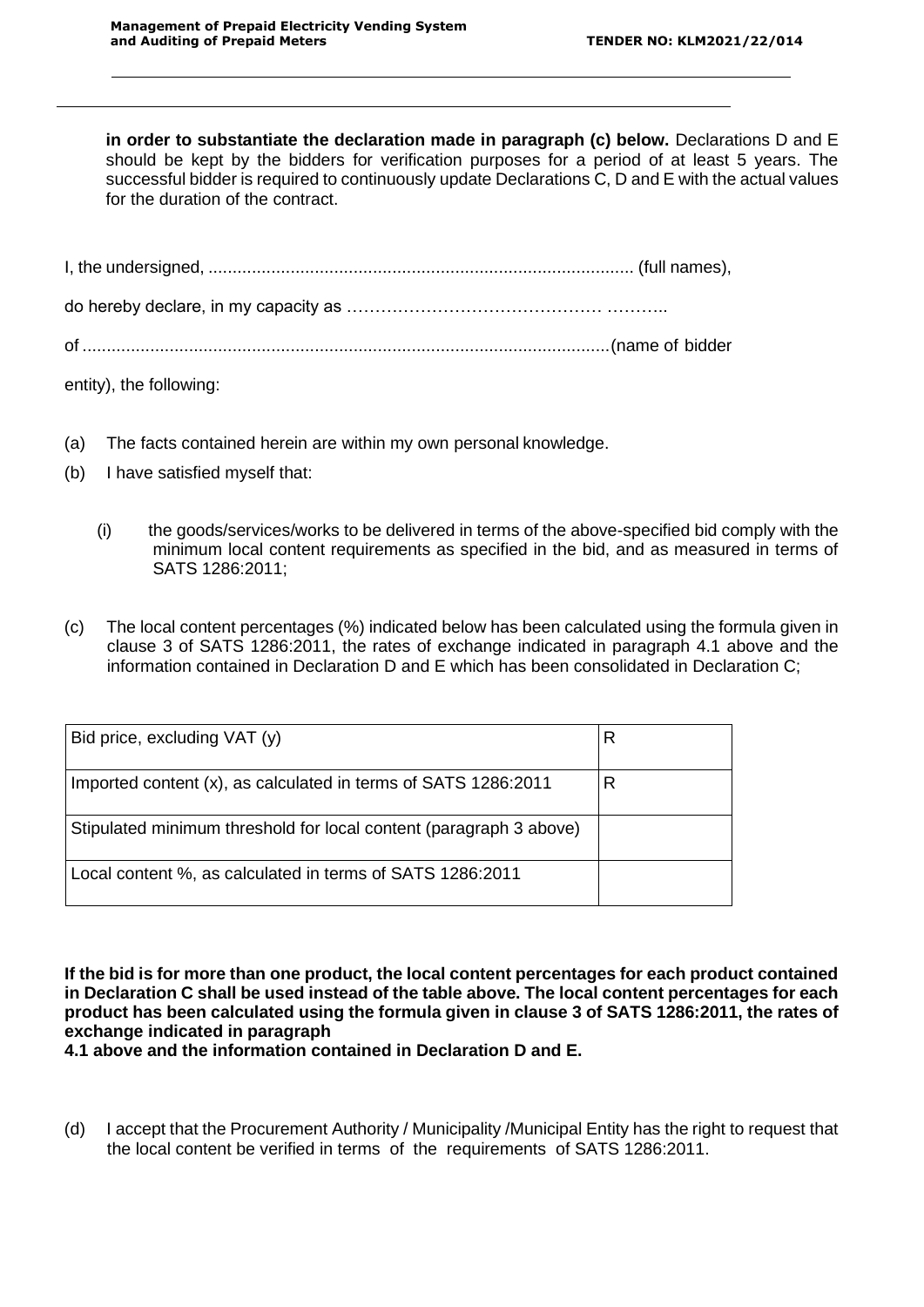| (e) I understand that the awarding of the bid is dependent on the accuracy of the<br>information furnished in this application. I also understand that the submission of<br>incorrect data, or data that are not verifiable as described in SATS 1286:2011, may<br>result in the Procurement Authority / Municipal / Municipal Entity imposing any or all<br>of the remedies as provided for in Regulation 13 of the Preferential Procurement<br>Regulations, 2011 promulgated under the Preferential Policy Framework Act<br>(PPPFA), 2000 (Act No. 5 of 2000). |                    |  |
|------------------------------------------------------------------------------------------------------------------------------------------------------------------------------------------------------------------------------------------------------------------------------------------------------------------------------------------------------------------------------------------------------------------------------------------------------------------------------------------------------------------------------------------------------------------|--------------------|--|
| SIGNATURE: _______________________                                                                                                                                                                                                                                                                                                                                                                                                                                                                                                                               | DATE: ____________ |  |
| WITNESS No. 1 _________________________                                                                                                                                                                                                                                                                                                                                                                                                                                                                                                                          |                    |  |
| WITNESS No. 2 _______________________                                                                                                                                                                                                                                                                                                                                                                                                                                                                                                                            |                    |  |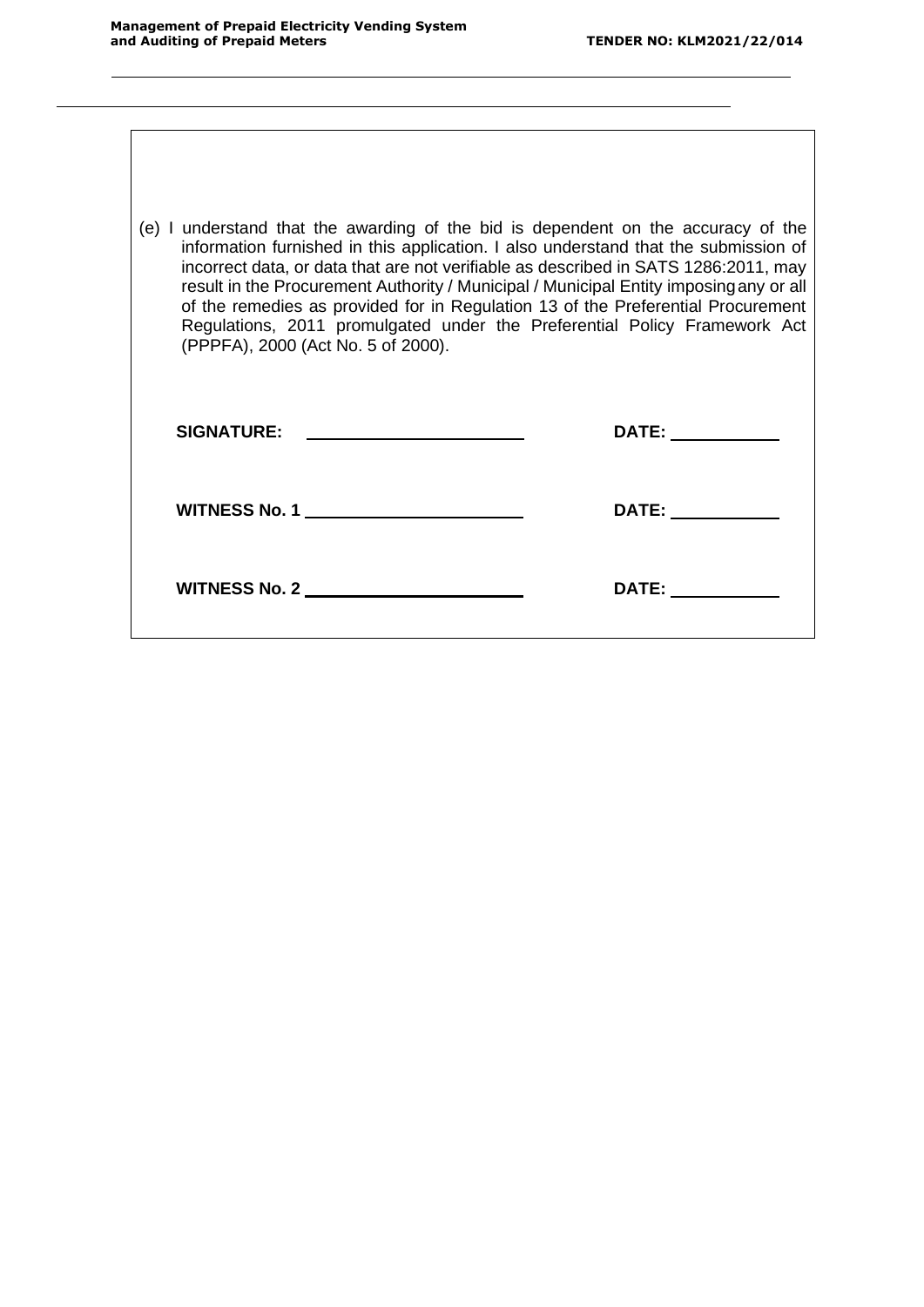#### **MBD 8**

 $\Box$ 

# **DECLARATION OF BIDDER'S PAST SUPPLY CHAIN MANAGEMENT PRACTICES**

- 1 This Municipal Bidding Document must form part of all bids invited.
- 2 It serves as a declaration to be used by municipalities and municipal entities in ensuring that when goods and services are being procured,all reasonable steps are taken to combat the abuse of the supply chain management system.
- 3 The bid of any bidder may be rejected if that bidder, or any of its directors have:
	- a. abused the municipality's / municipal entity's supply chain management system or committed any improper conduct in relation to such system;
	- b. been convicted for fraud or corruption during the past five years;
	- c. willfully neglected, reneged on or failed to comply with any government, municipal or other public sector contract during the past five years; or
	- d. been listed in the Register for Tender Defaulters in terms of section 29 of the Prevention and Combating of Corrupt Activities Act (No 12 of 2004).

## **4 In order to give effect to the above, the following questionnaire must be completed and submitted with the bid.**

| Item<br>4.1 | <b>Question</b><br>Is the bidder or any of its directors listed on the National Treasury's Database of Restricted Suppliers<br>as companies or persons prohibited from doing business with the public sector?<br>(Companies or persons who are listed on this Database were informed in writing<br>of this restriction by the Accounting Officer/Authority of the institution that imposed<br>the restriction after the audi alteram partem rule was applied). | Yes<br>Yes. | No<br>No. |
|-------------|----------------------------------------------------------------------------------------------------------------------------------------------------------------------------------------------------------------------------------------------------------------------------------------------------------------------------------------------------------------------------------------------------------------------------------------------------------------|-------------|-----------|
| 4.1.1       | The Database of Restricted Suppliers now resides on the National<br>Treasury's website(www.treasury.gov.za) and can be accessed by clicking on<br>its link at the bottom of the home page.<br>If so, furnish particulars:                                                                                                                                                                                                                                      |             |           |
| 4.2         | Is the bidder or any of its directors listed on the Register for Tender Defaulters in<br>terms of section 29 of the Prevention and Combating of Corrupt Activities Act (No<br>12 of 2004)?<br>The Register for Tender Defaulters can be accessed on the National<br>Treasury's website (www.treasury.gov.za) by clicking on its link at the bottom<br>of the home page.                                                                                        | Yes.        | No.       |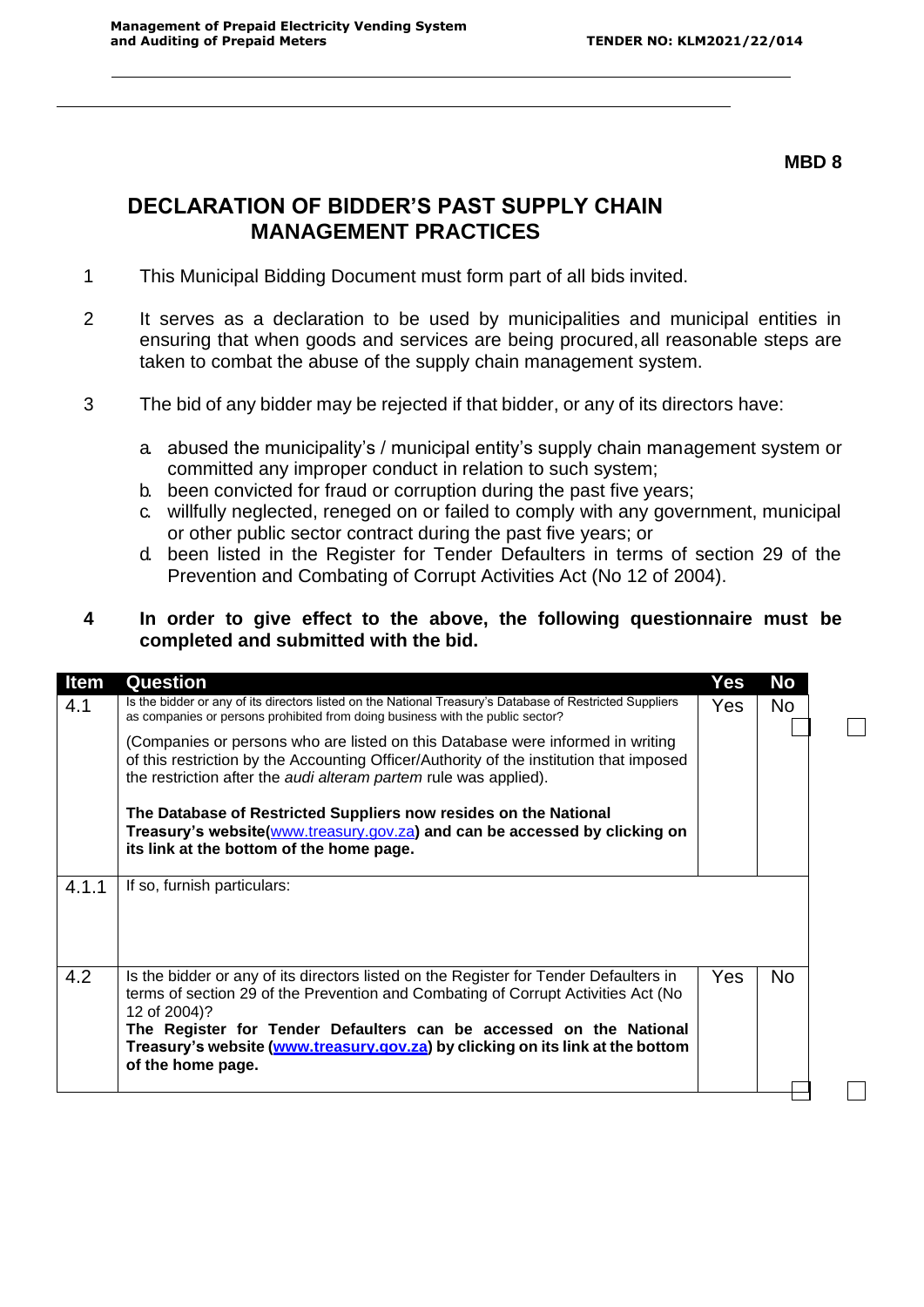$\Box$ 

 $\Box$ 

| 4.2.1       | If so, furnish particulars:                                                                                                                                                                                                                  |     |           |
|-------------|----------------------------------------------------------------------------------------------------------------------------------------------------------------------------------------------------------------------------------------------|-----|-----------|
| 4.3         | Was the bidder or any of its directors convicted by a court of law (including a court<br>of law outside the Republic of South Africa) for fraud or corruption during the past<br>five years?                                                 | Yes | Nσ        |
| 4.3.1       | If so, furnish particulars:                                                                                                                                                                                                                  |     |           |
| <b>Item</b> | Question                                                                                                                                                                                                                                     | Yes | <b>No</b> |
| 4.4         | Does the bidder or any of its directors owe any municipal rates and taxes or<br>municipal charges to the municipality / municipal entity, or to any other<br>municipality / municipal entity, that is in arrears for more than three months? | Yes | Nσ        |
| 4.4.1       | If so, furnish particulars:                                                                                                                                                                                                                  |     |           |
| 4.5         | Was any contract between the bidder and the municipality / municipal entity or<br>any other organ of state terminated during the past five years on account of failure<br>to perform on or comply with the contract?                         | Yes | Nσ        |
| 4.7.1       | If so, furnish particulars:                                                                                                                                                                                                                  |     |           |

# **CERTIFICATION**

**I, THE UNDERSIGNED (FULL NAME)..................................................................CERTIFY THAT THE INFORMATION FURNISHED ON THISDECLARATION FORM TRUE AND CORRECT.**

**I ACCEPT THAT, IN ADDITION TO CANCELLATION OF A CONTRACT, ACTION MAY BE TAKEN AGAINST ME SHOULD THIS DECLARATION PROVE TO BE FALSE.**

**………………………………………... ………………………….. Signature Date** 

**………………………………………. ………………………….. Position Name of Bidder**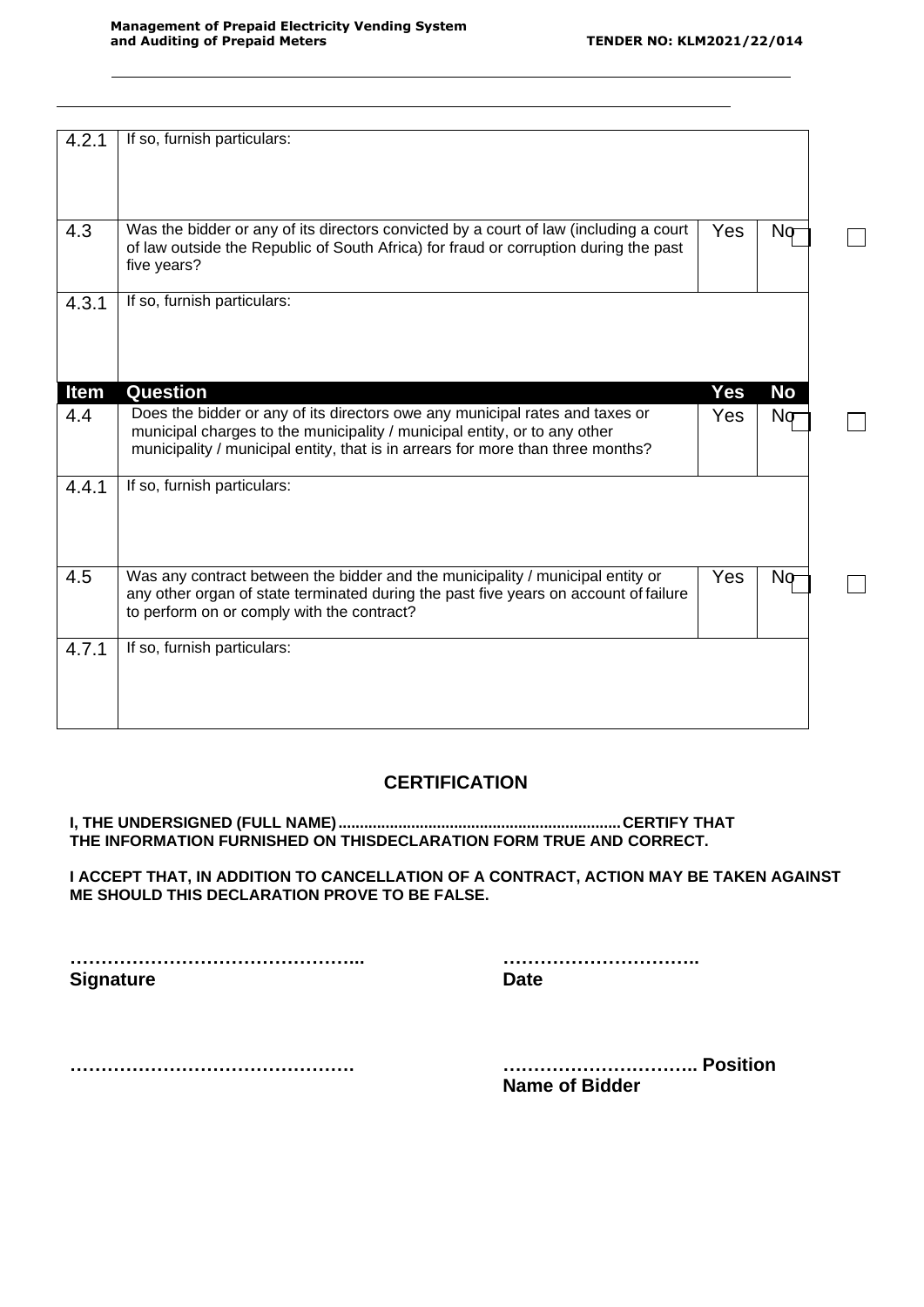## **MBD 9**

# **CERTIFICATE OF INDEPENDENT BID DETERMINATION**

- 1 This Municipal Bidding Document (MBD) must form part of all bids<sup>1</sup> invited.
- 2 Section 4 (1) (b) (iii) of the Competition Act No. 89 of 1998, as amended, prohibits an agreement between, or concerted practice by, firms, or a decision by an association of firms, if it is between parties in a horizontal relationship and if it involves collusive bidding (or bid rigging).² Collusive bidding is a *pe se* prohibition meaning that it cannot be justified under any grounds.
- 3 Municipal Supply Regulation 38 (1) prescribes that a supply chain management policy must provide measures for the combating of abuse of the supply chain management system, and must enable the accounting officer, among others, to:
	- a. take all reasonable steps to prevent such abuse;
	- b. reject the bid of any bidder if that bidder or any of its directors has abused the supply chain management system of the municipality or municipal entity or has committed any improper conduct in relation to such system; and
	- c. cancel a contract awarded to a person if the person committed any corrupt or fraudulent act during the bidding process or the execution of the contract.
	- 4 This MBD serves as a certificate of declaration that would be used by institutions to ensure that, when bids are considered, reasonable steps are taken to prevent any form of bid-rigging.
	- 5 In order to give effect to the above, the attached Certificate of Bid Determination (MBD 9) must be completed and submitted with the bid:

## **CERTIFICATE OF INDEPENDENT BID DETERMINATION**

I, the undersigned, in submitting the accompanying bid:

(Bid Number and Description)

in response to the invitation for the bid made by:

(Name of Municipality / Municipal Entity)

do hereby make the following statements that I certify to be true and complete in every respect: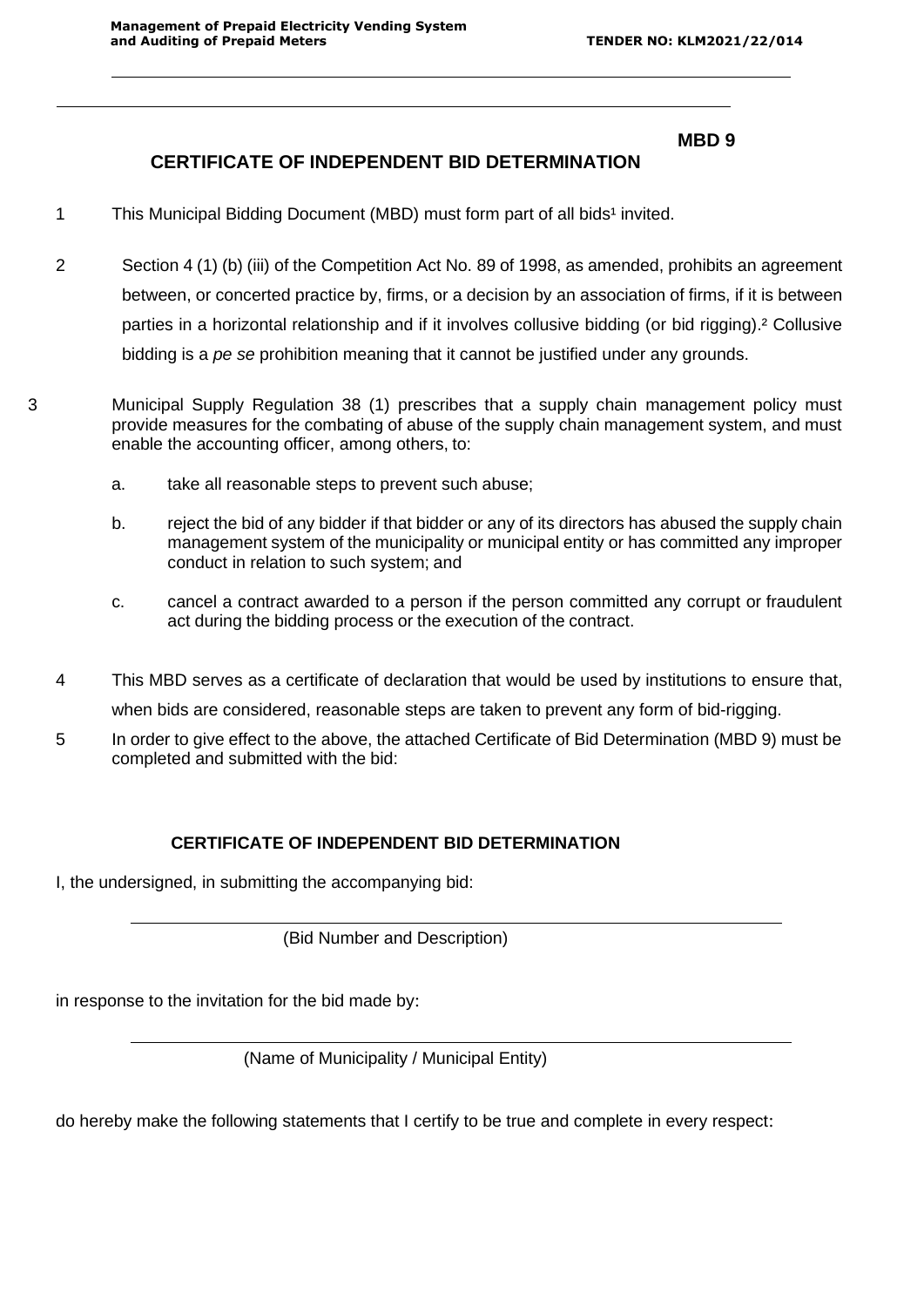I certify, on behalf

of: that: that: that: that: that: that: that: that: that: that: that: that: that: that: that: that: that: that: that: that: that: that: that: that: that: that: that: that: that: that: that: that: that: that: that: that: th

(Name of Bidder)

- 1. I have read and I understand the contents of this Certificate;
- 2. I understand that the accompanying bid will be disqualified if this Certificate is found not to be true and complete in every respect;
- 3. I am authorized by the bidder to sign this Certificate, and to submit the accompanying bid, on behalf of the bidder;
- 4. Each person whose signature appears on the accompanying bid has been authorized by the bidder to determine the terms of, and to sign, the bid, on behalf of the bidder;
- 5. For the purposes of this Certificate and the accompanying bid, I understand that the word "competitor" shall include any individual or organization, other than the bidder, whether or not affiliated with the bidder, who:
	- (a) has been requested to submit a bid in response to this bidinvitation;
	- (b) could potentially submit a bid in response to this bid invitation, based on their

qualifications, abilities or experience; and

- (c) provides the same goods and services as the bidder and/or is in the same line of business as the bidder
- 6. The bidder has arrived at the accompanying bid independently from, and without consultation, communication, agreement or arrangement with any competitor.

However communication between partners in a joint venture or consortium<sup>3</sup> will not be construed as collusive bidding.

7. In particular, without limiting the generality of paragraphs 6 above, there has been

no consultation, communication, agreement or arrangement with any competitor regarding:

- (a) prices;
- (b) geographical area where product or service will be rendered (market allocation)
- (c) methods, factors or formulas used to calculate prices;
- (d) the intention or decision to submit or not to submit, a bid;
- (e) the submission of a bid which does not meet the specifications and conditions of the bid; or
- (f) bidding with the intention not to win the bid.
- 8. In addition, there have been no consultations, communications, agreements or arrangements with any competitor regarding the quality, quantity, specifications and conditions or delivery particulars of the products or services to which this bid invitation relates.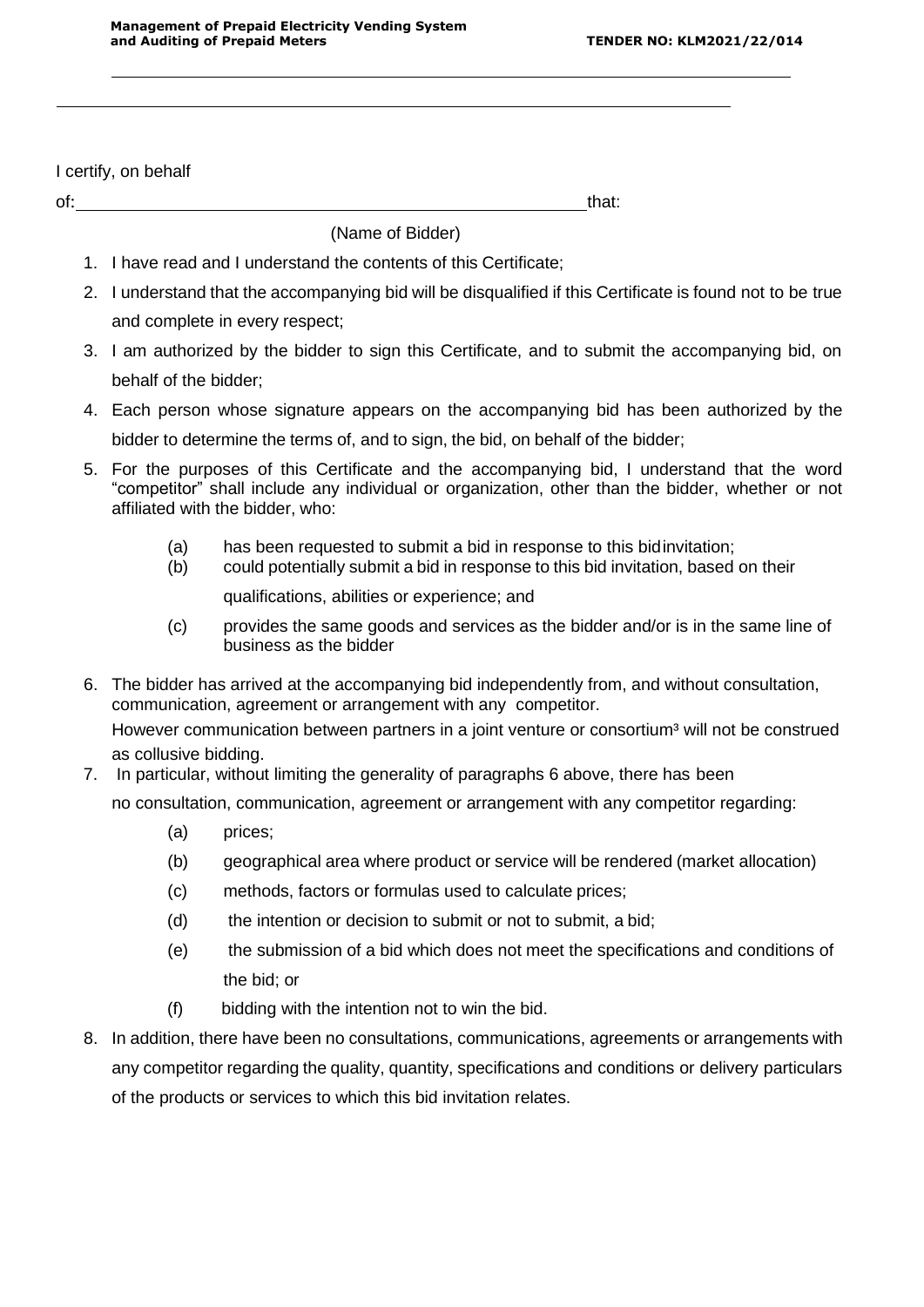- 9. The terms of the accompanying bid have not been, and will not be, disclosed by the bidder, directly or indirectly, to any competitor, prior to the date and time of the official bid opening or of the awarding of the contract.
- 10. I am aware that, in addition and without prejudice to any other remedy provided to combat any restrictive practices related to bids and contracts, bids that are suspicious will be reported to the Competition Commission for investigation and possible imposition of administrative penalties in terms of section 59 of the Competition Act No 89 of 1998 and or may be reported to the National Prosecuting Authority (NPA) for criminal investigation and or may be restricted from conducting business with the public sector for a period not exceeding ten (10) years in terms of the Prevention and Combating of Corrupt Activities Act No 12 of 2004 or any other applicable legislation.

| Signature | Date           |
|-----------|----------------|
|           |                |
| Position  | Name of Bidder |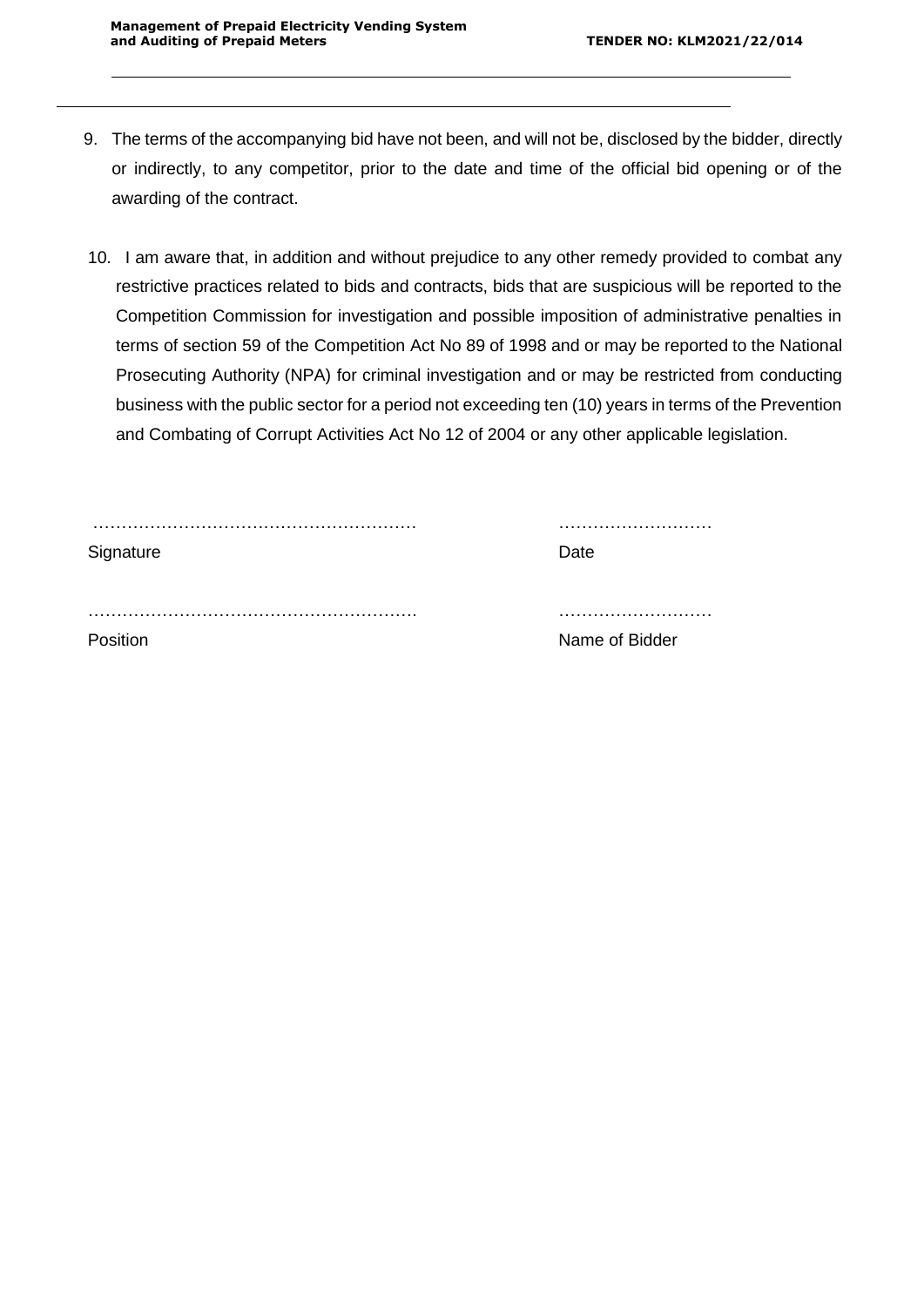# **FORM OF OFFER AND ACCEPTANCE**

The Employer, identified in the acceptance signature block, has solicited offers to enter into a Contract:

The Bidder, identified in the offer signature block, has examined the documents listed in the tender data and addenda thereto as listed in the returnable schedules, and by submitting this offer has accepted the conditions of tender.

By the representative of the Bidder, deemed to be duly authorized, signing this part of this form of offer and acceptance, the Bidder offers to perform all of the obligations and liabilities of the Service Provider under the Contract including compliance with all its terms and conditions according to their true intent and meaning for an amount to be determined in accordance with the conditions of Contract identified in the Contract Data.

………………………………………………………………………………………………………

# **THE OFFERED TOTAL OF THE PRICES INCLUSIVE OF VALUE ADDED TAX IS**

………………………………………………….Rand (in words); R (in

figures)

This offer may be accepted by the Employer by signing the acceptance part of this form of offer and acceptance and returning one copy of this document to the Bidder before the end of the period of validity stated in the tender data, whereupon the Bidder becomes the party named as the Service Provider in the conditions of Contract identified in the Contract Data.

|  | domiciliumcitandi of organization) |
|--|------------------------------------|

**Name and Signature of Witness**:……………………………………………………………..

D**ate**:……………………………

# **ACCEPTANCE**

By signing this part of this form of offer and acceptance, the Employer identified below accepts the Bidder's offer. In consideration thereof, the Employer shall pay the Service Provider the amount due in accordance with the conditions of Contract identified in the Contract Data. Acceptance of the Bidder's offer shall form an agreement between the Employer and the Bidder upon the terms and conditions contained in this agreement and in the Contract that is the subject of this agreement.

Deviations from and amendments to the documents listed in the tender data and any addenda thereto as listed in the tender schedules as well as any changes to the terms of the offer agreed by the Bidder and the Employer during this process of offer and acceptance, are contained in the schedule of addenda attached to and forming part of this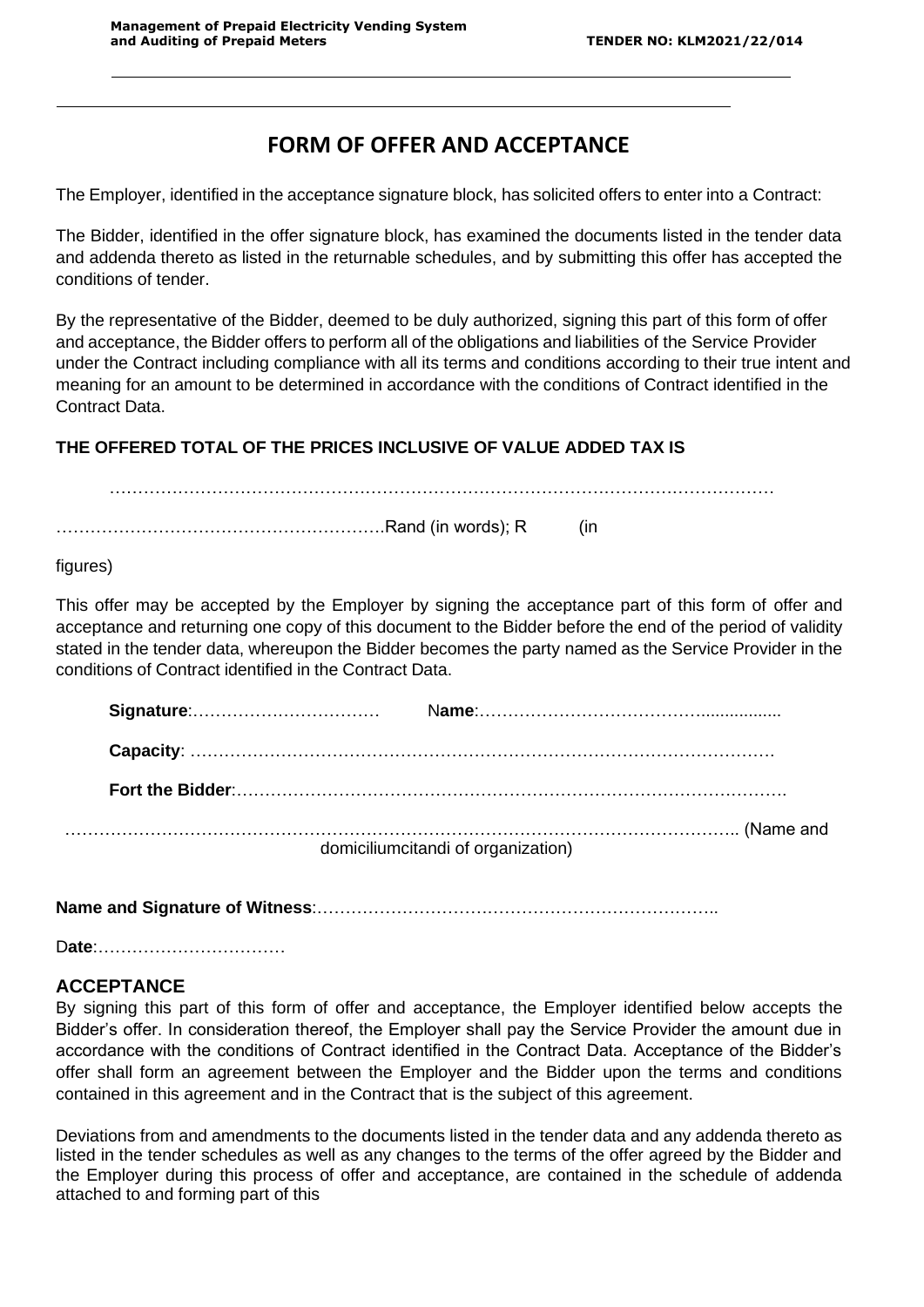agreement. No amendments to or deviations from said documents are valid unless contained in this schedule, which must be signed by the authorized representative(s) of both parties.

The Bidder shall within two weeks after receiving a completed copy of this agreement, including the schedule of addenda (if any), contact the Employer's agent (whose details are given in the Contract Data) to arrange the delivery of any bonds, guarantees, proof of insurance and any other documentation to be provided in terms of the conditions of Contract identified in the Contract Data. Failure to fulfil any of these obligations in accordance with those terms shall constitute a repudiation of this agreement.

Notwithstanding anything contained herein, this agreement comes into effect on the date when the Bidder receives one fully completed, signed copy of this document, including the schedule of addenda (if any). Unless the Bidder (now Service Provider) within five working days of the date of such receipt notifies the Employer in writing of any reason why he cannot accept the contents of this agreement, this agreement shall constitute a binding Contract between the parties.

**Signature(s)**:……………………… **Name(s)**………………………………………………….

## **Capacity**: **ACTING MUNICIPAL MANAGER.**

# **FOR KGATELOPELE LOCAL MUNICIPALITY, P.O. BOX 43, DANIELSKUILS 8405, BARBER STREET 222 , DANIELSKUIL**

(Name and domiciliumcitandi of organization)

Name and Signature of Witness: …………………………………………………………………

Date: …………………………….

**OFFICIAL STAMP:**

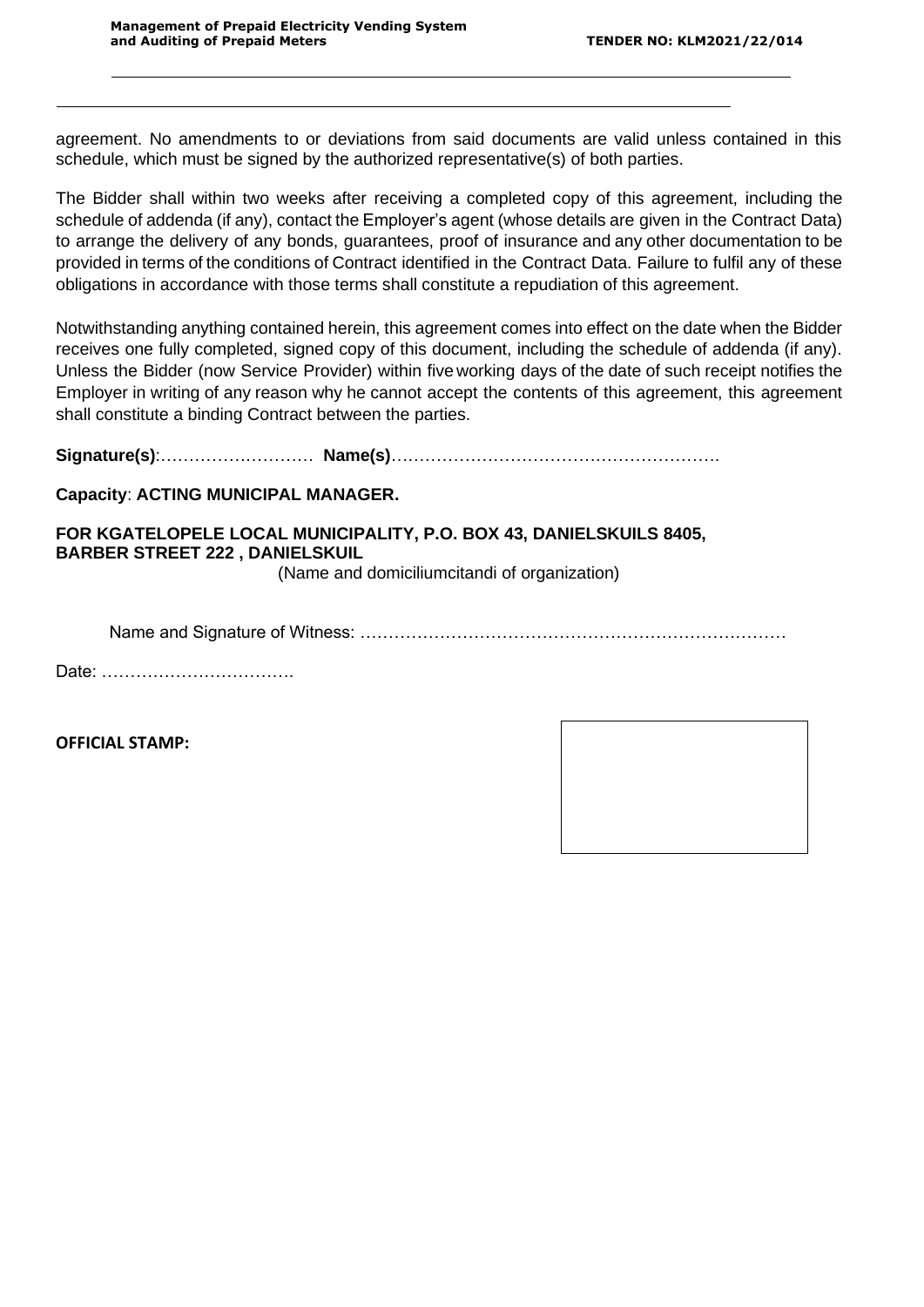# **GOVERNMENT PROCUREMENT: GENERAL CONDITIONS OF CONTRACT THE NATIONAL TREASURY: Republic of South Africa**

# **General Conditions of Contract**

# **1. Definitions**

1. The following terms shall be interpreted as indicated:

1.1 "Closing time" means the date and hour specified in the bidding documents for the receipt of bids.

1.2 "Contract" means the written agreement entered into between the purchaser and the supplier, as recorded in the contract form signed by the parties, including all attachments and appendices thereto and all documents incorporated by reference therein.

1.3 "Contract price" means the price payable to the supplier under the contract for the full and proper performance of his contractual obligations.

1.4 "Corrupt practice" means the offering, giving, receiving, or soliciting of any thing of value to influence the action of a public official in the procurement process or in contract execution.

1.5 "Countervailing duties" are imposed in cases where an enterprise abroad is subsidized by its government and encouraged to marketits products internationally.

1.6 "Country of origin" means the place where the goods were mined, grown or produced or from which the services are supplied.Goods are produced when, through manufacturing, processing or substantial and major assembly of components, a commercially recognized new product results that is substantially different in basic characteristics or in purpose or utility from its components.

1.7 "Day" means calendar day.

1.8"Delivery" means delivery in compliance of the conditions of the contract or order.

1.9 "Delivery ex stock" means immediate delivery directly from stock actually on hand.

1.10 "Delivery into consignees store or to his site" means delivered and unloaded in the specified store or depot or on the specified site in compliance with the conditions of the contract or order, the supplier bearing all risks and charges involved until the goods are so delivered and a valid receipt is obtained.

1.11 "Dumping" occurs when a private enterprise abroad market its goods on own initiative in the RSA at lower prices than that of the country of origin and which have the potential to harm the local industries in the RSA.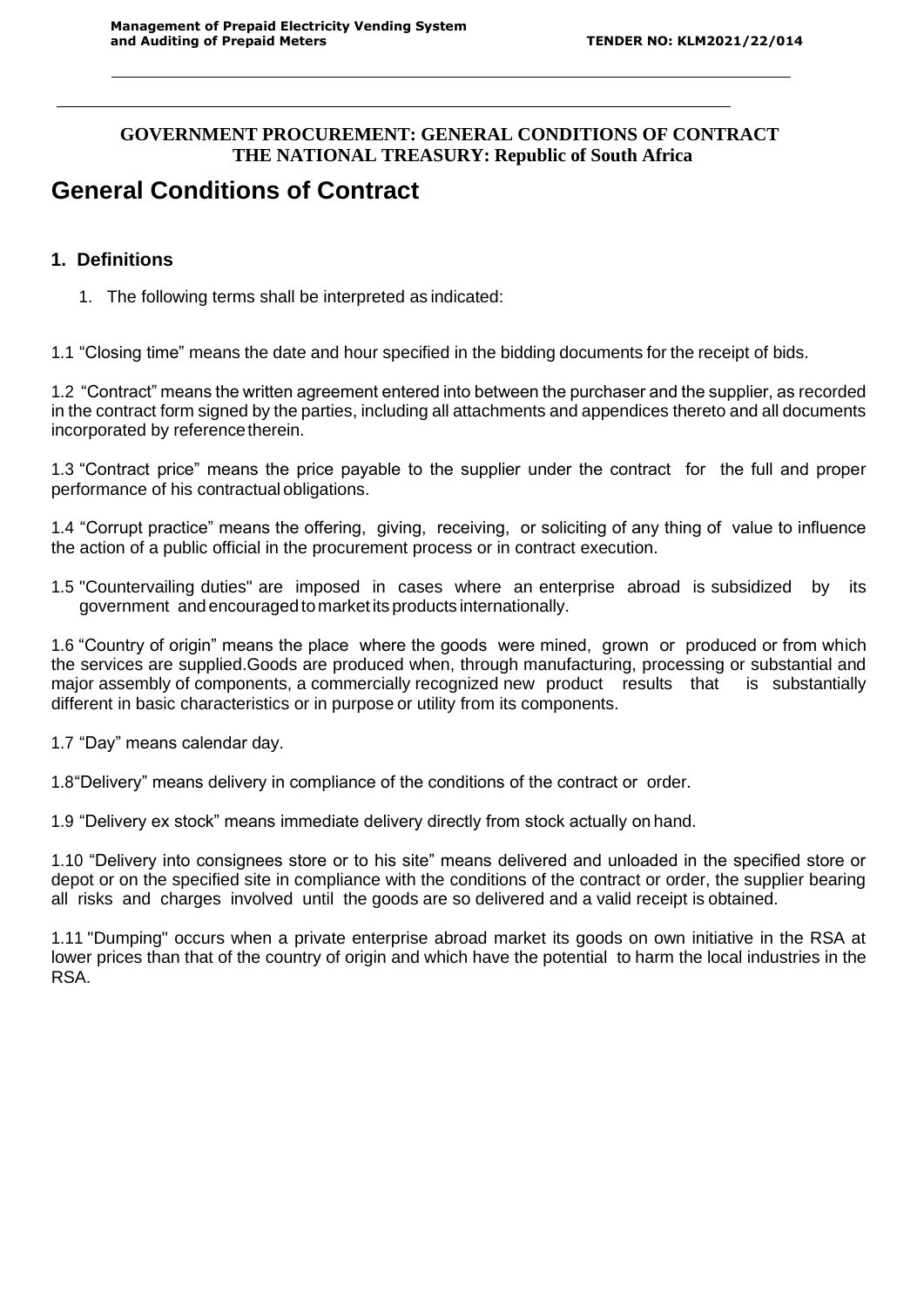#### **GOVERNMENT PROCUREMENT: GENERAL CONDITIONS OF CONTRACT THE NATIONAL TREASURY: Republic of South Africa**

1.12 "Force majeure" means an event beyond the control of the supplier and not involving the supplier's fault or negligence and not foreseeable. Such events may include, but is not restricted to, acts of the purchaser in its sovereign capacity, wars or revolutions, fires, floods, epidemics, quarantine restrictions and freight embargoes.

1.13 "Fraudulent practice" means a misrepresentation of facts in order to influence a procurement process or the execution of a contract to the detriment of any bidder, and includes collusive practice among bidders (prior to or after bid submission) designed to establish bid prices at artificial non-competitive levels and to deprive the bidder of the benefits of free and open competition.

1.14 "GCC" means the General Conditions of Contract.

1.15 "Goods" means all of the equipment, machinery, and/or other materials that the supplier is required to supply to the purchaser under the contract.

1.16 "Imported content" means that portion of the bidding price represented by the cost of components, parts or materials which have been or are still to be imported (whether by the supplier or his subcontractors) and which costs are inclusive of the costs abroad, plus freight and other direct importation costs such as landing costs, dock dues, import duty, sales duty or other similar tax or duty at the South African place of entry as well as transportation and handling charges to the factory in the Republic where the goods covered by the bid will be manufactured.

1.17 "Local content" means that portion of the bidding price, which is not included in the imported content provided that local manufacture does take place.

1.18 "Manufacture" means the production of products in a factory using labour, materials, components and machinery and

includes other related value-adding activities.

1.19 "Order" means an official written order issued for the supply of goods or works or the rendering of a service.

- 1.20 "Project site," where applicable, means the place indicated in bidding documents.
- 1.21 "Purchaser" means the organization purchasing the goods.
- 1.22 "Republic" means the Republic of South Africa.
- 1.23 "SCC" means the Special Conditions of Contract.
- 1.24 "Services" means those functional services ancillary to the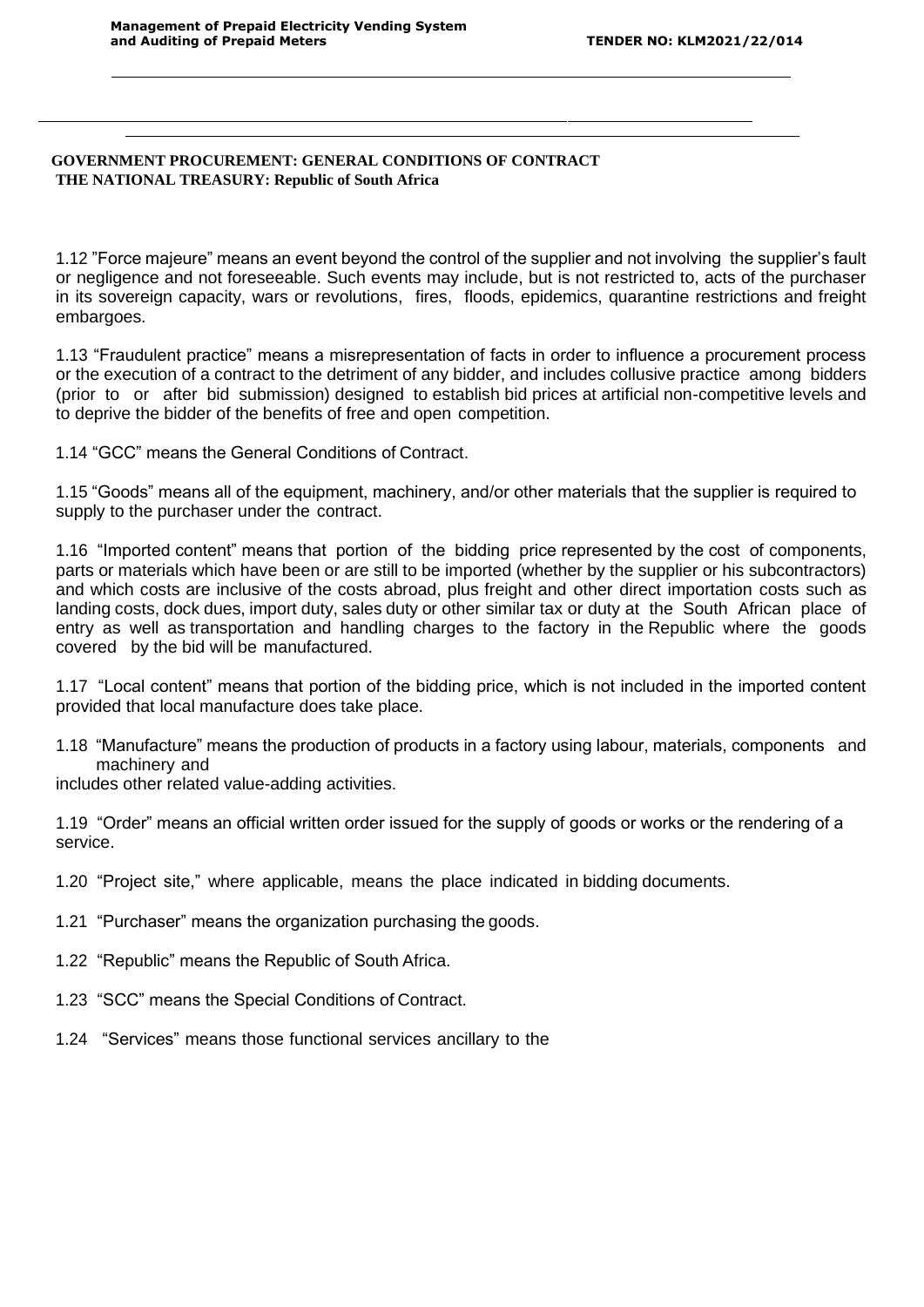#### **GOVERNMENT PROCUREMENT: GENERAL CONDITIONS OF CONTRACT THE NATIONAL TREASURY: Republic of South Africa**

supply of the goods, such as transportation and any other incidental services, such as installation, commissioning, provision of technical assistance, training, catering, gardening, security, maintenance and other such obligations of the supplier covered under the contract.

1.25 "Supplier" means the successful bidder who is awarded the contract to maintain and administer the required and specified service(s) to the State.

1.26 "Tort" means in breach of contract.

1.27 "Turnkey" means a procurement process where one service provider assumes total responsibility for all aspects of the project and delivers the full end product / service required by the contract.

1.28 "Written" or "in writing" means hand-written in ink or any form of electronic or mechanical writing.

## **2. Application**

2.1 These general conditions are applicable to all bids, contracts and orders including bids for functional and professional services (excluding professional services related to thebuilding and construction industry), sales, hiring, letting and the granting or acquiring of rights, but excluding immovable property, unless otherwise indicated in the bidding documents.

2.2 Where applicable, special conditions of contract are also laid down to cover specific goods, services or works.

2.3 Where such special conditions of contract are in conflict with these general conditions, the special conditions shall apply.

## **3. General**

3.1 Unless otherwise indicated in the bidding documents, the purchaser shall not be liable for any expense incurred in the preparation and submission of a bid. Where applicable a non- refundable fee for documents may be charged.

3.2 Invitations to bid are usually published in locally distributed news media and on the municipality/municipal entity website.

## **4. Standards**

4.1 The goods supplied shall conform to the standards mentioned in the bidding documents and specifications.

## **5. Use of contract documents and information**

5.1 The supplier shall not, without the purchaser's prior written consent, disclose the contract, or any provision thereof, or any specification, plan, drawing, pattern, sample, or information furnished by or on behalf of the purchaser in connection therewith, to any person other than a person employed by the supplier in the performance of the contract.

Disclosure to any such employed person shall be made in confidence and shall extend only so far as may be necessary for purposes of such performance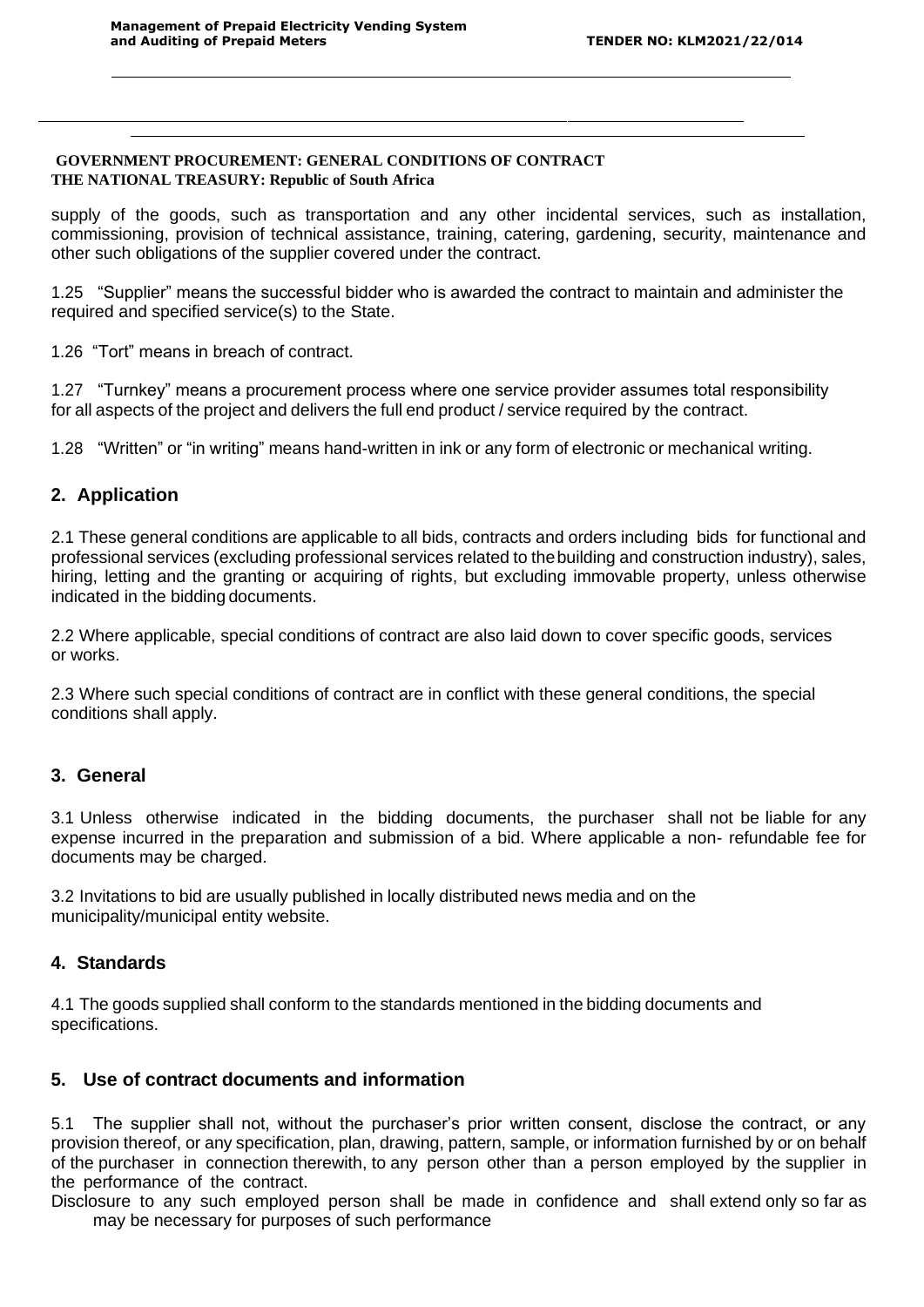extend only so far as may be necessary for purposes of such

performance.

5.2 The supplier shall not, without the purchaser's prior written consent, make use of any document or information mentioned in GCC clause 5.1 except for purposes of performing the contract.

5.3 Any document, other than the contract itself mentioned in GCC clause 5.1 shall remainthe property of the purchaser and shall be returned (all copies) to the purchaser on completion of the supplier's performance under the contract if so required by the purchaser.

5.4 The supplier shall permit the purchaser to inspect the supplier's records relating to the performance of the supplier and to have them audited by auditors appointed by the purchaser, if so required by thepurchaser.

# **6. Patent Rights**

6.1 The supplier shall indemnify the purchaser against all third-party claims of infringement of patent, trademark, or industrial design rights arising from use of the goods or any part thereof by the purchaser.

6.2 When a supplier developed documentation / projects for the municipality / municipal entity, the intellectual, copy and patent rights or ownership of such documents or projects will vest in the municipality / municipal entity.

## **7. Performance security**

7.1 Within thirty (30) days of receipt of the notification of contract award, the successful bidder shall furnish to the purchaser the performance security of the amount specified inSCC.

7.2 The proceeds of the performance security shall be payable to the purchaser as compensation for any loss resulting from the supplier's failure to complete his obligations under the contract.

7.3 The performance security shall be denominated in the currency of the contract, or in a freely convertible currency acceptable to the purchaser and shall be in one of the following forms:

(a) a bank guarantee or an irrevocable letter of credit issued by a reputable bank located in the purchaser's country or abroad, acceptable to the purchaser, in the form provided in the bidding documents or another form acceptable to the purchaser; or

(b) a cashier's or certified cheque

7.4 The performance security will be discharged by the purchaser and returned to the supplier not later than thirty (30) days following the date of completion of the supplier's performance obligations under the contract, including any warranty obligations, unless otherwise specified.

## **8. Inspections, tests and analyses**

8.1 All pre-bidding testing will be for the account of thebidder.

8.2 If it is a bid condition that goods to be produced or services to be rendered should at any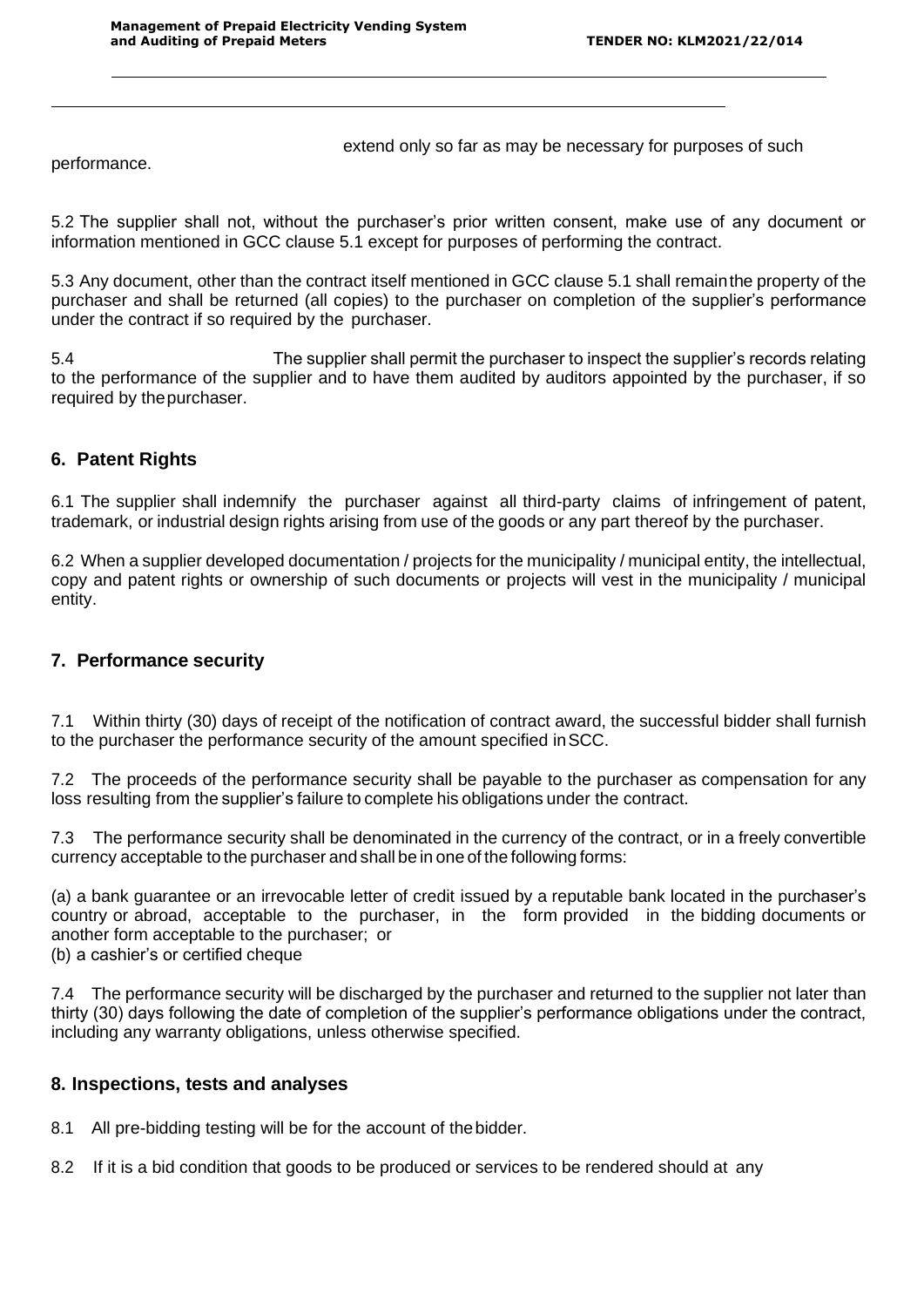stage be subject to inspections, tests and analyses, the bidder or contractor's premises shall be open, at all reasonable hours, for inspection by a representative of the purchaser or organization acting on behalf of the purchaser.

8.3 If there are no inspection requirements indicated in the bidding documents and no mention is made in the contract, but during the contract period it is decided that inspections shall be carried out, the purchaser shall itself make the necessary arrangements, including payment arrangements with the testing authority concerned.

8.4 If the inspections, tests and analyses referred to in clauses 8.2 and 8.3 show the goods to be in accordance with the contract requirements, the cost of the inspections, tests and analyses shall be defrayed by the purchaser.

8.5 Where the goods or services referred to in clauses 8.2 and 8.3 do not comply with the contract requirements, irrespective of whether such goods or services are accepted or not, the cost in connection with these inspections, tests or analyses shall be defrayed by thesupplier.

8.6 Goods and services which are referred to in clauses 8.2 and 8.3 and which do not comply with the contract requirements may be rejected.

8.7 Any contract goods may on or after delivery be inspected, tested or analysed and may be rejected if found not to comply with the requirements of the contract. Such rejected goods shall be held at the cost and risk of the supplier who shall, when called upon, remove them immediately at his own cost and forthwith substitute them with goods, which do comply with the requirements of the contract. Failing such removal the rejected goods shall be returned at the suppliers cost and risk. Should the supplier fail to provide the substitute goods forthwith, the purchaser may, without giving the supplier further opportunity to substitute the rejected goods, purchase such goods as may be necessary at the expense of the supplier.

8.8 The provisions of clauses 8.4 to 8.7 shall not prejudice the right of the purchaser to cancel the contract on account of a breach of the conditions thereof, or to act in terms of Clause 22 of GCC.

## **9. Packing**

9.1 The supplier shall provide such packing of the goods as is required to prevent their damage or deterioration during transit to their final destination, as indicated in the contract. The packing shall be sufficient to withstand, without limitation, rough handling during transit and exposure to extreme temperatures, salt and precipitation during transit, and open storage. Packing,

#### **GOVERNMENT PROCUREMENT: GENERAL CONDITIONS OF CONTRACT THE NATIONAL TREASURY: Republic of South Africa**

case size and weights shall take into consideration, where appropriate, the remoteness of the goods' final destination and the absence of heavy handling facilities at all points in transit.

9.2 The packing, marking, and documentation within and outside the packages shall comply strictly with such special requirements as shall be expressly provided for in the contract, including additional requirements, if any, and in any subsequent instructions ordered by the purchaser.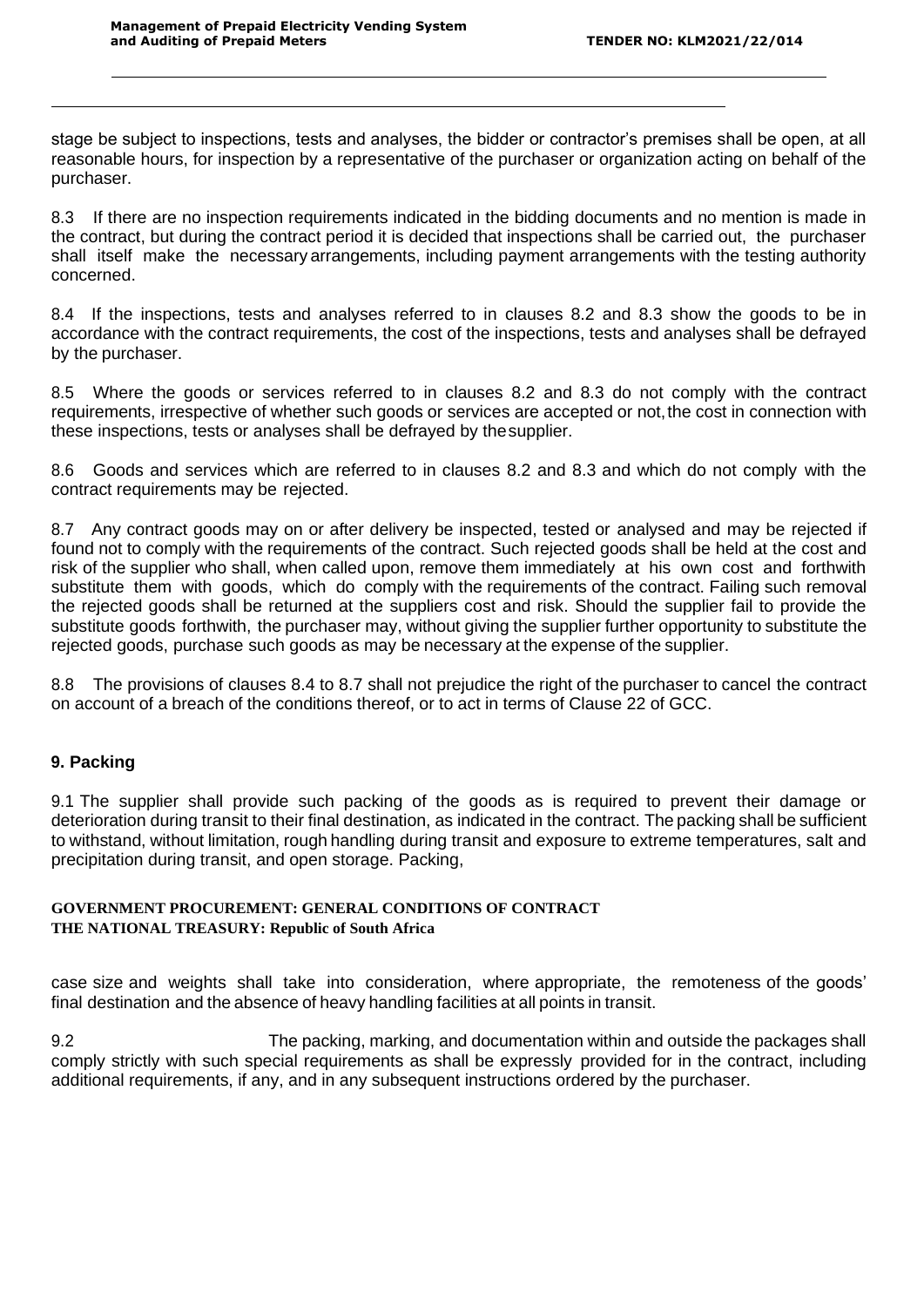## **10. Delivery and documents**

10.1 Delivery of the goods and arrangements for shipping and clearance obligations, shall be made by the supplier in accordance with the terms specified in the contract.

#### **11. Insurance**

11.1 The goods supplied under the contract shall be fully insured in a freely convertible currency against loss or damage incidental to manufacture or acquisition, transportation, storage and delivery in the manner specified.

## **12. Transportation**

12.1 Should a price other than an all-inclusive delivered price be required, this shall be specified.

## **13. Incidental Services**

13.1 The supplier may be required to provide any or all of the following services, including additional services, if any:

- (a) (a)performance or supervision of on-site assembly and/or commissioning of the supplied goods;<br>(b) furnishing
- of tools required for assembly and/or maintenance of the supplied goods;
- (c) furnishing of a detailed operations and maintenance manual for each appropriate unit of the supplied goods;
- (d) performance or supervision or maintenance and/or repair of the supplied goods, for a period of time agreed by the parties, provided that this service shall not relieve the supplier of any warranty obligations under this contract; and
- (e) training of the purchaser's personnel, at the supplier's plant and/or on-site, in assembly, startup, operation, maintenance, and/or repair of the supplied goods.

13.2 Prices charged by the supplier for incidental services, if not included in the contract price for the goods, shall be agreed upon in advance by the parties and shall not exceed the prevailing rates charged to other parties by the supplier for similar services.

## **14. Spare parts**

14.1 As specified, the supplier may be required to provide any or all of the following materials, notifications, and information pertaining to spare parts manufactured or distributed by the

supplier:

(a) such spare parts as the purchaser may elect to purchase from the supplier, provided that this election shall not relieve the supplier of any warranty obligations under the contract; and

(b) in the event of termination of production of the spareparts: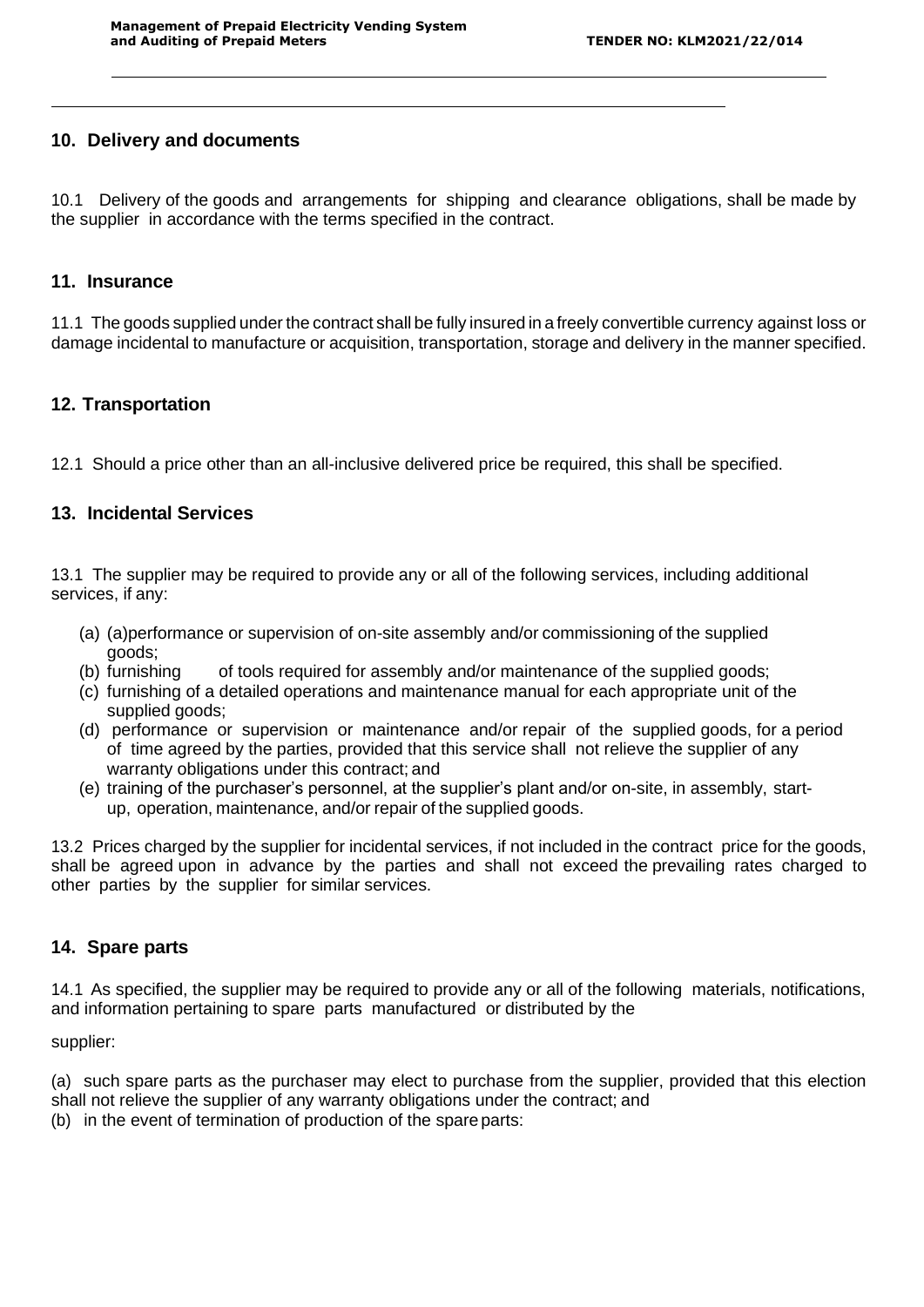(i) advance notification to the purchaser of the pending termination, in sufficient time to permit the purchaser to procure needed requirements; and

(ii) following such termination, furnishing at no cost to the purchaser, the blueprints, drawings, and specifications of the spare parts, if requested.

## **15. Warranty**

15.1 The supplier warrants that the goods supplied under the contract are new, unused, of the most recent or current models, and that they incorporate all recent improvements in design and materials unless provided otherwise in the contract. The supplier further warrants that all goods supplied under this contract shall have no defect, arising from design, materials, or workmanship (except when the design and/or material is required by the purchaser's specifications) or from any act or omission of the supplier, that may develop under normal use of the supplied goods in the conditions prevailing in the country of final destination.

15.2 This warranty shall remain valid for twelve (12) months after the goods, or any portion thereof as the case may be, have been delivered to and accepted at the final destination indicated in the contract, or for eighteen (18) months after the date of shipment from the port or place of loading in the source country, whichever period concludes earlier, unless specified otherwise.

15.3 The purchaser shall promptly notify the supplier in writing of any claims arising under this warranty.

15.4 Upon receipt of such notice, the supplier shall, within the period specified and with all reasonable speed, repair or replace the defective goods or parts thereof, without costs to the purchaser.

15.5 If the supplier, having been notified, fails to remedy the defect(s) within the period specified, the purchaser may proceed to take such remedial action as may be necessary, at the supplier's risk and expense and without prejudice to any other rights which the purchaser may have against the supplier under the contract.

## **16. Payment**

16.1 The method and conditions of payment to be made to the supplier under this contract shall be specified.

16.2 The supplier shall furnish the purchaser with an invoice accompanied by a copy of the delivery note and upon fulfilment of other obligations stipulated in the contract.

16.3 Payments shall be made promptly by the purchaser, but in no case later than thirty (30) days after submission of an invoice or claim by the supplier.

16.4 Payment will be made in Rand unless otherwise stipulated.

## **17. Prices**

17.1 Prices charged by the supplier for goods delivered and services performed under the contract shall not vary from the prices quoted by the supplier in his bid, with the exception of any price adjustments authorized or in the purchaser's request for bid validity extension, as the case may be.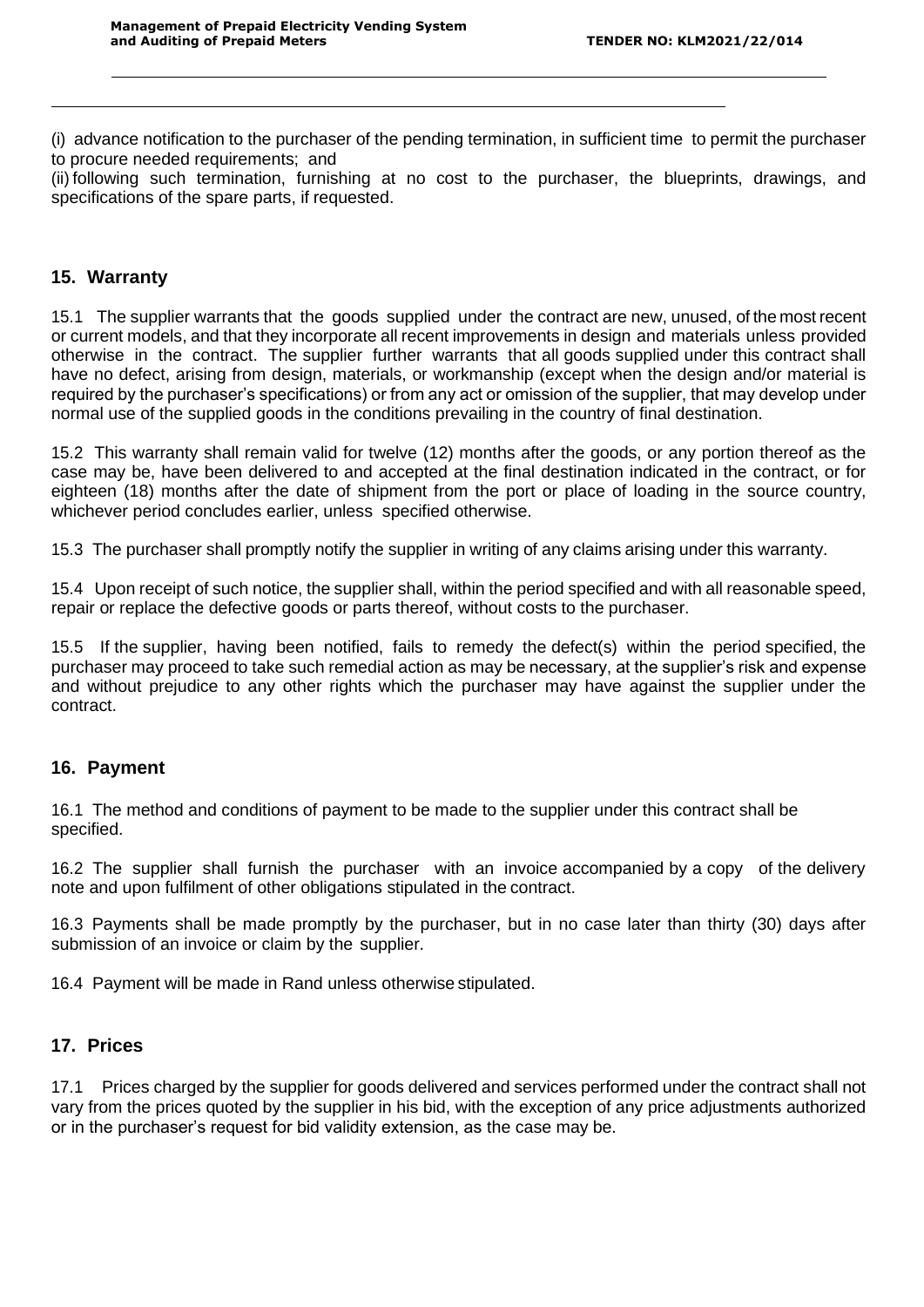## **18. Variation orders**

18.1 In cases where the estimated value of the envisaged changes in purchase does not vary more than 15% of the total value of the original contract, the contractor may be instructed to deliver the goods or render the services as such. In cases of measurable quantities, the contractor may be approached to reduce the unit price, and such offers may be accepted provided that there is no escalation in price.

## **19. Assignment**

19.1 The supplier shall not assign, in whole or in part, its obligations to perform under the contract, except with the purchaser's prior written consent.

## **20. Subcontracts**

20.1 The supplier shall notify the purchaser in writing of all subcontracts awarded under this contracts if not already specified in the bid. Such notification, in the original bid or later, shall not relieve the supplier from any liability or obligation under the contract.

# **21. Delays in the supplier's performance**

21.1 Delivery of the goods and performance of services shall be made by the supplier in accordance with the time schedule prescribed by the purchaser in the contract.

21.2 If at any time during performance of the contract, the supplier or its subcontractor(s) should encounter conditions impeding timely delivery of the goods and performance of services, the supplier shall promptly notify the purchaser in writing of the fact of the delay, its likely duration and its cause(s). As soon as practicable after receipt of the supplier's notice, the purchaser shall evaluate the situation and may at his discretion extend the supplier's time for performance, with or without the imposition of penalties, in which case the extension shall be ratified by the parties by amendment of contract.

21.3 The right is reserved to procure outside of the contract small quantities or to have minor essential services executed if an emergency arises, the supplier's point of supply is not situated at or near the place where the goods are required, or the supplier's services are not readily available.

21.4 Except as provided under GCC Clause 25, a delay by the supplier in the performance of its delivery obligations shall render the supplier liable to the imposition of penalties, pursuant to GCC Clause 22, unless an extension of time is agreed upon pursuant to GCC Clause 22.2 without the application of penalties.

21.5 Upon any delay beyond the delivery period in the case of a goods contract, the purchaser shall, without cancelling the contract, be entitled to purchase goods of a similar quality and up to the same quantity in substitution of the goods not supplied in conformity with the contract and to return any goods delivered later at the supplier's expense and risk, or to cancel the contract and buy such goods as may be required to complete the contract and without prejudice to his other rights, be entitled to claim damages from the supplier.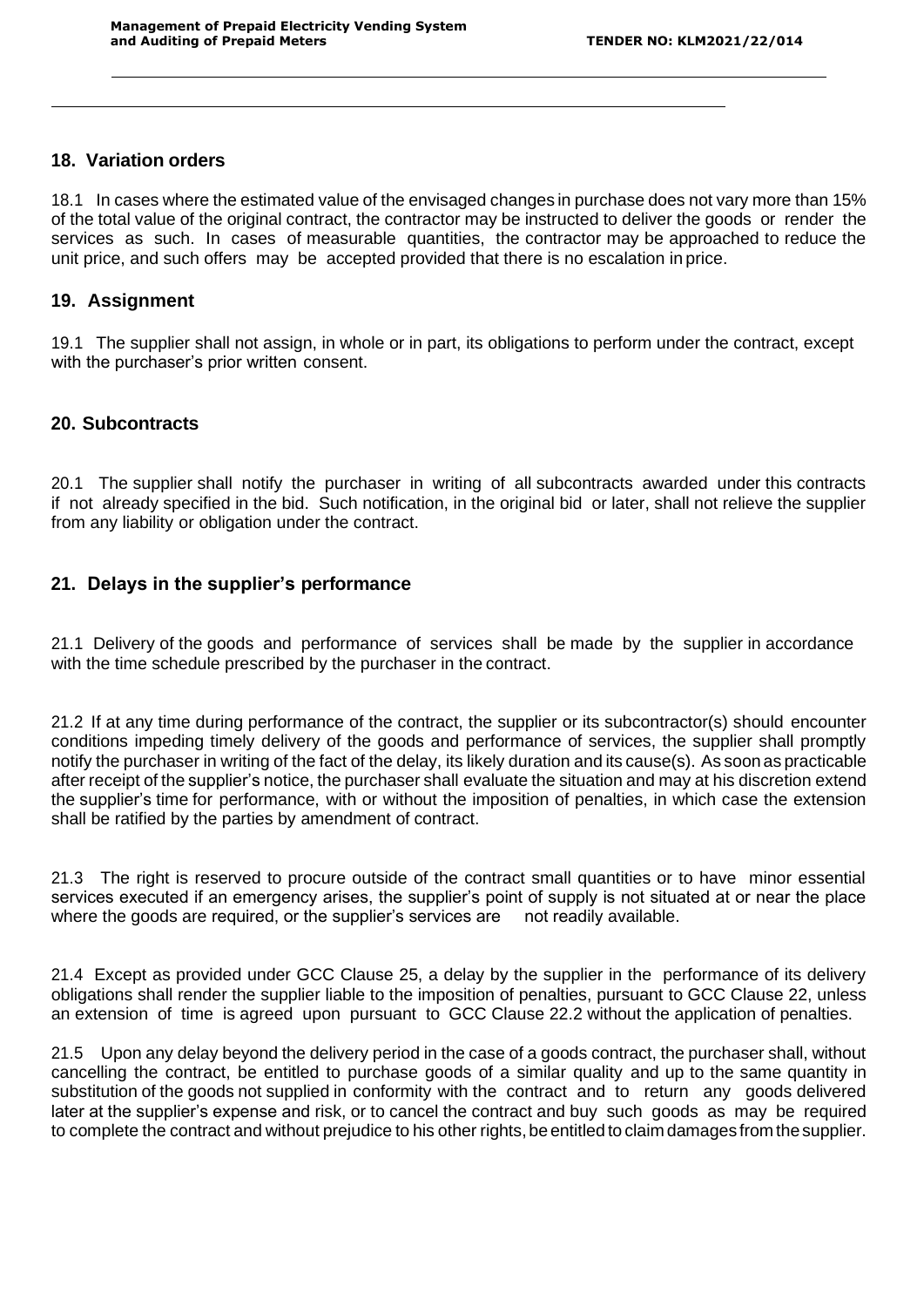## **22. Penalties**

22.1 Subject to GCC Clause 25, if the supplier fails to deliver any or all of the goods or to perform the services within the period(s) specified in the contract, the purchaser shall, without prejudice to its other remedies under the contract, deduct from the contract price, as a penalty, a sum calculated on the delivered price of the delayed goods or unperformed services using the current prime interest rate calculated for each day of the delay until actual delivery or performance. The purchaser may also consider termination of the contract pursuant to GCC Clause 23.

# **23. Termination for default**

23.1 The purchaser, without prejudice to any other remedy for breach of contract, by written notice of default sent to the supplier, may terminate this contract in whole or in part:

(a) if the supplier fails to deliver any or all of the goods within the period(s) specified in the contract, or within any extension thereof granted by the purchaser pursuant to GCC Clause 21.2;

(b) if the supplier fails to perform any other obligation(s) under the

contract; or

(c) if the supplier, in the judgement of the purchaser, has engaged in corrupt or fraudulent practices in competing for or in executing the contract.

23.2 In the event the purchaser terminates the contract in whole or in part, the purchaser may procure, upon such terms and in such manner, as it deems appropriate, goods, works or services similar to those undelivered, and the supplier shall be liable to the purchaser for any excess costs for such similar goods, works or services. However, the supplier shall continue performance of the contract to the extent not terminated.

# **24. Anti- dumping and counter- vailing duties and rights**

24.1 When, after the date of bid, provisional payments are required, or anti-dumping or countervailing duties are imposed, or the amount of a provisional payment or anti- dumping or countervailing right is increased in respect of any dumped or subsidized import, the State is not liable for any amount so required or imposed, or for the amount of any such increase. When, after the said date, such a provisional payment is no longer required or any such anti-dumping or countervailing right is abolished, or where the amount of such provisional payment or any such right is reduced, any such favourable difference shall on demand be paid forthwith by the supplier to the purchaser or the purchaser may deduct such amounts from moneys (if any) which may otherwise be due to the supplier in regard to goods or services which he delivered or rendered, or is to deliver or render in terms of the contract or any other contract or any other amount which may be due to him.

# **25. Force Majeure**

25.1 Notwithstanding the provisions of GCC Clauses 22 and 23, the supplier shall not be liable for forfeiture of its performance security, damages, or termination for default if and to the extent that his delay in performance or other failure to perform his obligations under the contract is the result of an event of force majeure.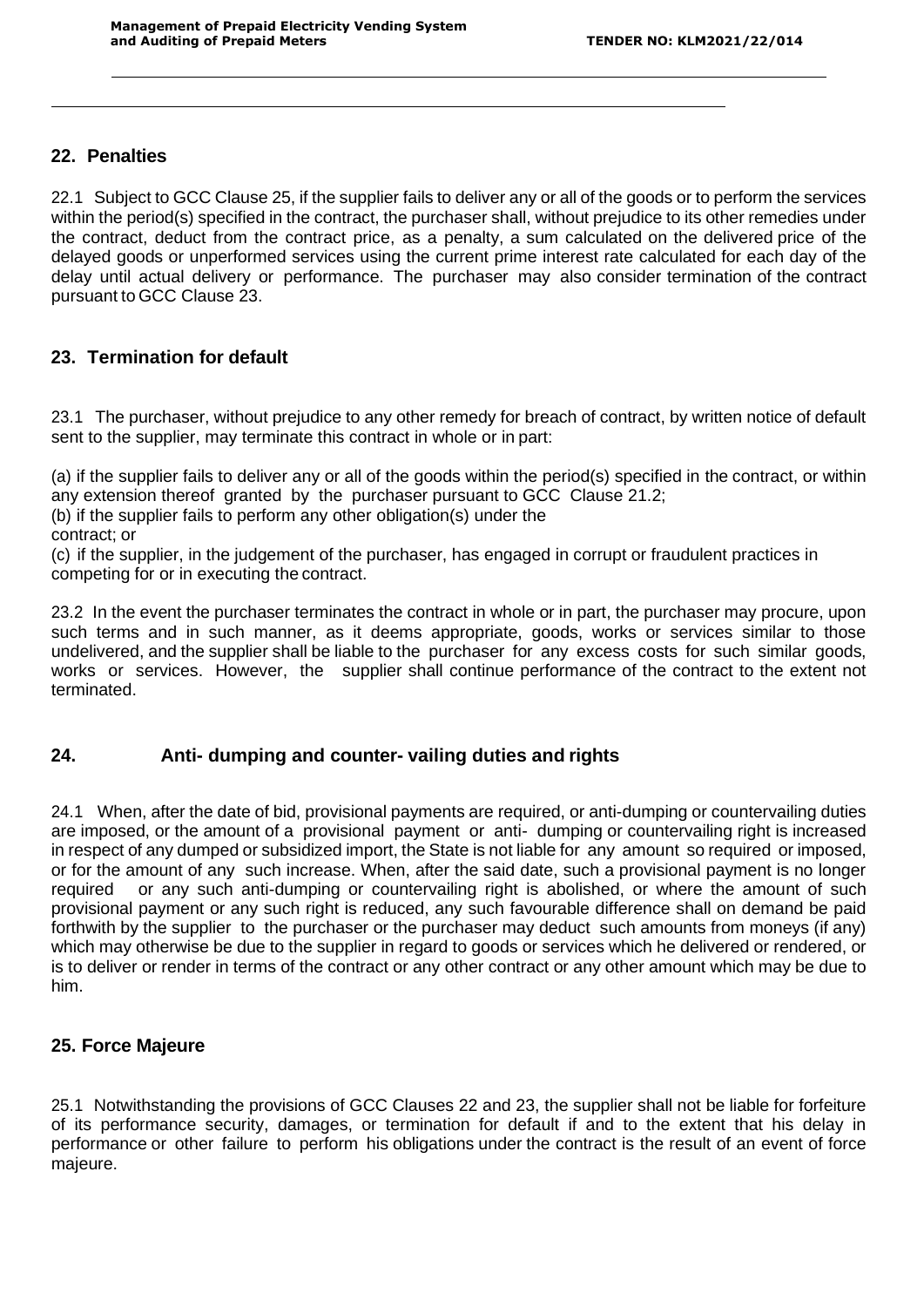25.2 If a force majeure situation arises, the supplier shall promptly notify the purchaser in writing of such condition and the cause thereof. Unless otherwise directed by the purchaser in writing, the supplier shall continue to perform its obligations under the contract as far as is reasonably practical, and shall seek all reasonable alternative means for performance not prevented by the force majeure event.

## **26. Termination for insolvency**

26.1 The purchaser may at any time terminate the contract by giving written notice to the supplier if the supplier becomes bankrupt or otherwise insolvent. In this event, termination will be without compensation to the supplier, provided that such termination will not prejudice or affect any right of action or remedy, which has accrued or will accrue thereafter to the purchaser.

# **27. Settlement of Disputes**

27.1 If any dispute or difference of any kind whatsoever arises between the purchaser and the supplier in connection with or arising out of the contract, the parties shall make every effort to resolve amicably such dispute or difference by mutual consultation.

27.2 If, after thirty (30) days, the parties have failed to resolve their dispute or difference by such mutual consultation, then either the purchaser or the supplier may give notice to the other party of his intention to commence with mediation. No mediation in respect of this matter may be commenced unless such notice is given to the other party.

27.3 Should it not be possible to settle a dispute by means of mediation, it may be settled in a South African court of law.

27.4 Notwithstanding any reference to mediation and/or court proceedings herein,

(a) the parties shall continue to perform their respective obligations under the contract unless they otherwise agree; and

(b) the purchaser shall pay the supplier any monies due the supplier for goods delivered and / or services rendered according to the prescripts of thecontract.

## **28. Limitation of Liability**

28.1 Except in cases of criminal negligence or willful misconduct, and in the case of infringement pursuant to Clause 6;

- (a) the supplier shall not be liable to the purchaser, whether in contract, tort, or otherwise, for any indirect or consequential loss or damage, loss of use, loss of production, or loss of profits or interest costs, provided that this exclusion shall not apply to any obligation of the supplier to pay penalties and/or damages to the purchaser; and
- (b) the aggregate liability of the supplier to the purchaser, whether under the contract, in tort or otherwise, shall not exceed the total contract price, provided that this limitation shall not apply to the cost of repairing or replacing defective equipment.